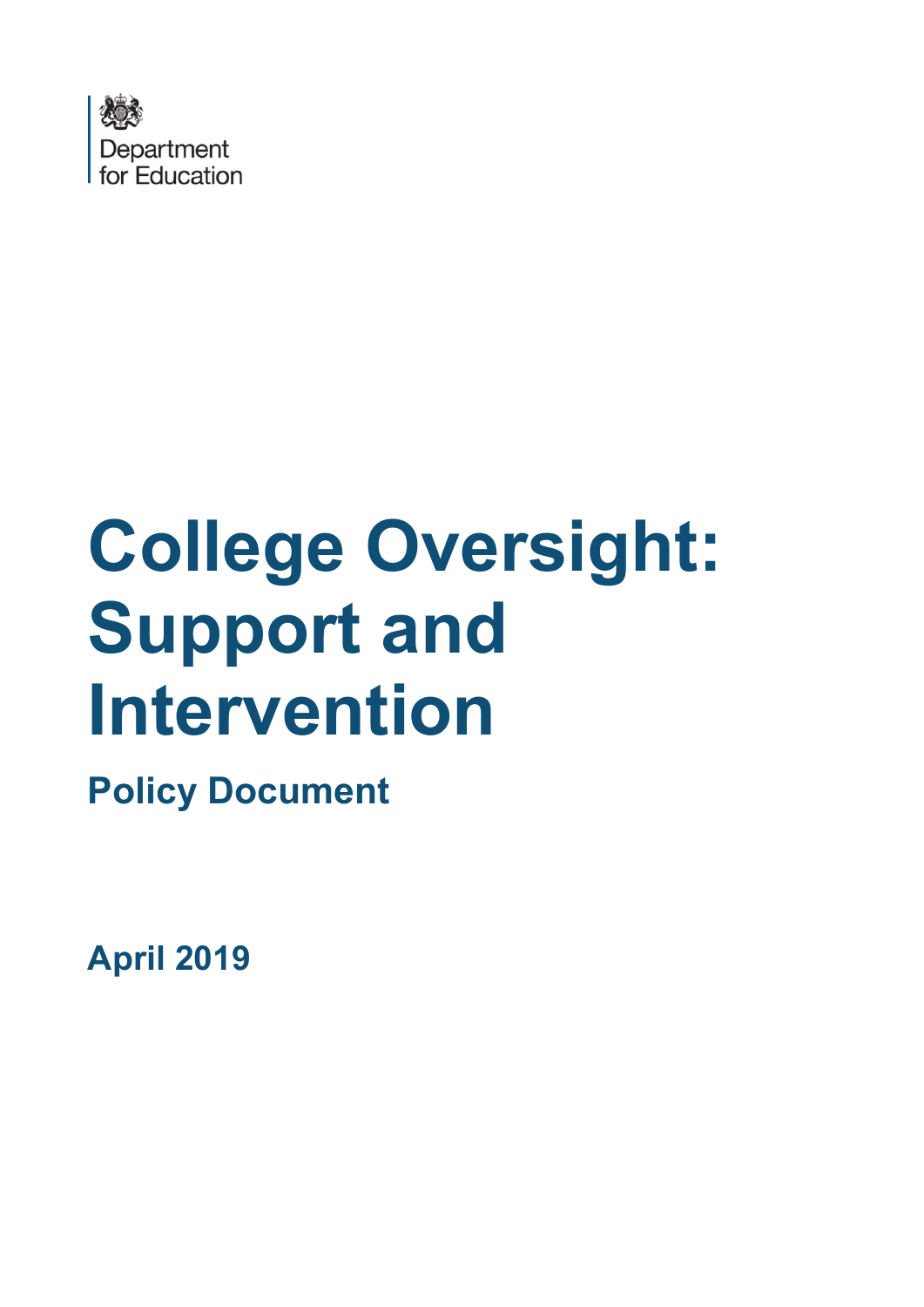# **Contents**

| Foreword                                                       | $\overline{4}$ |
|----------------------------------------------------------------|----------------|
| Summary                                                        | 5              |
| Expiry or review date                                          | 6              |
| Who is this publication for?                                   | 6              |
| Key points                                                     | 6              |
| Terminology                                                    | $\overline{7}$ |
| Prevention                                                     | 8              |
| Sources of support available to colleges                       | 10             |
| Diagnostic assessments                                         | 10             |
| <b>National Leaders of Further Education</b>                   | 11             |
| <b>National Leaders of Governance</b>                          | 12             |
| Where stronger action is required                              | 12             |
| Early intervention                                             | 13             |
| Exiting early intervention                                     | 14             |
| Escalation                                                     | 14             |
| <b>Formal intervention</b>                                     | 15             |
| Triggers and action                                            | 15             |
| Escalation to formal intervention from a diagnostic assessment | 15             |
| <b>Minimum Standards</b>                                       | 15             |
| Notices to Improve (Ntl)                                       | 16             |
| Key formal intervention tools                                  | 16             |
| Supervised college status                                      | 16             |
| FE Commissioner intervention assessments                       | 17             |
| Restructure or exit                                            | 19             |
| Options available to the college                               | 19             |
| When to seek advice                                            | 19             |
| Independent Business Reviews (IBRs)                            | 20             |
| Post IBR decisions                                             | 21             |
| Structure and Prospects Appraisal (SPA)                        | 22             |
| A college is considering or pursuing a structural change       | 22             |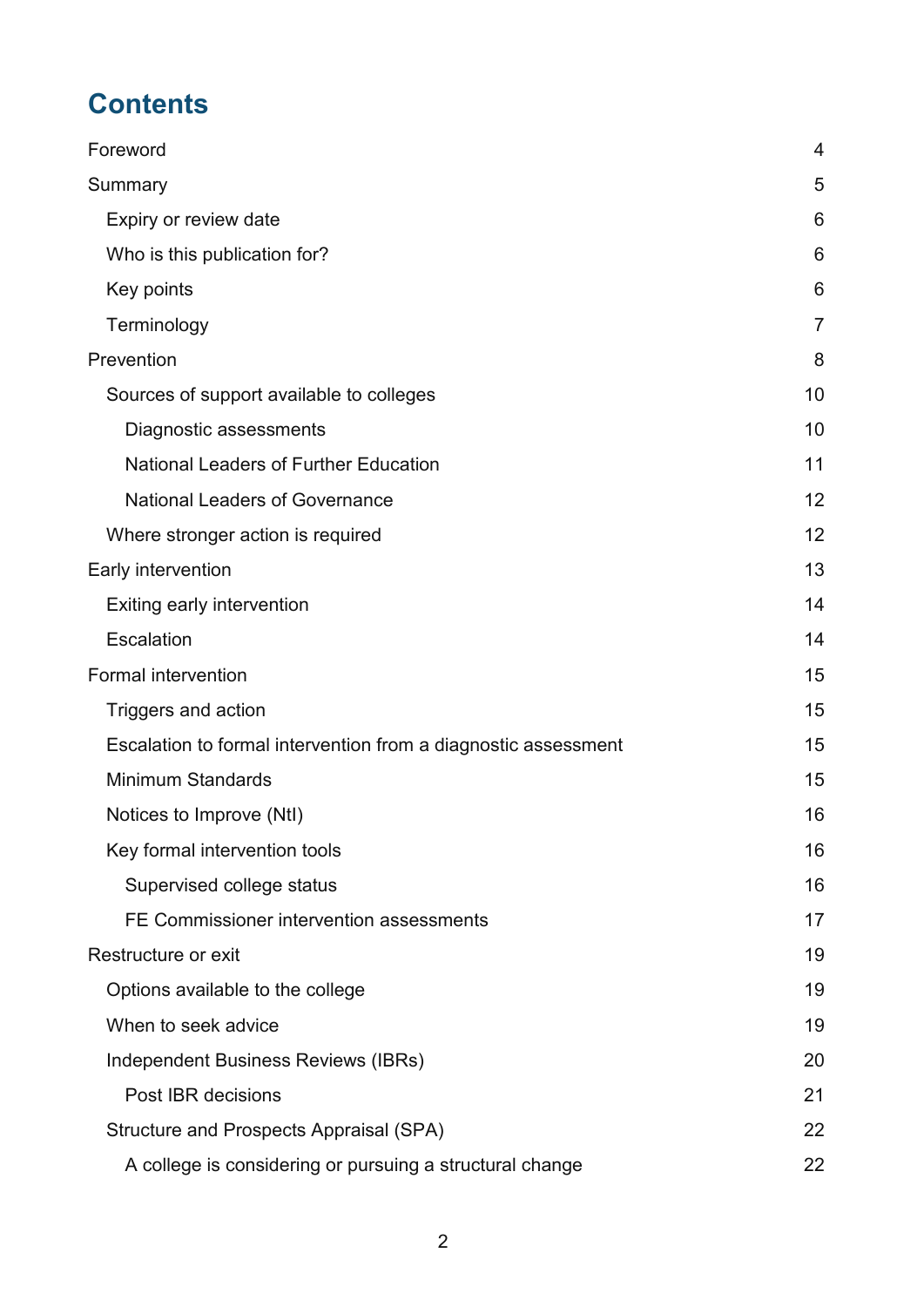| A structural change has emerged as a potential solution as part of the intervention<br>process | 22 |
|------------------------------------------------------------------------------------------------|----|
| FE Commissioner local provision reviews                                                        | 23 |
| <b>Process</b>                                                                                 | 24 |
| <b>Emergency funding</b>                                                                       | 25 |
| Funding to support long-term changes                                                           | 25 |
| Secretary of State powers                                                                      | 26 |
| Insolvency                                                                                     | 27 |
| The FE insolvency regime                                                                       | 27 |
| Insolvency procedures                                                                          | 27 |
| The role of the education administrator                                                        | 29 |
| Reducing the risk of insolvency                                                                | 29 |
| The role of the Education and Skills Funding Agency                                            | 31 |
| <b>ESFA FE directorate territorial teams</b>                                                   | 31 |
| <b>ESFA Provider Market Oversight directorate</b>                                              | 32 |
| The role of the FE Commissioner                                                                | 33 |
| Role of Ofsted                                                                                 | 34 |
| Annex A: Early Intervention triggers and tools                                                 | 35 |
| Annex B: Formal Intervention triggers and tools                                                | 37 |
| Annex C: Documents this publication has replaced                                               | 41 |
| Annex D: Further reading and resources                                                         | 42 |
| General and financial planning guidance                                                        | 42 |
| Further guidance for governors                                                                 | 42 |
| Support from the FE Commissioner                                                               | 42 |
| Annex E: ESFA and FE Commissioner contact details                                              | 44 |
| <b>ESFA</b>                                                                                    | 44 |
| <b>FE Commissioner</b>                                                                         | 44 |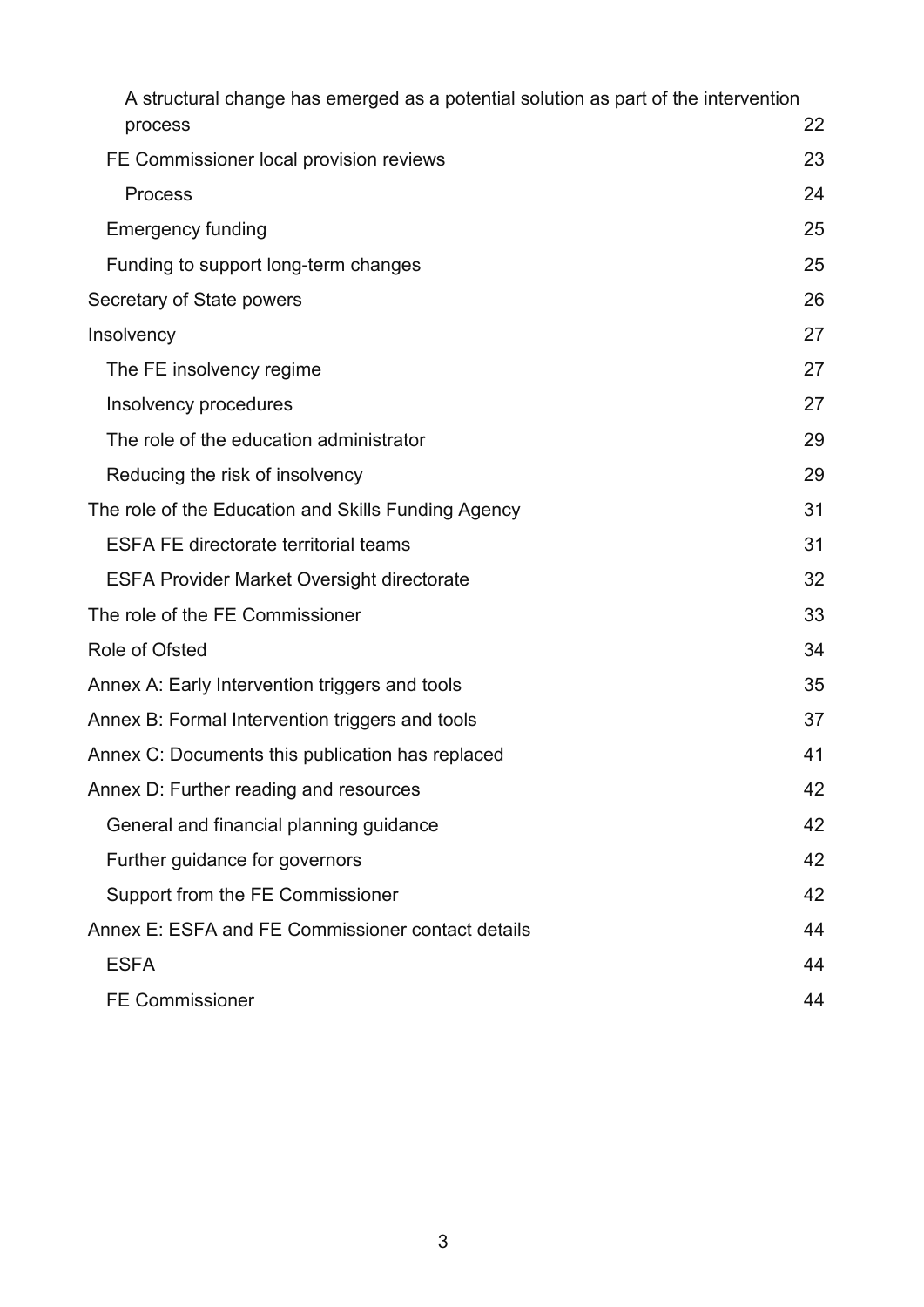## <span id="page-3-0"></span>**Foreword**

Colleges transform the lives of people at all ages and from all backgrounds. Working at their best, colleges help students progress into work and further study. Colleges also support employers to develop the skills their workforce will need now and in the future.

So we need further education and sixth form colleges to be successful. This document sets out how we will work with them to identify, at an earlier stage, any financial and quality issues that might get in the way of them succeeding. It sets out the support and advice available to colleges when they need it from the FE Commissioner and the Education and Skills Funding Agency.

To be successful colleges need to be well managed and financially resilient. Over the last few years, the area review programme and the investment we made in restructuring has helped make many colleges more sustainable. However, we know there is a risk that colleges will still get into financial difficulty, so we will continue to monitor them, offer support and intervene when necessary. Where colleges get into very serious difficulty and run out of money, we can use administration as a last resort to prioritise the protection of current learners.

We would encourage all college leaders, governors and finance staff to read this document and to act early if they see problems ahead. We can then do our best to help.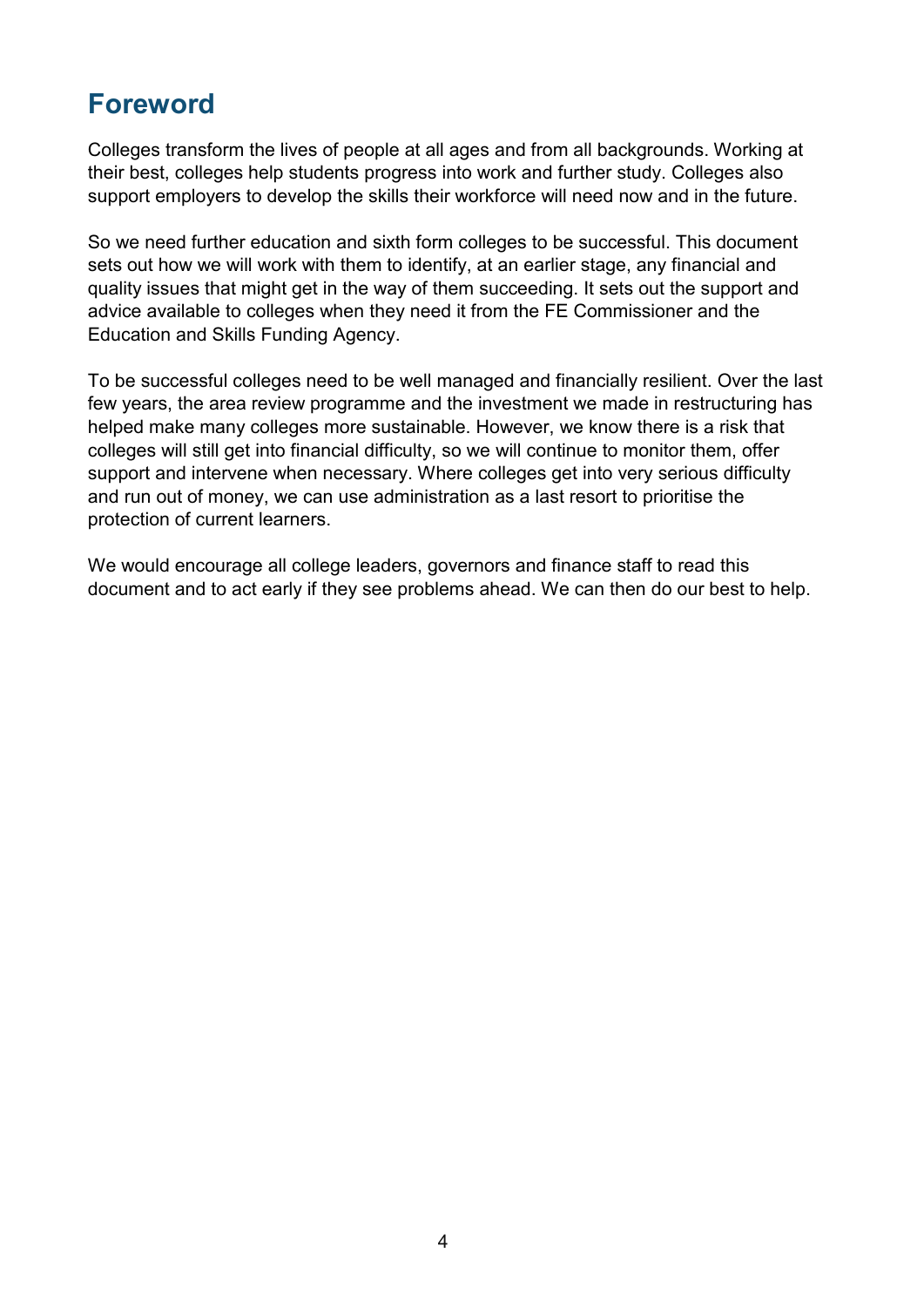# <span id="page-4-0"></span>**Summary**

The purpose of the college oversight regime is to improve financial resilience and quality by incentivising and supporting college leaders to recognise issues and take early action, well before colleges get into serious difficulty. In cases where intervention is needed, this document aims to set out clear and proportionate intervention arrangements, which protect provision and current learners in the event of college failure

The college oversight regime comprises support and intervention, from prevention through to early and formal intervention and, if necessary, restructure or the exit of a provider from the market.

| <b>Prevention</b><br>$(see pages 8-12)$                                                                                                                                                      | <b>Early Intervention</b><br>$(see pages 13-14)$                                                                                                                                                                                          | <b>Formal</b><br>Intervention<br>(see pages 15-18)                                                                                                                                                                                                                                               | <b>Restructure or Exit</b><br>$(see pages 19-30)$                                                                                                                               |
|----------------------------------------------------------------------------------------------------------------------------------------------------------------------------------------------|-------------------------------------------------------------------------------------------------------------------------------------------------------------------------------------------------------------------------------------------|--------------------------------------------------------------------------------------------------------------------------------------------------------------------------------------------------------------------------------------------------------------------------------------------------|---------------------------------------------------------------------------------------------------------------------------------------------------------------------------------|
| Support to help colleges<br>identify risks and issues<br>before they become<br>problems and to take<br>appropriate action to<br>ensure that they do not<br>become problems in the<br>future. | Stronger actions where<br>prevention efforts are<br>not proving effective<br>enough.<br>Triggers for escalation to<br>Early Intervention and<br>associated tools/actions<br>that might be deployed<br>are set out at Annex A,<br>page 35. | Stronger intervention<br>action for colleges that<br>fail to improve or to<br>demonstrate sufficient<br>progress in resolving<br>problems.<br>Triggers for escalation to<br>Formal Intervention and<br>associated tools/actions<br>that might be deployed<br>are set out at Annex B,<br>page 37. | Tools designed to help<br>identify an appropriate<br>structural solution in<br>cases where support<br>and intervention are not<br>able to deliver the<br>necessary improvement. |

The tools, support and interventions that will be deployed in respect of a college that finds itself in any of these categories will be tailored to the individual circumstances, risks and issues faced by the college in question. However, to give colleges a sense of the sort of action they might expect to see within each category, this document describes:

- How the different levels of oversight will operate in practice and how they interact with one another
- The distinct roles and responsibilities of the Education and Skills Funding Agency (ESFA), an agency of DfE, the Further Education Commissioner (FEC) and Ofsted

This strengthened regime builds on current arrangements whilst taking into account

- The end of Exceptional Financial Support from March 2019
- The end of the Restructuring Facility, which closed to new applications in September 2018
- The new college insolvency regime, which came into force in January 2019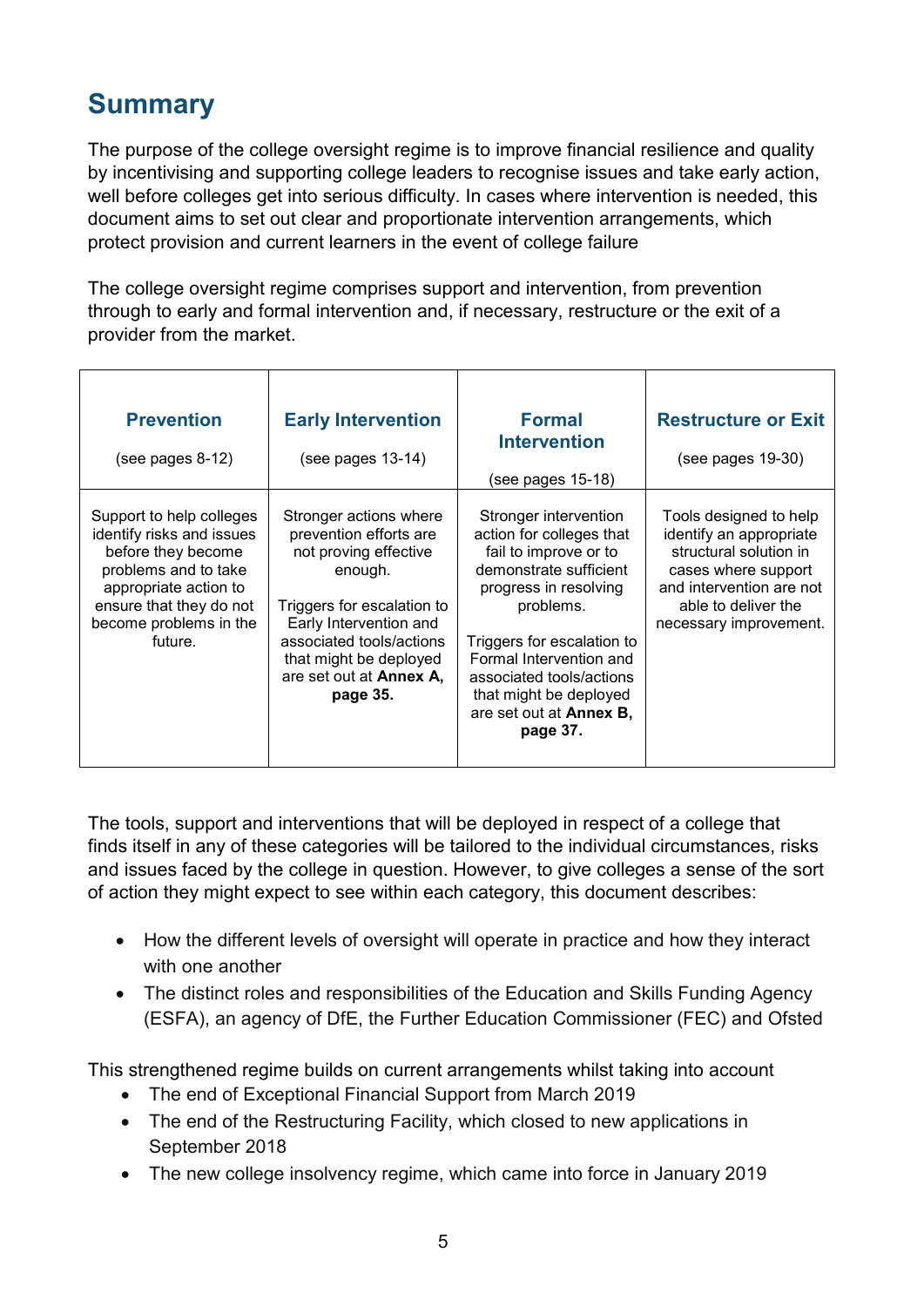This policy was introduced in April 2019 and will be reflected in the annual funding agreement and associated variations.

## <span id="page-5-0"></span>**Expiry or review date**

This document will be updated to reflect any changes and will be reviewed before October 2020. If you have this document in a saved, offline or hard copy format, you are advised to check on gov.uk to ensure that you are using the most up to date version of the publication.

## <span id="page-5-1"></span>**Who is this publication for?**

This document is primarily aimed at governors, principals, finance directors and/or senior leadership teams of further education (FE) colleges, sixth form colleges and designated institutions in England.

This document may also be of interest to provider organisations such as the Association of Colleges (AoC), the Sixth Form Colleges Association (SFCA) as well as Mayoral Combined Authorities (MCAs), Local Enterprise Partnerships (LEPs), the Office for Students, local authorities and employers.

# <span id="page-5-2"></span>**Key points**

The main features of this strengthened college oversight regime are:

- Greater clarity and consistency for colleges by:
	- o Simplifying the regime, for example, detailing a set of tools and support that can be deployed according to the needs of each individual case through prevention, early intervention, formal intervention, restructure or exit
	- o Collating multiple pieces of guidance into one place and being clear about which guidance this document replaces
	- o An end-to-end ESFA case manager as a single point of contact from entering intervention through to exiting intervention
- Continuation of key sources of support aimed at helping colleges achieve good and outstanding quality and financial health, including FEC diagnostic assessments, National Leaders of Further Education (NLFE), and National Leaders of Governance (NLG)
- A preventative function to identify problems sooner through financial dashboards for colleges and with additional indicators to alert the ESFA to investigate the college's position in more detail and take follow up action if required
- Renaming the 'Satisfactory' financial health category to 'Requires Improvement'
- Extending the triggers for early and formal intervention
- Strengthening the oversight of subcontracting and data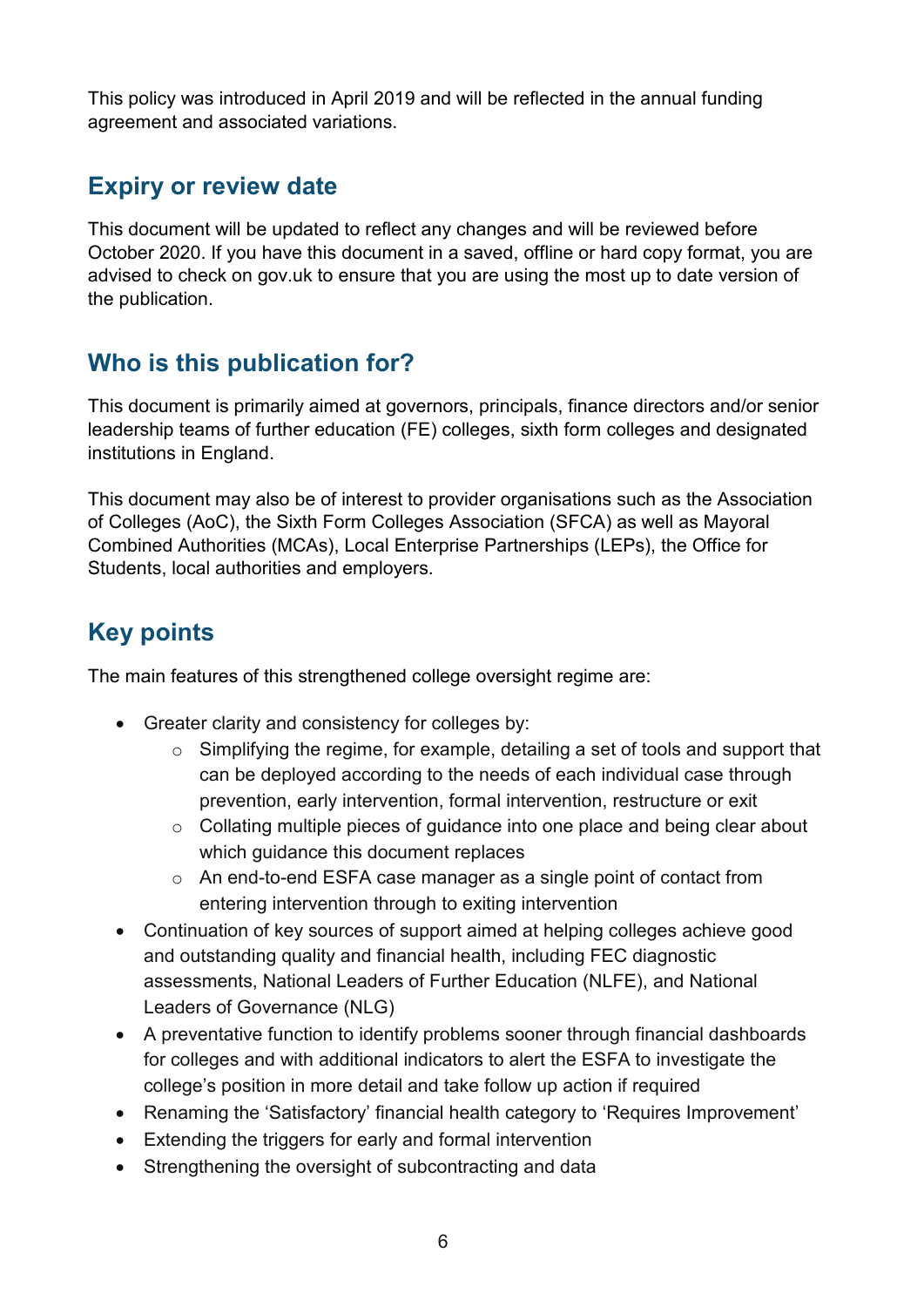- A strengthened role for the FEC to review provision in a local area with the aim of ensuring long term high quality provision for learners which meets an area's educational and economic needs
- Introduction of the statutory college insolvency regime
- Use of Independent Business Reviews (IBRs) to support effective decision making, including use of DfE commissioned IBRs
- Renaming 'Administered College Status' (which involves enhanced monitoring, such as ESFA observers attending college board meetings) to 'Supervised College Status'

# <span id="page-6-0"></span>**Terminology**

Where this document refers to 'we' or 'the Department for Education' taking action, following processes or making a decision, this should be taken to mean the ESFA, the FEC team and potentially ministers working together, unless stated otherwise. Where particular sections of DfE are referred to specifically, the expectation is that those sections will be leading on that specific aspect of work.

Use of the term 'college' in this document should be taken to mean FE and sixth form colleges and designated institutions, unless stated otherwise.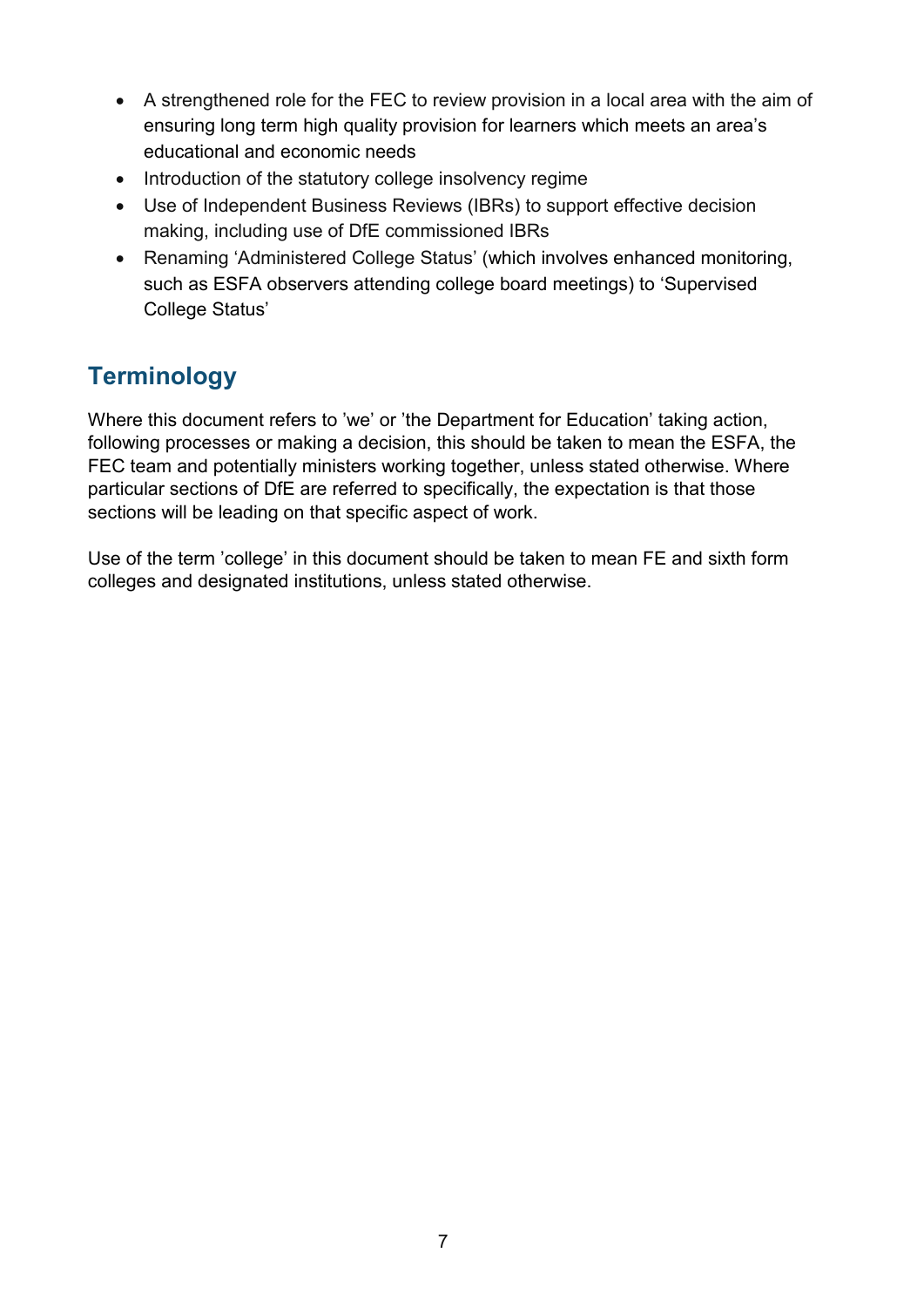# <span id="page-7-0"></span>**Prevention**

The purpose of prevention is to try and identify risks and issues early, before they become problems, and support colleges to take appropriate action to reduce risks and resolve issues. Prevention activity will also help to identify fraud and funding errors early, reducing the risks to learners. We will do this by continuously improving our engagement with all colleges using a range of data, indicators and intelligence, so that actions are taken earlier, are more supportive and more successful. This means a constant review of our risk identification systems and learning from experience about the best action to take in any given situation.

We are improving the data and information we collect from colleges, especially around financial forecasting, and integrating information systems together where we can to avoid duplication. We are working with colleges to schedule this so we ask for the right information at the right time, while ensuring the burden is proportionate. We will make better use of the financial information that is collected and other data we have on colleges' performance to monitor and predict changes in financial health.

Our aim is to lower the risk for all colleges from entering, or returning, into the scope of early or formal intervention measures. We therefore ask college leaders (including governors) to seek external help if they think the college may be heading towards difficulties, whether around finance or quality, including contacting the ESFA as early as possible (see Annex E for contact details) to ensure they receive the support they need. We will discuss options to prevent significant further deterioration of the college's finances or quality.

However, if colleges do not come forward we will go to them if we think there are reasons for concern. We will ask for more information where necessary, to understand the situation fully and decide what, if any, further support is required to protect learners, public funds and bring about change and improvement. In many cases we expect colleges will already have plans in place to address the issues, which will prevent them becoming a greater concern. We will provide challenge on plans where necessary and work with colleges to support them, to assess options and to implement mitigating actions that will focus on ensuring sound financial resilience and/or an improvement in quality.

If there is evidence showing or predicting an ongoing and/or sharp decline in finance or quality, we may in those circumstances – in discussion with the college – refer the college to the FEC for a diagnostic assessment (see section on FEC diagnostic assessments at page 10 for further detail).

To help us understand the position of a college and what, if any, additional support may be helpful, the ESFA may request (this list is not exhaustive):

- A meeting with the chair and/or the full board where we will raise the risks that we believe the college may be facing and explain the supporting evidence
- Management accounts, including commentary, staff costs, staff costs as a percentage in year of turnover and standard forecast cash flow template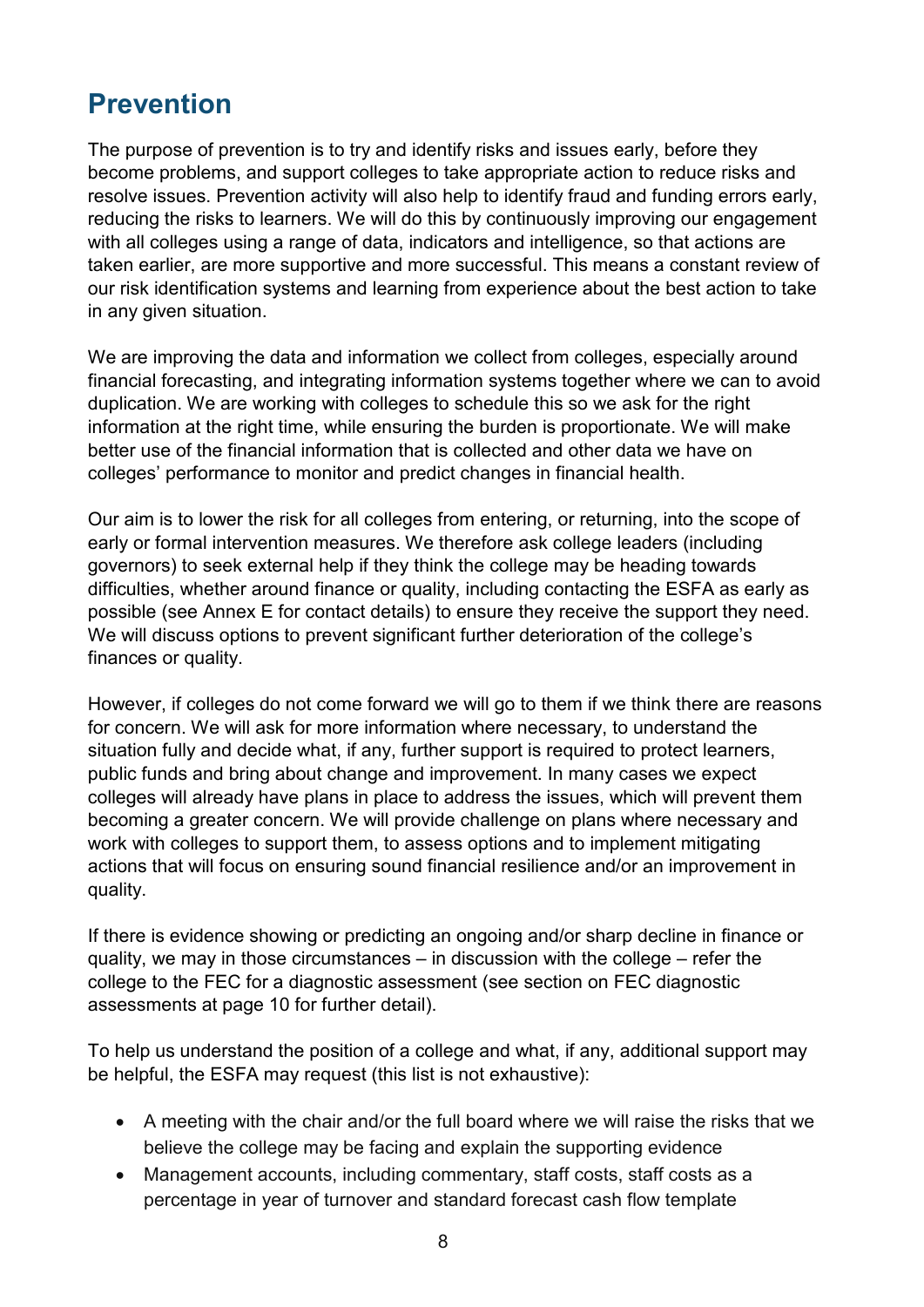- An assessment of the impact of any funding claw back or reduction in planned income
- Banking terms, including routine renewal dates of arrangements, overdrafts, loans and any requirements to seek additional financial support
- Copies of reports to the college's senior management team and governors
- A copy of the college's risk plan, including triggers for mitigating actions and the college's approach to timely identification and management of risk
- Information about partnerships and subcontracting arrangements
- Information on planned strategic developments, which may include:
	- o Federation or merger arrangements with other colleges or training organisations, including proposed shared service arrangements
	- o Corporate reorganisation
	- o Capital investments
	- o Estates plans and asset disposals
- Reports from college auditors on the management of the colleges, including financial compliance and health

The monthly cash flow position of a college is as important as the year end position. The college executive should undertake robust and comprehensive monthly cash flow forecasting and, where appropriate, ensure this is reviewed externally/independently. The board should undertake regular monitoring and review of both cash flow and loan covenant compliance and ensure that there is adequate risk assessment and sensitising of key cash variables, in particular capital receipts and Adult Education Budget claw back. Good risk assessment of financial plans and delivery, along with actions to mitigate risk, and monitoring and reporting regularly is essential.

The ESFA will continue to produce and supply to governors financial dashboards that give an overview of the college's financial health with an explanation of its position against key financial indicators, trends and benchmarks. The ESFA will continue to improve these dashboards as we make better use of the data we collect and will use them in meetings with chairs and/or boards to help to illustrate why we believe a college is at risk. We recognise the need to ensure the reporting burden on colleges is minimised and proportionate and will only ask for information that is necessary in the circumstances of the individual case.

We further recognise that college groups pose distinct risks and issues, therefore we will consider whether we need to put in place tailored support and oversight as well as further guidance. Large college groups can be defined as a single corporation with a number of large campuses, which may be over a wide geographical area and may be distinctly branded.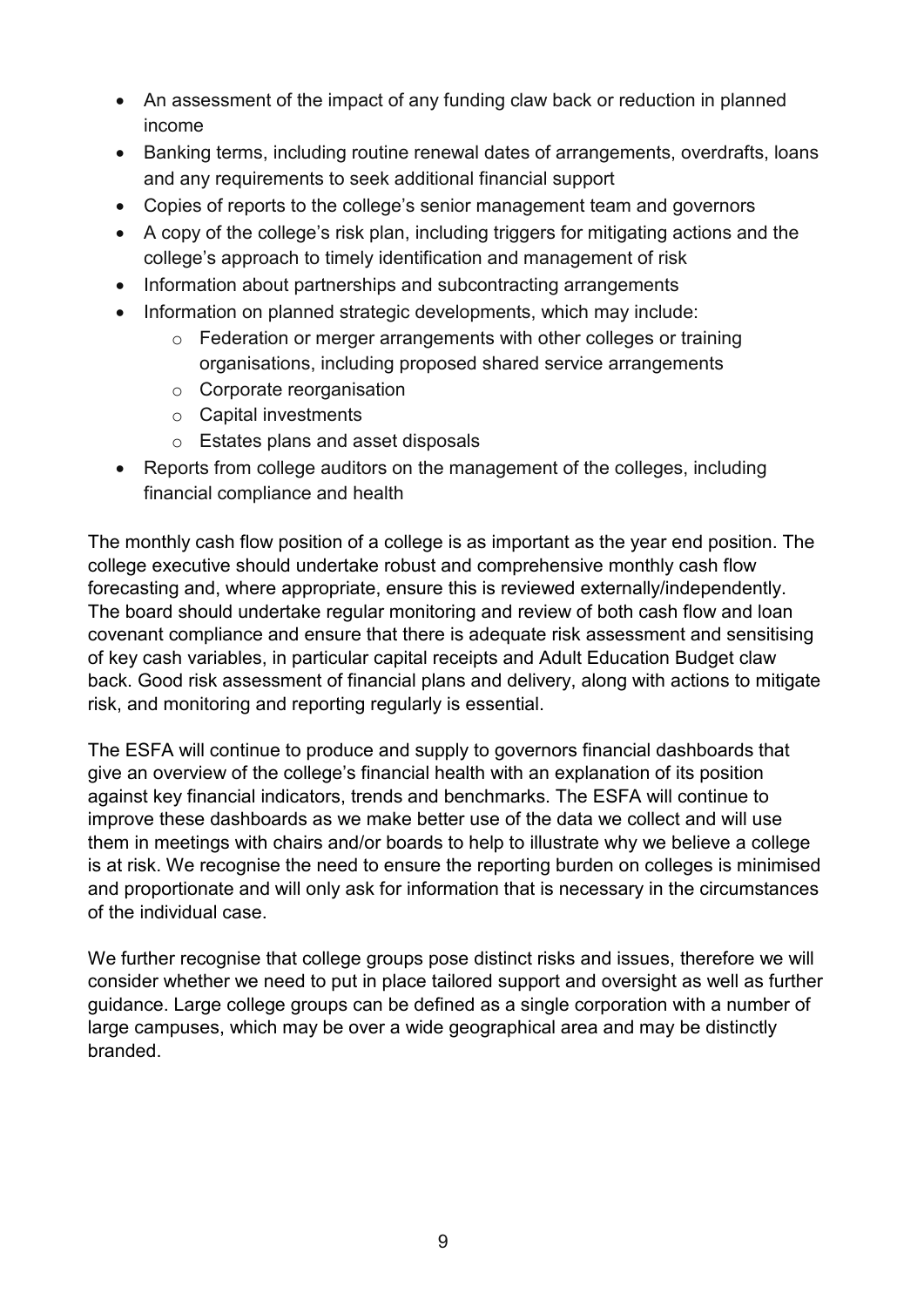## <span id="page-9-0"></span>**Sources of support available to colleges**

## <span id="page-9-1"></span>**Diagnostic assessments**

Diagnostic assessments are undertaken by the FEC, and are aimed at colleges that are at risk from a quality and/or financial perspective but have not triggered formal intervention. This early engagement enables the FEC to support leadership teams and governing bodies with recommendations to accelerate improvement, reducing the risk to learners and the likelihood of the college requiring formal intervention.

In exceptional cases, where a diagnostic assessment finds evidence of a high risk of failure in quality and/or financial performance, or serious gaps in the capability of a college to address the issues identified, colleges can be escalated to formal intervention, resulting in further attention from the FEC and ESFA. The circumstances in which this will occur and the associated process is set out in the formal intervention section of this document.

#### **Determining which colleges will have a diagnostic assessment**

A college will be in scope for a diagnostic assessment if:

- It has an Ofsted 'Requires Improvement' rating and/or Ofsted 'Requires Improvement' or Inadequate rating for apprenticeships
- It is in early intervention (see Annex A for early intervention criteria/triggers)
- It has requested a diagnostic assessment because of a change of principal at the college
- There is evidence showing or predicting an ongoing and/or sharp decline in finance or quality

The FEC and ESFA will work together, and where appropriate discuss with the college, to determine which of the colleges in scope for a diagnostic assessment should be prioritised, looking at a range of information and risk factors such as:

- Ofsted trend and financial data
- Whether a college has recently completed or is judged to be on track to complete a structural change
- Whether other intelligence or data indicate a college may benefit from targeted support, for example, around the quality of governance or financial management
- Sudden or unexpected changes to the leadership of the college

#### **Process**

Where a college is referred for a diagnostic assessment, the college principal and chair of governors will receive a letter from the FEC setting out the reasons for the assessment and confirming the agenda. A diagnostic assessment can be conducted by the FEC or a member of the FEC team. It will ordinarily comprise of a two day visit and will be an opportunity to: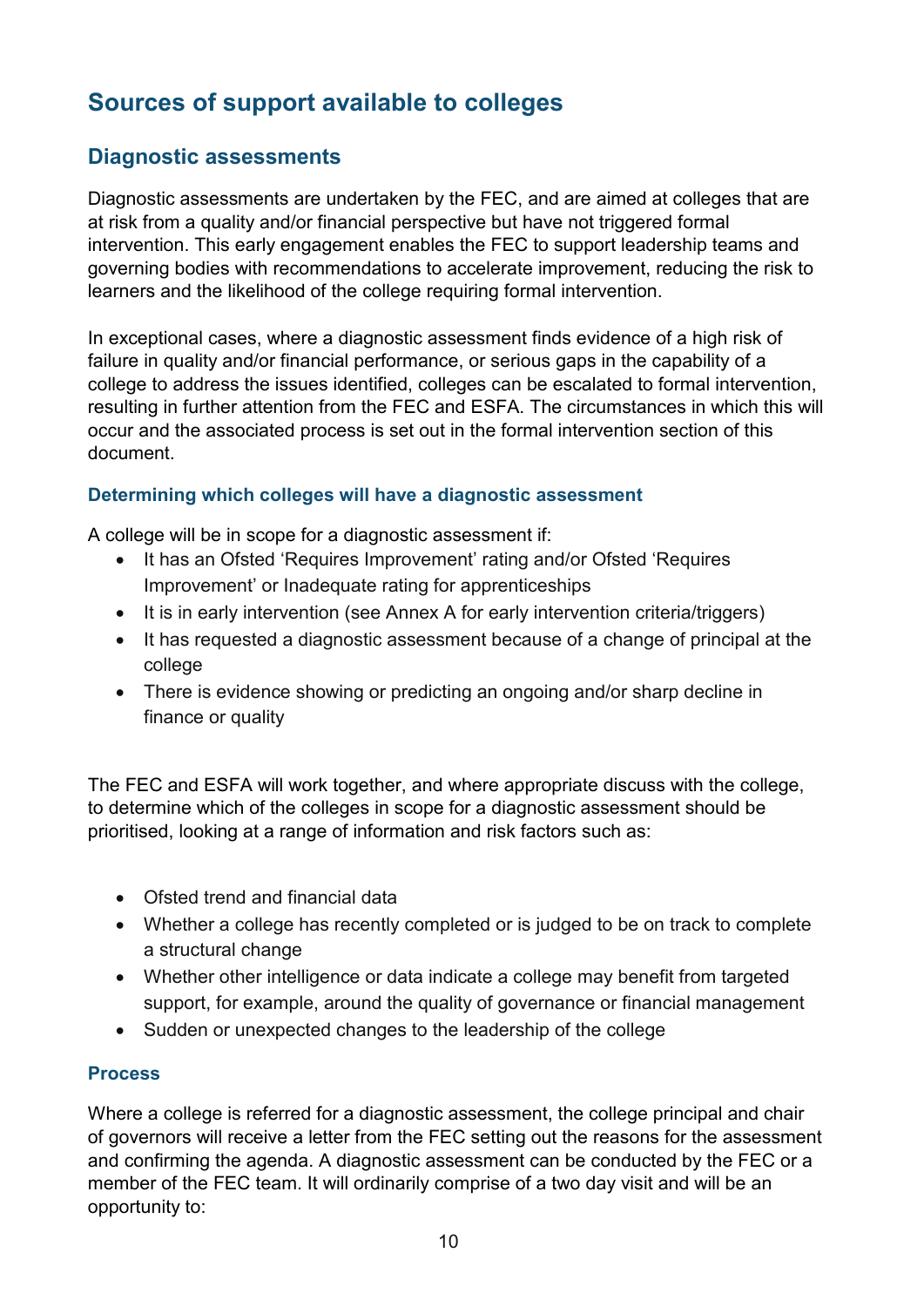- Review the college's financial and educational performance, self assessment and improvement plans
- Meet with the leadership team, governing body, learner and union representatives and other key personnel
- Assess the capacity and capability of leadership and governance to deliver timely improvement

The FEC will fact check findings and recommendations with the college, before feeding back to the chair and principal, outlining the outcome and recommendations from the assessment.

#### **Outcomes**

There are three possible outcomes from a diagnostic assessment:

- An endorsement of the college's approach: even if there have been significant failings, the college now has robust plans in place to address the issues and senior management has the capacity to secure improvement
- Suggested actions to strengthen or supplement existing improvement plans: while the college's leadership has the capacity to lead improvement in financial health and/or quality, the existing improvement plans need further strengthening to ensure that improvement is rapidly secured
- Recommendation for escalation to formal intervention: this would be where the FEC considers that stronger action is required quickly

## <span id="page-10-0"></span>**National Leaders of Further Education**

National Leaders of Further Education (NLFE) provide strategic mentoring and support to other colleges to improve. They are serving college leaders who have a strong track record of delivering improvement both at their own colleges and in working with others.

NLFEs work to support any colleges that hit triggers in the early intervention category and/or have been judged as 'Requires Improvement' or 'Inadequate' at their most recent Ofsted inspection. NLFEs have significant autonomy in determining how they deliver support and tailor their work to fit the particular needs of the college(s) they are supporting. An NLFE might, for example:

- Work with the principal and leadership team to identify improvement needs, and potential sources of support
- Provide strategic mentoring to the college leadership
- Work alongside key members of the leadership team on the delivery of specific improvement programmes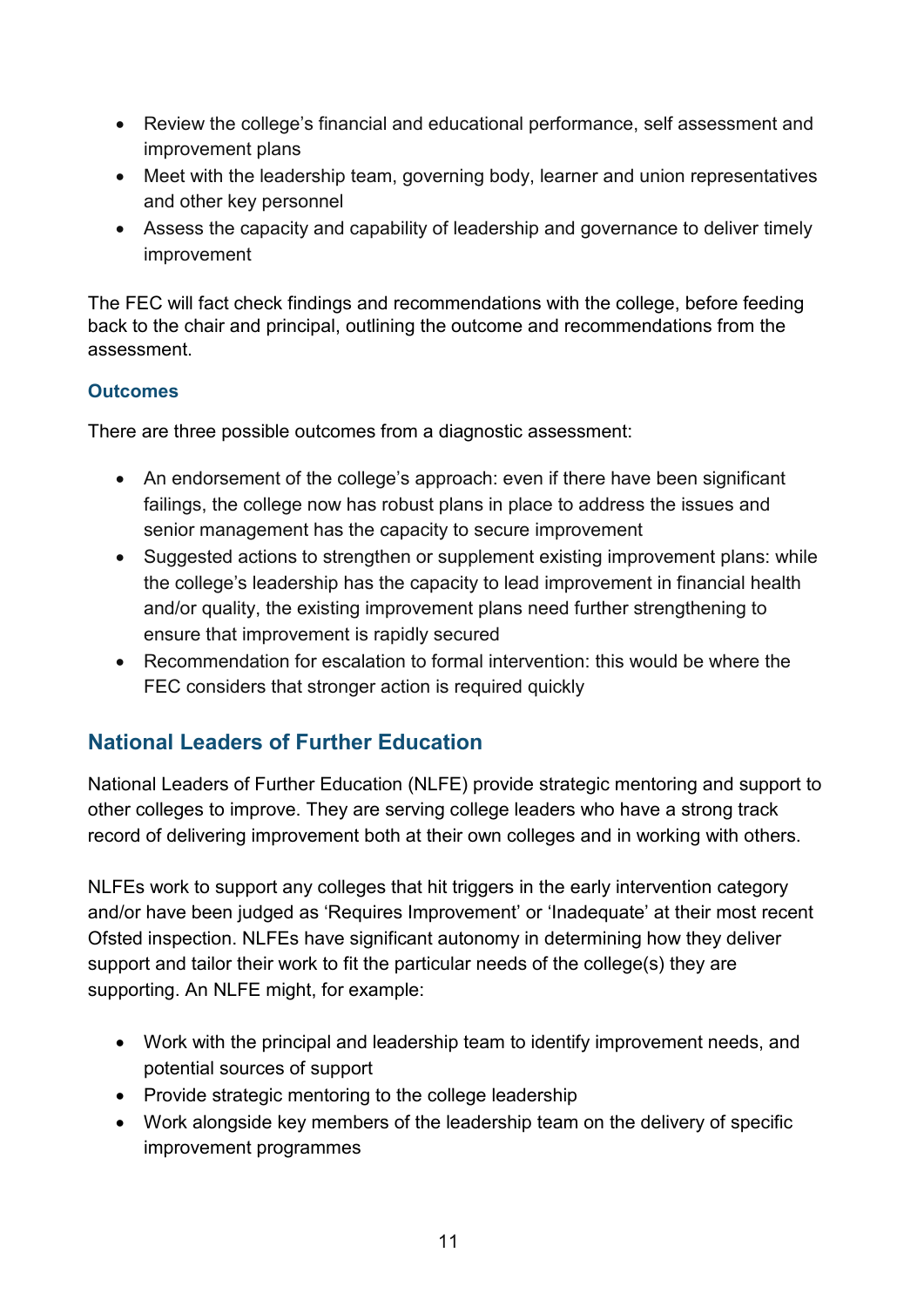Further information on the NLFEs is available online<sup>1</sup>. Colleges seeking an improvement partnership should contact the Office of the FEC (see Annex E for contact details).

## <span id="page-11-0"></span>**National Leaders of Governance**

National Leaders of Governance (NLG) provide strategic mentoring and support to governance boards at colleges that need to improve. NLGs are experienced college governors and clerks with a strong record of supporting college improvement. NLGs generally work with colleges that have:

- Hit any of the triggers in the early intervention category
- Been recommended for governance support following a diagnostic assessment or formal intervention visit from the FEC team
- Received an Ofsted rating of 'Requires Improvement' or 'Inadequate'. This could be for overall effectiveness or leadership and management

The role of a NLG includes:

- Diagnosing and reviewing governance improvement needs
- Assisting the board of governors to draw up an improvement plan
- Developing the capacity and expertise of the board of governors
- Providing support and advice
- Coaching and mentoring
- Identifying additional and ongoing sources of support

Further information on the NLGs is available online<sup>2</sup>. Colleges which have enquiries about NLGs should email the Office of the FEC (see Annex E for contact details).

## <span id="page-11-1"></span>**Where stronger action is required**

Ideally earlier and more targeted support activity should prevent financial and quality issues from becoming significant problems. However, not all cases can be predicted and in some instances stronger action will be required. Therefore, where prevention efforts are not proving effective, we will escalate cases to the next stage of intervention.

<sup>&</sup>lt;u>.</u> <sup>1</sup> <https://www.gov.uk/guidance/national-leaders-of-further-education-guidance-for-potential-applicants>

<span id="page-11-3"></span><span id="page-11-2"></span><sup>2</sup> [https://www.gov.uk/government/publications/national-leaders-of-governance-for-further-education](https://www.gov.uk/government/publications/national-leaders-of-governance-for-further-education-national-leaders/national-leaders-of-governance-for-further-education-current-national-leaders)[national-leaders/national-leaders-of-governance-for-further-education-current-national-leaders](https://www.gov.uk/government/publications/national-leaders-of-governance-for-further-education-national-leaders/national-leaders-of-governance-for-further-education-current-national-leaders)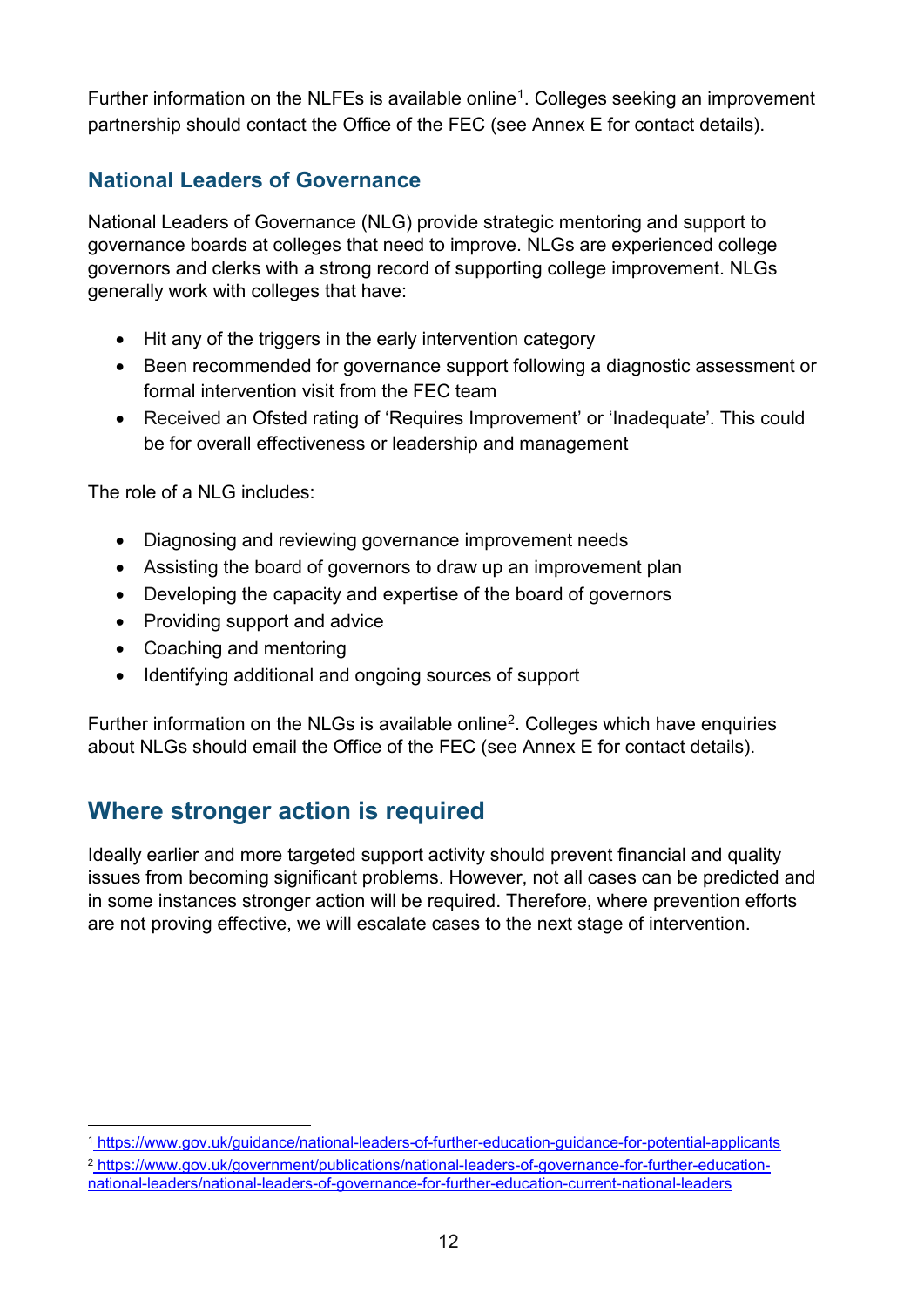# <span id="page-12-0"></span>**Early intervention**

The approach set out in this document replaces our previously published approach to early intervention and prevention and adds additional criteria and actions (Annex A). All colleges are subject to regular risk reviews by the ESFA. Action taken will be proportionate to the risk and the circumstances and will be at the discretion of the territorial ESFA deputy director. We will consider each college's position on a case by case basis. However, some clear triggers (below) will prompt us to consider whether to move a college into early intervention. When a college is in early intervention the action we take will be in line with the early intervention clauses in the college funding agreement.

- Financial health and/or financial management/control concerns (such as significant decline, 'Requires Improvement' financial health, forecast risk of inadequate financial health/not being able to meet liabilities within one or two years)
- Two consecutive 'Requires Improvement' for overall effectiveness grades from **Ofsted**
- Escalation by an ESFA case manager
- The removal from RoATP, due to an Ofsted Apprenticeship Grade 4 ('Inadequate') assessment, that could have an impact of the financial plans and resilience of the college
- Poor/declining education performance data

The 'Satisfactory' financial health category has been renamed 'Requires Improvement', acknowledging that being in this category demonstrates a level of risk to financial health that governing bodies need to address. This will apply from the 2019-20 budget-setting and financial planning round, which will take place in July 2019.

We reserve the right to use levers within the grant funding agreement with colleges to ask for any further information that could help us understand why a college in early intervention is at risk of failure and what the college is doing to reduce that risk. We expect a college to put in place a plan to identify actions that will lead to the reduction of risk and return the college to stability and financial resilience. Each action must be:

- Specific: target a clear area for improvement
- Measurable: quantify an indicator of progress and achievement
- Attributable: specify who will do it
- Realistic: what results can realistically be achieved, given available resources
- Time bound: specify when the result(s) will be achieved

The ESFA will discuss the actions and their impact with the college and could, based on the assessment, make some of these actions additional conditions of funding. If we do so, the ESFA will write to the college to confirm what action is being taken. This letter will not be published.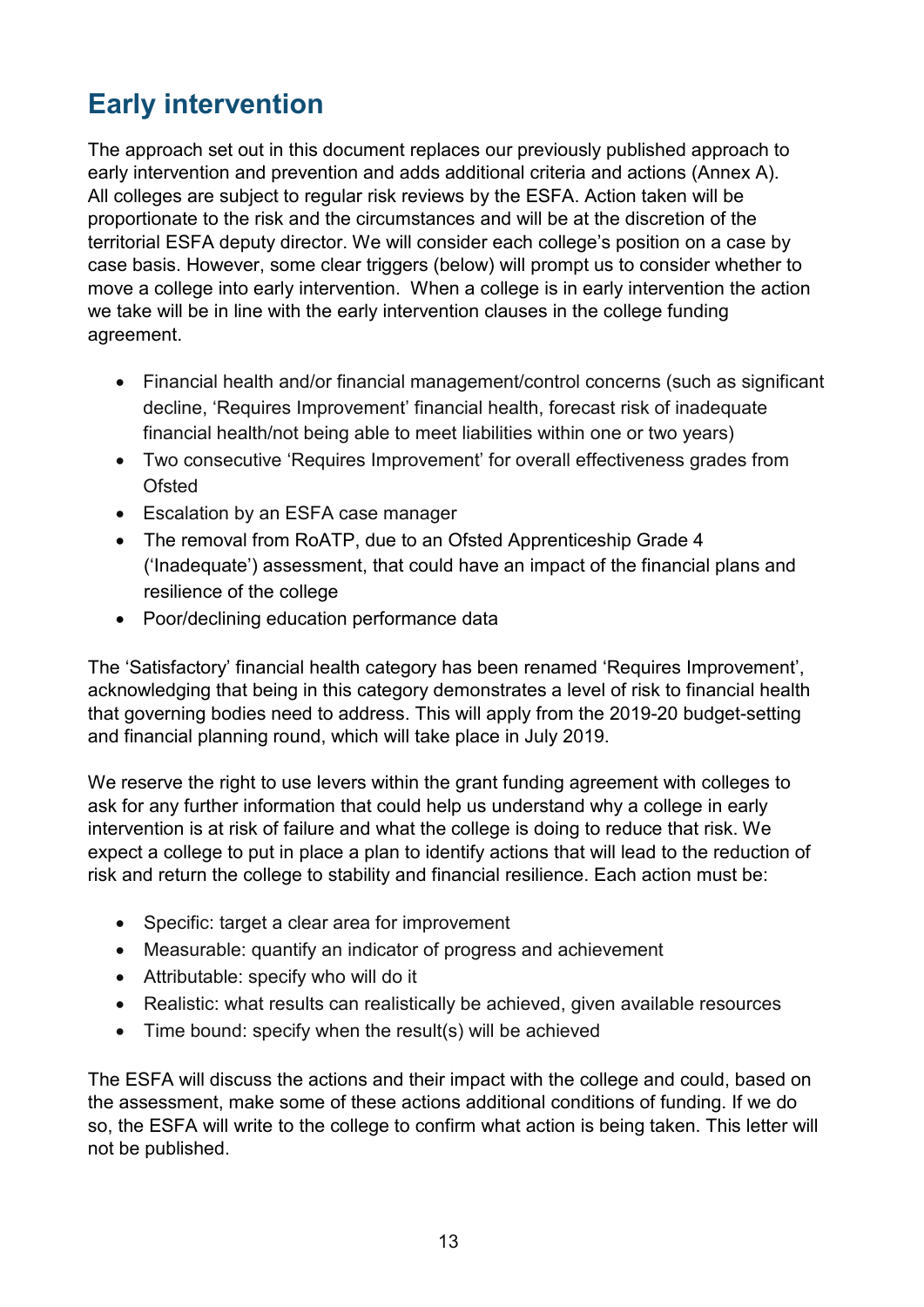We want to work closely with colleges to help overcome the issues that have triggered intervention, and to prevent further issues and risks developing. However, where early intervention dialogue suggests that a college is not taking timely, appropriate or sufficient action to reduce the risk of failure, we will request that the college take some or all of the following steps and may make these additional conditions of funding:

- Consider further actions, in addition to those already in place
- Increase financial or quality expertise on the board of governors
- Link with other colleges that have proven strengths in the relevant areas
- Demonstrate how the college is planning to tackle financial health decline. This may include undertaking a cost scrutiny exercise to identify how to reduce costs and/or bring them within sector standards
- Provide additional key data on a regular basis to us, such as monthly management accounts and cash flow information
- Review its position in the market by commissioning an IBR and take account of the findings of such a review

The tools available for consideration and deployment by the ESFA case manager (see the ESFA FE directorate territorial teams section for the role of the ESFA case manager) are dependent on the relevance to the individual circumstances of the case and action taken. If the college position has not improved following early intervention actions, or the college is not making best endeavours to implement change and improvement, formal intervention will be instigated.

## <span id="page-13-0"></span>**Exiting early intervention**

A college will exit early intervention as soon as we have evidence that it no longer meets the triggers. Although we will do this as soon as possible, this may mean that we wait until financial statements are available to confirm the college's position, rather than relying solely on financial plans. In the case of intervention due only to quality reasons, exit will be triggered by the publication of an improved Ofsted grade.

## <span id="page-13-1"></span>**Escalation**

 $\overline{\phantom{a}}$ 

Colleges in early intervention that do not improve or resolve the issues identified may be escalated to formal intervention. Information on how the financial health of colleges is calculated is detailed in the Financial Planning Handbook<sup>[3](#page-13-2)</sup>.

<span id="page-13-2"></span><sup>3</sup> <https://www.gov.uk/government/publications/financial-planning-handbook>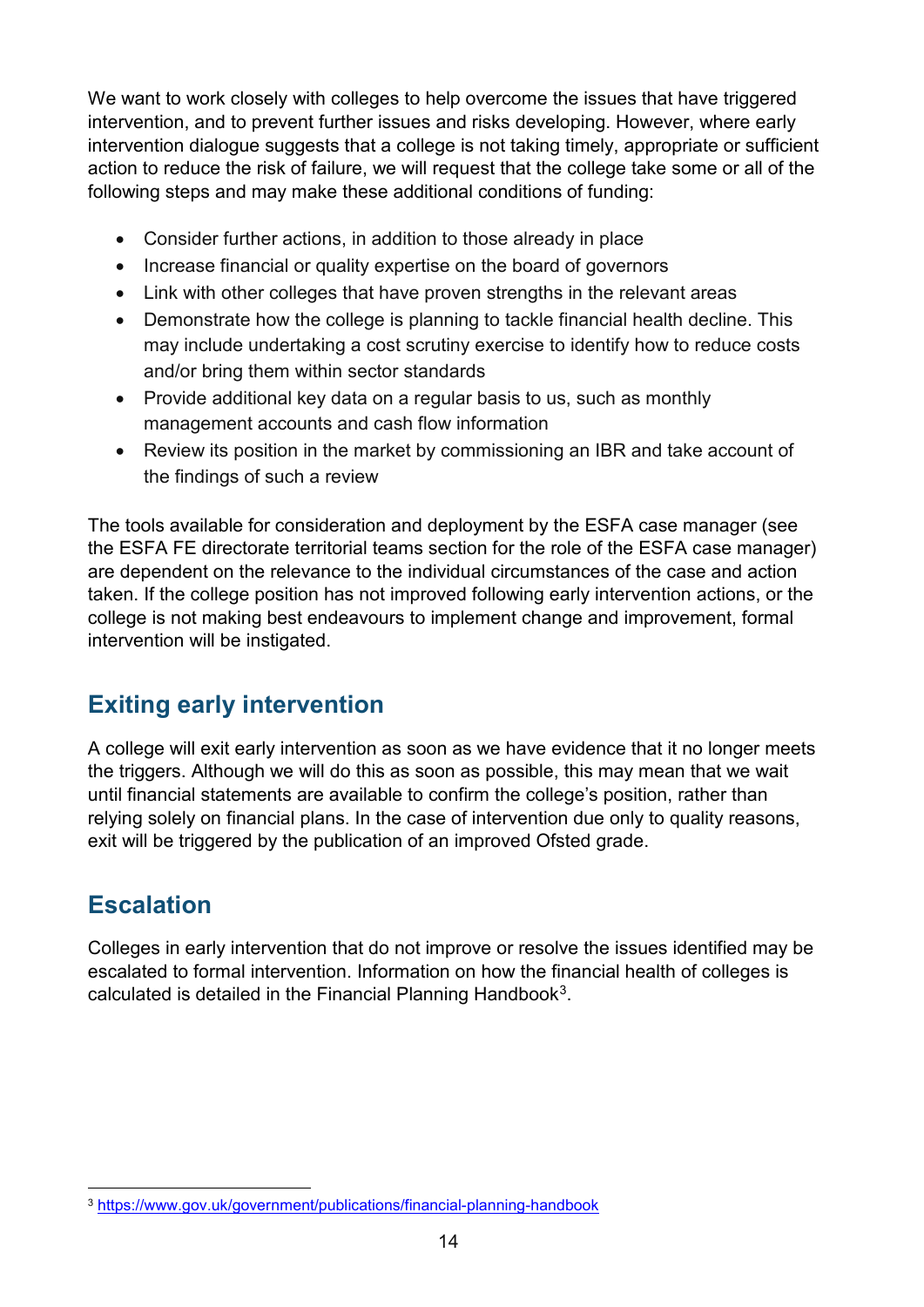# <span id="page-14-0"></span>**Formal intervention**

## <span id="page-14-1"></span>**Triggers and action**

We have strengthened the formal intervention category by the addition of new criteria/triggers as detailed in Annex B. If a college meets the triggers for formal intervention on financial grounds, the ESFA will consider placing a college into formal intervention and will issue a Notice to Improve (NtI). ESFA case managers will consider the context and circumstances of the case in exercising discretion where it is available to them. They will, however, be clear with the college, in writing, about the action they decide to take and the reasons for it. Where formal intervention actions do not resolve the position of the college it is likely to lead to a structural solution or a managed insolvency.

## <span id="page-14-2"></span>**Escalation to formal intervention from a diagnostic assessment**

Escalation to formal intervention can, in exceptional circumstances, also take place following a diagnostic assessment. This means that strong action is required quickly, which is likely to include leadership and governance change, or potentially a structural solution. Exceptional circumstances might include:

- The college is not taking action, or has no realistic plan to improve areas which have been flagged for concern by Ofsted or the ESFA
- Existing leadership and/or governance at the college is an impediment to securing necessary improvement

In these cases, the FEC will write to the college to indicate that they are 'minded' to recommend that the college is escalated to formal intervention. In doing so the FEC will set out their reasons for that view and give the college a short period in which to respond, after which the ESFA will confirm the position. The reasons may include:

- Significant failures in governance, which may be evidenced by substantial noncompliance with the relevant code or other widely applicable standard
- Lack of appropriate financial and/or quality skills on the board
- Financial plans are based on weak or inaccurate assumptions of future income and expenditure

## <span id="page-14-3"></span>**Minimum Standards**

The policy and related formal intervention trigger for Minimum Standards has been in place for over a decade and is ripe for review. We will cease formal intervention action on the basis of the 16-19 and 19+ education measures under the current policy after the application this year to 2017/18 data. Instead we will use all education performance data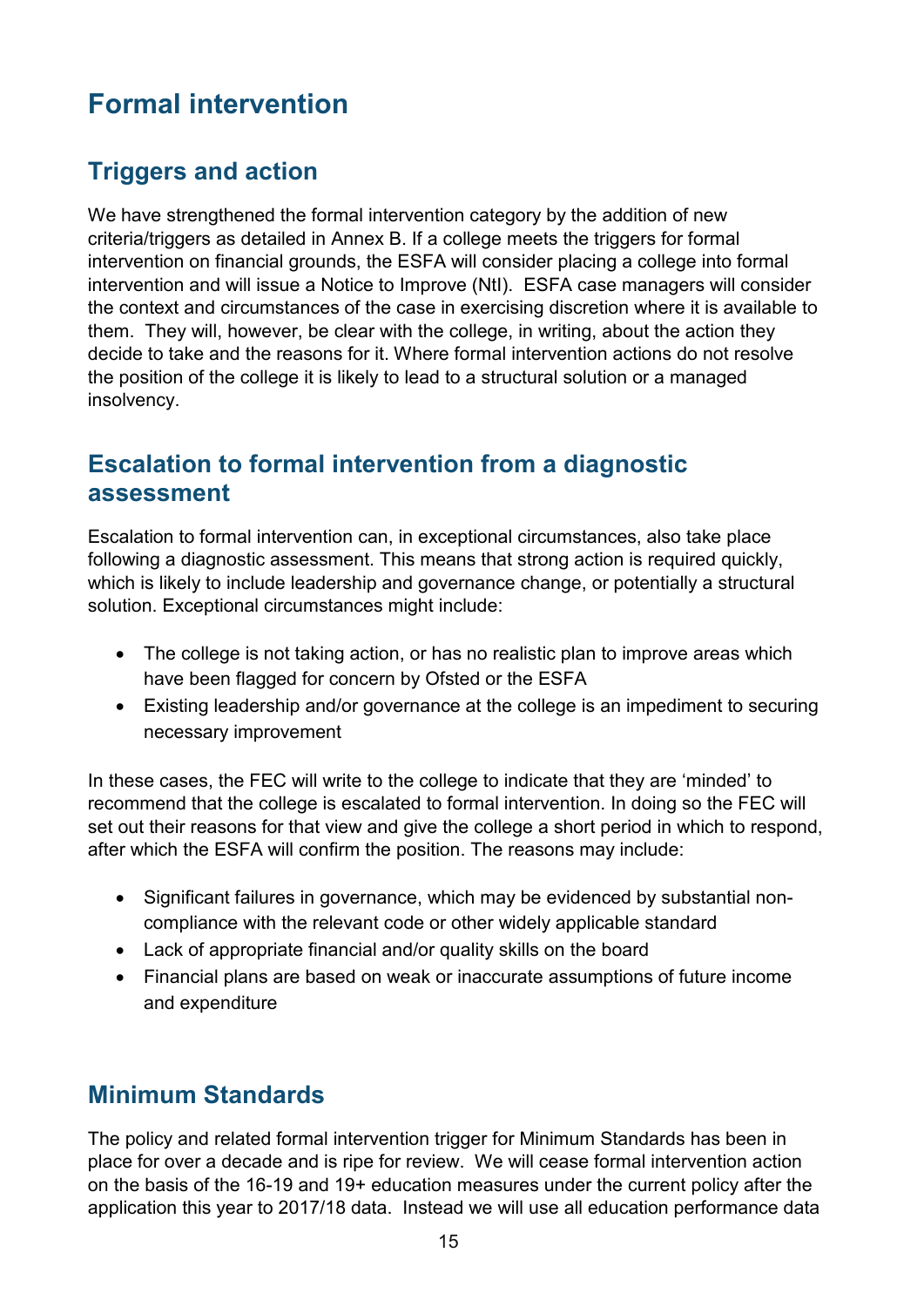available to us earlier in our overall risk assessments. Reformed apprenticeship measures, however, require a more fundamental review as we move from frameworks to standards. We will apply the current Minimum Standards policy to apprenticeship provision (all ages) in 2020 (academic year 2019/20), based on 2018/19 data, for one final year. Further information on the apprenticeship threshold for 2020 and how provider performance in apprenticeship delivery beyond 2020 will be considered will be published later in the year.

## <span id="page-15-0"></span>**Notices to Improve (NtI)**

The ESFA will issue a college with a Notice to Improve (NtI) where it meets the financial triggers for formal intervention (specified in the financial table detailed in Annex B) and where the ESFA judges that it should be put into formal intervention. Where an NtI is issued, it will normally be published. Where we judge it appropriate, after a merger we may allow a period of time for the merged college to stabilise before issuing and/or publishing a NtI. This is set out in the Financial Planning Handbook. For published NtIs, publication takes place after the NtI has been received by the college; these lists are reviewed and updated (ordinarily on a monthly basis) to add or remove NtIs. Compliance with the NtI and arrangements for lifting will be specified in the NtI. It will also set out clear requirements that the college is expected to meet within a timeline. These requirements form additional conditions of funding.

From 2020, the consideration of education performance data for 16-19 and 19+ will form part of risk reviews at the prevention and early intervention stages.

A college's education performance is evidenced by the published Performance Tables, education performance data in Qualification Achievement Rates and Statistical Releases and a published Ofsted inspection report. Shortcomings in a college's educational performance are therefore transparent to governors, students and employers. To streamline arrangements, the ESFA will no longer issue NtIs to colleges in respect of Minimum Standards underperformance or Ofsted overall 'Inadequate' assessments. Instead, implementing the published recommendations made by Ofsted and subsequently the FEC in their respective reports will become a requirement of the college funding agreement. The ESFA will write to the college when an overall 'Inadequate' Ofsted report is published (this letter will not be published). We will publish the transition arrangements for those colleges currently under Notice for Ofsted overall 'Inadequate' assessments and/or Notices for Minimum Standards in more detail before September 2019. We will also consider how we can continue to improve the publication of data for users.

## <span id="page-15-1"></span>**Key formal intervention tools**

#### <span id="page-15-2"></span>**Supervised college status**

Supervised college status involves enhanced monitoring and review by the FEC and ESFA. It may include ESFA observers attending college board meetings and colleges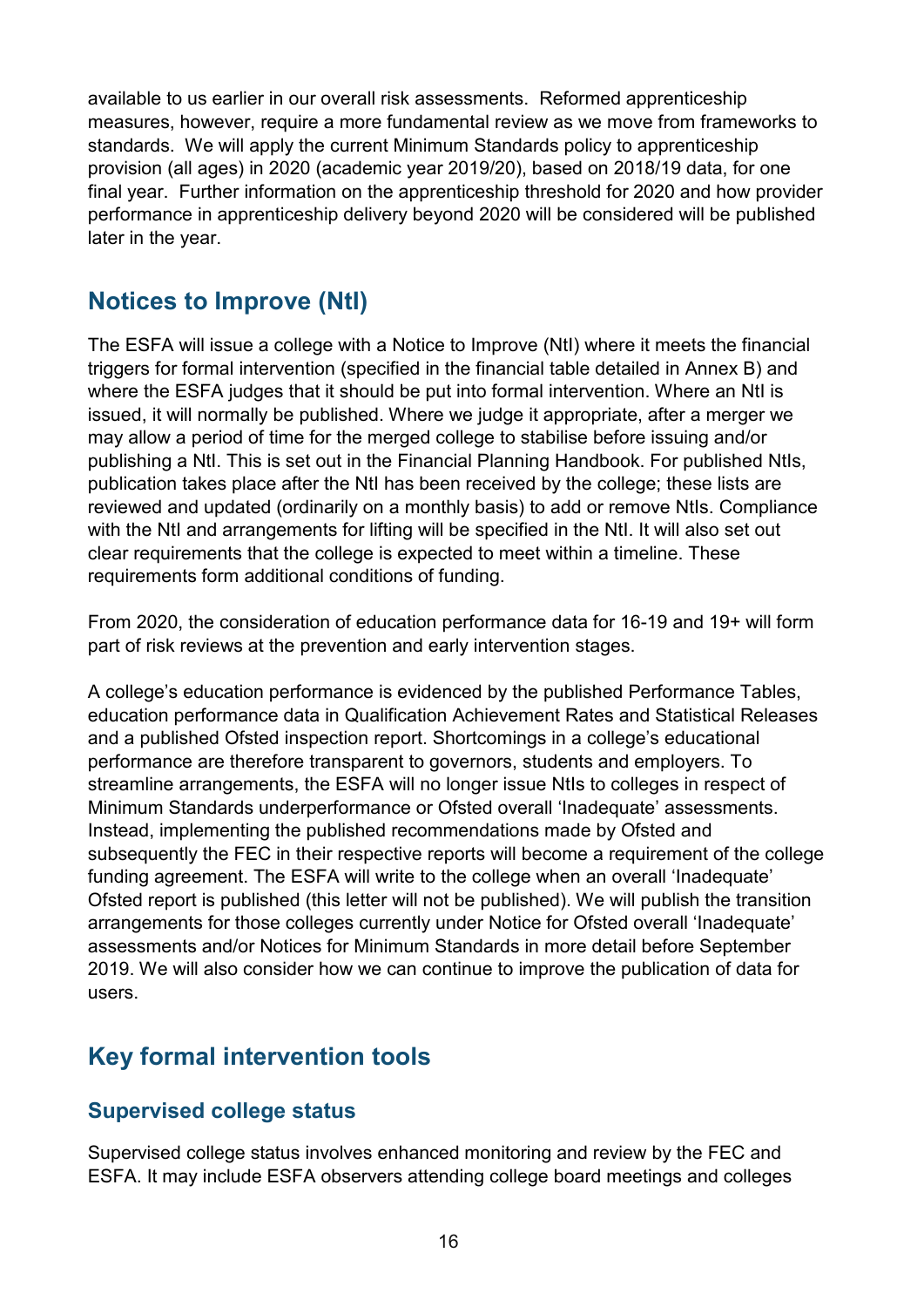consulting/informing the FEC and ESFA on decisions that affect the long term future of the college. These would include, although are not limited to:

- The appointment of senior post holders
- Significant financial commitments in excess of a specified threshold
- Significant asset disposals and/or developments
- Any plans for structural change

A college in formal intervention can be put into supervised college status where ESFA and the FEC consider it appropriate, including where the level of risk escalates, for example, where an additional intervention threshold is breached, where significant milestones are not achieved (such as at re-inspection) or where ESFA considers recovery to be too slow. ESFA and the FEC will agree to place a college into supervised college status, or the FEC can make a recommendation for a college to be placed into supervised college status following an assessment.

#### <span id="page-16-0"></span>**FE Commissioner intervention assessments**

If a college meets the triggers for formal intervention, as set out at Annex B, the FEC will be deployed to the college to undertake an intervention assessment. The FEC's role during an intervention assessment is to assess the capacity and capability of the existing governance and leadership to deliver rapid and sustainable improvement where serious weaknesses and risk of failure have been identified.

The FEC will consider all relevant available information on the college and take account of the views of stakeholders, learners, employers, local authorities and MCAs, staff, as well as Ofsted, DfE and the ESFA. When making recommendations the FEC will consider the full range of intervention actions available.

If a college is escalated into formal intervention as a result of a diagnostic assessment, the FEC together with ESFA will consider what further assessment is required to supplement the original diagnostic and inform further FEC recommendations.

Recommendations are discussed with the college, after which the FEC will prepare a summary report setting out their findings, conclusions and recommendations. Colleges will be given the opportunity to fact check the report before it is finalised.

In some circumstances the reports may highlight that decisions by accounting officers and the college board were relevant. Where, in the FEC's opinion, the actions of individuals no longer at the college are criticised, and those individuals are identifiable from the report and have not previously had an opportunity to respond to the criticisms, they will be given the opportunity to comment and respond to the points made before the report is finalised and published. It will be a matter for the FEC to decide whether or not to amend the report in light of any comments received.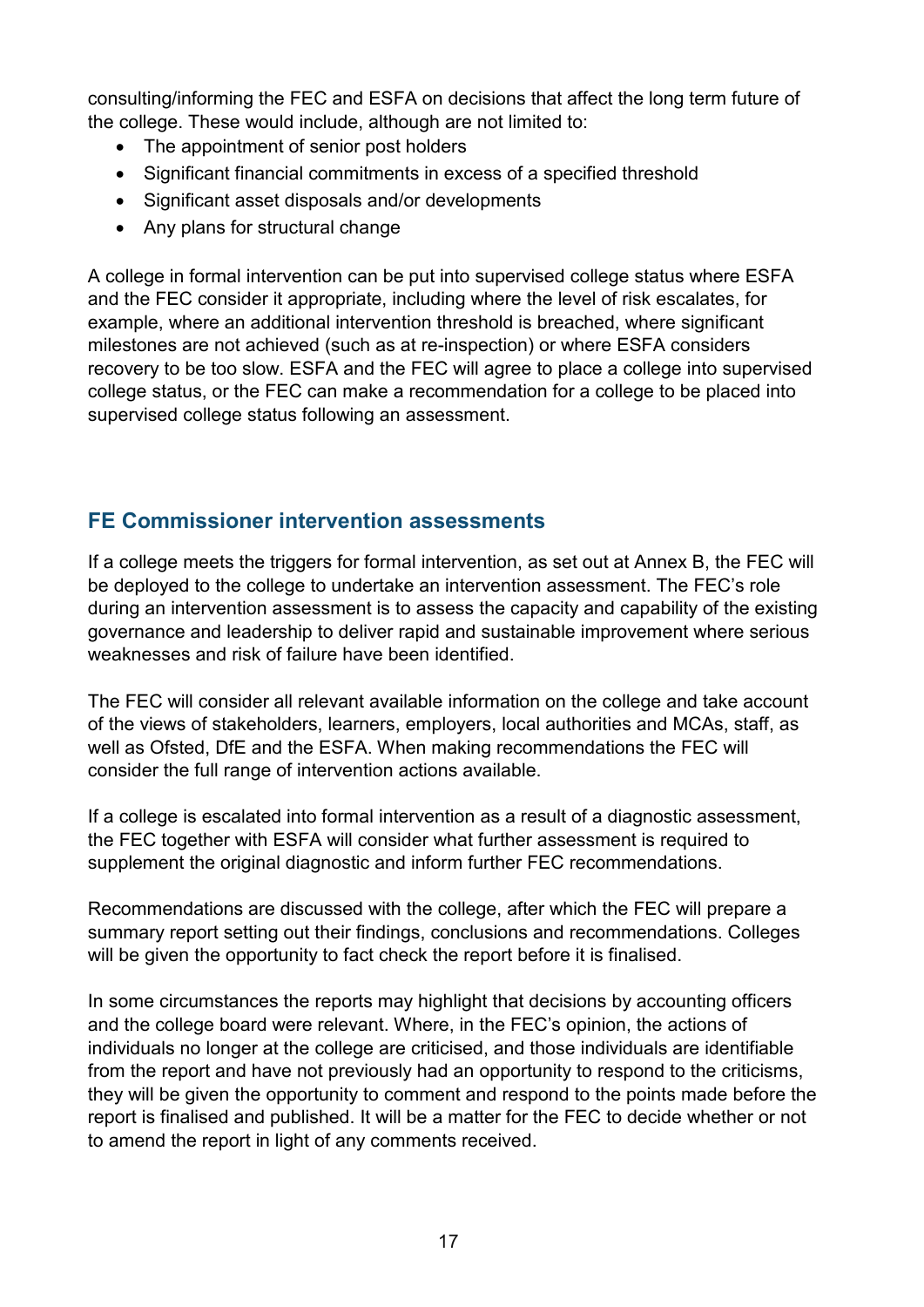The Minister responsible will consider the final recommendations and will write to the college with a summary report. The minister will task the college's chair with developing a robust action plan for how the college will implement the recommendations. The college is asked to write to the minister within 10 working days setting out how it will implement the recommendations. The minister's letter and the FEC's summary report will be published on gov.uk.

#### **Recommendations**

Where there are concerns about the capability of the college to address the issues that led to intervention the FEC will consider recommendations such as:

- Changes to governance and/or leadership
- Conditions or restrictions on funding
- New or revisions to existing recovery plans, curriculum reviews and quality improvement plans
- Further activity to determine the most appropriate way forward that is in the best interest of local learners and employers. This could take the form of escalation into consideration of restructure or exit
- Placing the college into supervised college status

If the FEC or ESFA has concerns about non-compliance with charity law, the DfE will consider whether to refer the case to the Charity Commission.

#### **Monitoring and review**

The ESFA will retain overall responsibility for day to day case management. However, the FEC and the ESFA will work together to ensure there are coherent monitoring arrangements in each case. These arrangements will depend on the individual case but could involve:

- Periodic progress meetings between the FEC, ESFA, the college and other strategic partners to monitor progress against the action plan
- A formal 'stocktake' assessment conducted by the FEC, which could lead to advice on any further action needed to secure continued improvement

#### **Ending FE Commissioner involvement after an intervention assessment**

The FEC will retain a role in overseeing cases that have had an FEC intervention assessment until a college is removed from formal intervention. FEC stocktakes will be scheduled according to the risk of the institution. The ESFA will continue to coordinate and monitor the implementation of recommendations, and compliance with additional conditions of funding, throughout the intervention process.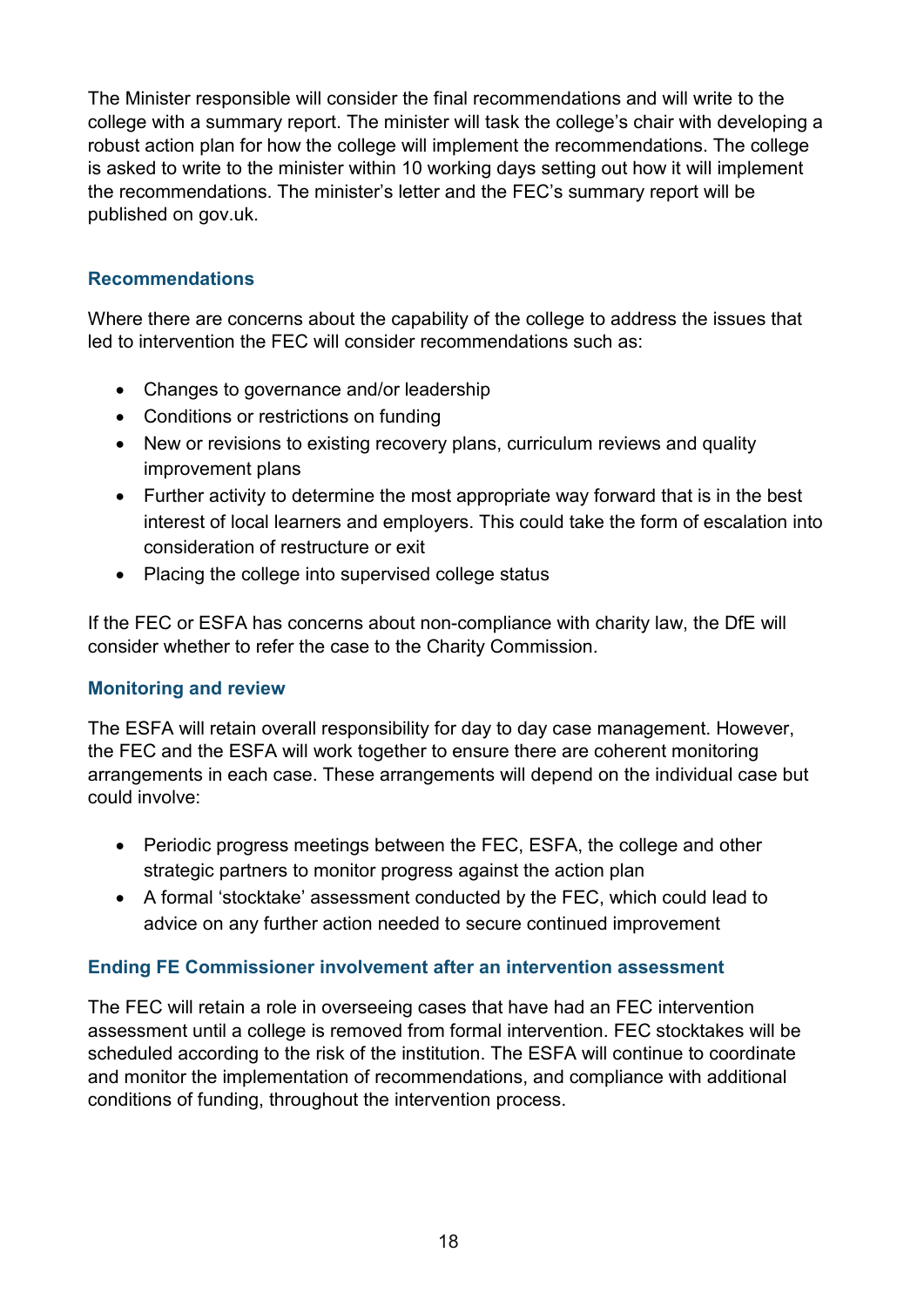# <span id="page-18-0"></span>**Restructure or exit**

In some cases it may become clear that support and intervention are not enough to deliver improvement and that a structural solution is required, which could involve looking at the structure of a college and the way in which FE provision is delivered in a local area.

## <span id="page-18-1"></span>**Options available to the college**

Before making a decision on structural options it is vital that there is a robust and independent assessment. This should be discussed with the college's ESFA case manager, who will be able to provide advice and guidance on how to approach the options assessment and provide access to FEC support where appropriate.

Where a college identifies the need for structural change there are a number of potential options for the college to pursue. It is essential that any structural change is driven by a sound costed curriculum plan and estates strategy that meets the needs of the area. The type of change will depend on individual circumstances, but in most cases the need for change will be driven by issues of viability and therefore the structural change will need to realise greater efficiency and cost reductions, which could be achieved through estates, curriculum, staffing and operations rationalisation. This could be achieved through a number of routes including:

- A restructure of the existing institution
- A merger with another institution
- Disaggregation of the existing institution, which could result in a smaller core institution or
- The complete dissolution of the board conducting that institution or closure of the institution

## <span id="page-18-2"></span>**When to seek advice**

Colleges should seek advice at the earliest opportunity and consult with their ESFA case manager on potential options. The earlier potential issues are identified, the more scope there is for structural change to deliver long term sustainability. The longer it takes to identify issues of underperformance and viability the fewer options there will be and the more likely it is that the college will lose control of determining its own future.

The issues colleges experience are varied and therefore the type of options and support required will also vary. Regardless of whether the issue is temporary or an underlying concern about long term viability, it is important that the issues are identified and there is a robust assessment of options before agreeing on the approach.

Colleges should also ensure suitable professional advice is received on all major decisions. This could include financial due diligence, turnaround advice (including strategic or operational), business change support (such as HR or systems), estates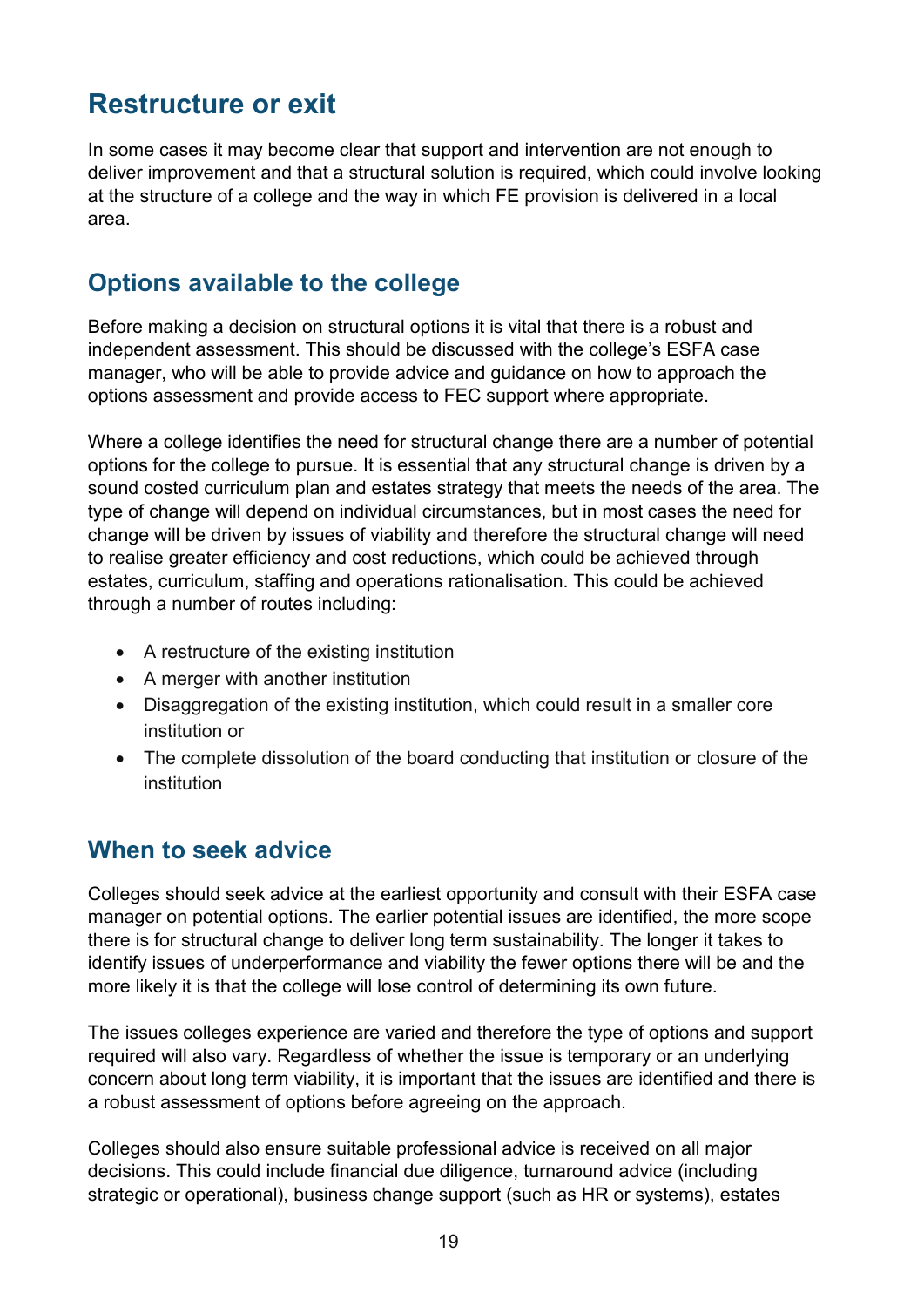advice (including in respect of ongoing maintenance, efficiency and suitability of existing space, development and sale potential and on large capital projects) and legal advice. The ESFA can support colleges to identify potential providers for advice, as well as advise on scope and lessons learned by other colleges in similar positions.

## <span id="page-19-0"></span>**Independent Business Reviews (IBRs)**

IBRs are intended to establish clarity on a college's position and to provide a robust and independent assessment of the options for its future. They are a tool for colleges and their lenders and funders to help make informed decisions, including whether structural change is necessary.

There are different ways for an IBR to be commissioned. Sometimes colleges will commission their own IBRs, and we would encourage them to consider doing so as early as possible if they have concerns. Lenders, as now, may commission an IBR where they have concerns about future viability, and where there may be a risk that the college will become insolvent, though an IBR does not necessarily lead to insolvency. In the same way, where DfE has concerns about future viability, we may commission an IBR, which we may choose to fund.

In cases of serious financial failure, where a college is unable to continue to finance its operations, we would expect an IBR be commissioned, except where the particular circumstances mean that another approach would be more appropriate. DfE would consider commissioning and funding the IBR if required.

Other circumstances in which we would expect an IBR to be commissioned include where:

- The college identifies risk to its financial viability or sustainability
- A lender requests or requires a college to undertake an IBR. This is at the discretion of the lender but may be required in the case of a covenant breach
- A college is unable to continue to finance its day to day operations
- A college creditor has made an application through the courts for a college to be put into administration (which would trigger the 14 day decision period<sup>4</sup>)
- A college is identified by the ESFA forecast model as likely to be financially inadequate in the next academic year
- The ESFA intervention team or specialist restructuring team commission an IBR in line with the terms of the college funding agreement
- The FEC recommends an IBR following a diagnostic assessment, formal intervention visit or an FEC local provision review

<span id="page-19-1"></span>**<sup>.</sup>** [4https://assets.publishing.service.gov.uk/government/uploads/system/uploads/attachment\\_data/file/774096/](https://assets.publishing.service.gov.uk/government/uploads/system/uploads/attachment_data/file/774096/FE_Insolvency_Governor_Guidance.pdf) [FE\\_Insolvency\\_Governor\\_Guidance.pdf](https://assets.publishing.service.gov.uk/government/uploads/system/uploads/attachment_data/file/774096/FE_Insolvency_Governor_Guidance.pdf)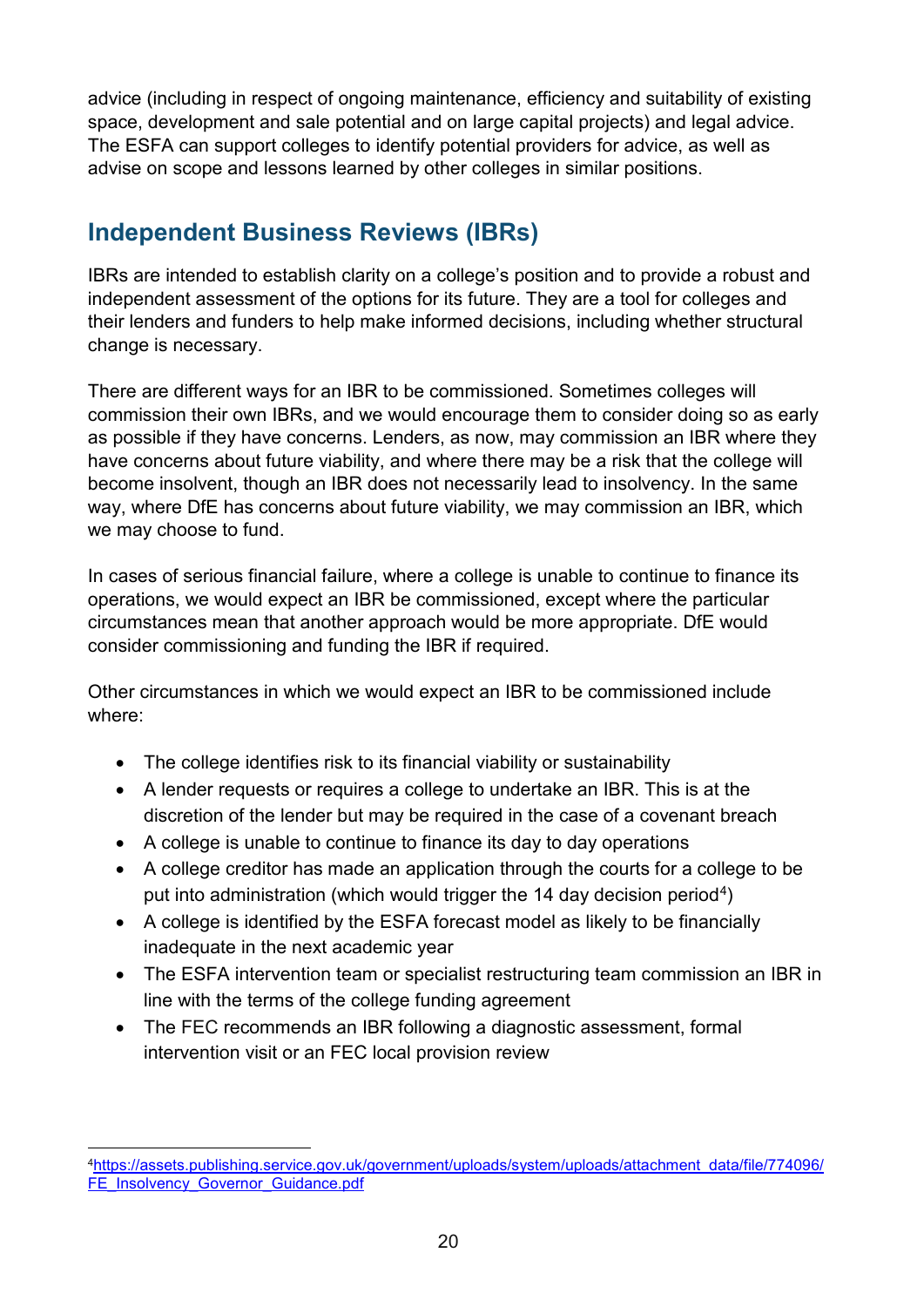Where colleges fund the costs of an IBR themselves, they should discuss and agree the scope of the IBR with the ESFA (intervention case manager and specialist restructuring team) and must ensure that any IBR provider has a duty of care to DfE. If a college identifies the need for an IBR but is unable to meet the costs, they should contact the ESFA about potential support to meet those costs.

Using an IBR to provide an independent assessment of the college position and their options has significant benefits for college governing bodies and leadership teams, as well as for DfE and lenders: it provides an objective assessment of options which can be used as a common basis for decision making. The earlier an IBR is done, the more options are likely to be available to the college to resolve any issues identified.

The scope of an IBR is determined on a case by case basis by those commissioning the review. Typically, IBRs require an agreed baseline of information (financial, sector and commercial) to facilitate effective decision making. Where the ESFA is engaged in the IBR process we will pull together a data pack to support this process, to ensure that the appropriate information can be made available to make the process as effective as possible.

IBRs are usually conducted by an accountant specialising in financial reviews and restructuring who may be a licensed insolvency practitioner (IP). The IP or accountant will spend time in the college, assessing the financial and strategic future of the college and addressing the matters set out in the IBR engagement contract. This will typically involve discussions with wider stakeholders, potentially including Local Enterprise Partnerships (LEPs), MCAs, local authorities, the Regional Schools Commissioner, higher education institutions and neighbouring colleges that could be considered for merger or might otherwise be affected by changes, such as receiving transferred students in the event of an insolvent college closing.

The length of time to complete an IBR will depend on the scope and complexity of the individual case and the quality of the information available in the college. Generally, it is expected that a full IBR will take between one and three months, though if there is a more urgent requirement a reduced scope IBR can be completed within one to three weeks. Where a college is well managed and has high quality management information about its performance (for example, contribution analysis by curriculum area, funding type and site) it will be much easier to pull together the information needed for an IBR.

IBR reports are private documents which will not be published as they are commercially sensitive and are undertaken confidentially.

## <span id="page-20-0"></span>**Post IBR decisions**

An IBR would usually contain an assessment of options and recommendations. In considering and implementing the recommendations of an IBR the college are expected to take into account value for money. The college or other stakeholders may also have identified options through other routes, including any support or intervention activity that may have already been undertaken with the particular college including from the FEC. The decision as to which option(s) to pursue sits with the governing body of the college,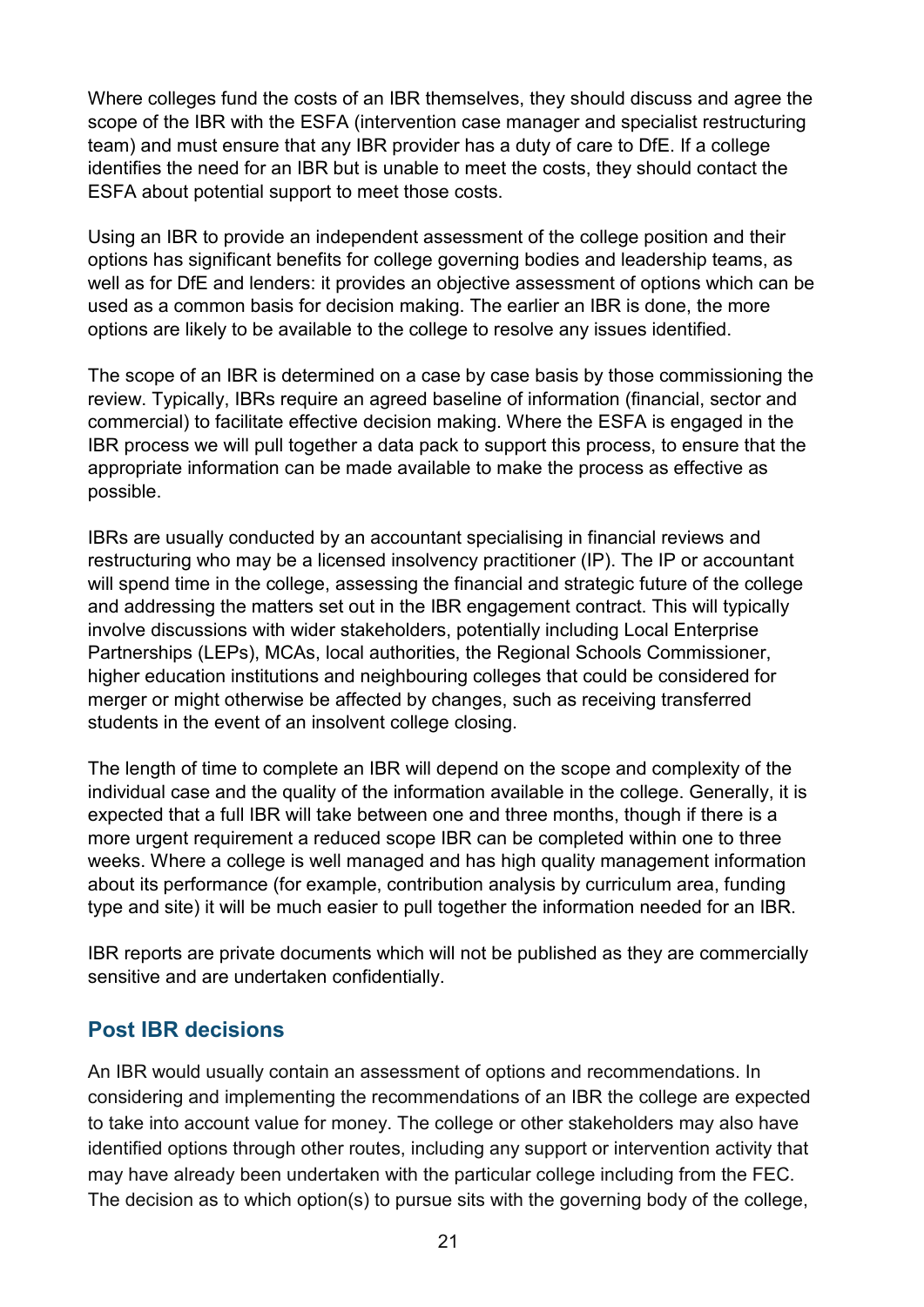unless the college is insolvent, in which case these decisions would be taken by the administrator, taking account of the position of any funders and creditors.

## <span id="page-21-0"></span>**Structure and Prospects Appraisal (SPA)**

A SPA is a structured way of assessing options to change a college's structure and/or provision in a clear, objective and evidence based way. There are broadly two scenarios that would give rise to the need to undertake a SPA:

## <span id="page-21-1"></span>**A college is considering or pursuing a structural change**

Colleges are independent and it is the responsibility of their corporations to consider the case for structural change. However, colleges are strongly encouraged to undertake a SPA if they are considering such a change. This will help to ensure a college takes an objective and evidence based approach that delivers the best outcomes for the institution, learners and the local community. In April 2014 the government published guidance<sup>[5](#page-21-3)</sup> to support colleges undertaking their own SPAs. Colleges should follow this guidance.

Colleges considering a structural change can also request an FEC led SPA. As former highly experienced FE leaders who understand the way colleges operate, the FEC team are able to help colleges assess their restructuring options. If necessary, the team can also provide valuable support to help the college find appropriate partners. Through an FEC led SPA, colleges can expect:

- A set of FEC backed, objective and impartial recommendations for the future structure and provision in the organisation, based on thorough analysis of available information
- Advice, support and leadership to run a productive SPA process, including running a fair and transparent process to find a partner, if a merger option is decided upon
- Expert support to assess potential options, including mergers

**.** 

Further information about how FEC led SPAs work is available online<sup>6</sup>. DfE plans to review its guidance on FEC led SPAs before November 2019. Colleges that would like to request an FEC led SPA should contact the Office of the FEC (see Annex E for contact details).

#### <span id="page-21-2"></span>**A structural change has emerged as a potential solution as part of the intervention process**

There are several interventions that a college may be subject to that could potentially identify a structural change as a solution to the challenges and issues a college faces. If such a solution is to be pursued, colleges will continue to be subject to an FEC led SPA.

<span id="page-21-3"></span>[<sup>5</sup>https://www.gov.uk/government/publications/further-education-funding-structure-and-prospects-appraisals](https://www.gov.uk/government/publications/further-education-funding-structure-and-prospects-appraisals-guidance)[guidance](https://www.gov.uk/government/publications/further-education-funding-structure-and-prospects-appraisals-guidance)

<span id="page-21-4"></span><sup>6</sup> <https://www.gov.uk/government/publications/fe-commissioner-led-structure-and-prospects-appraisals-spa>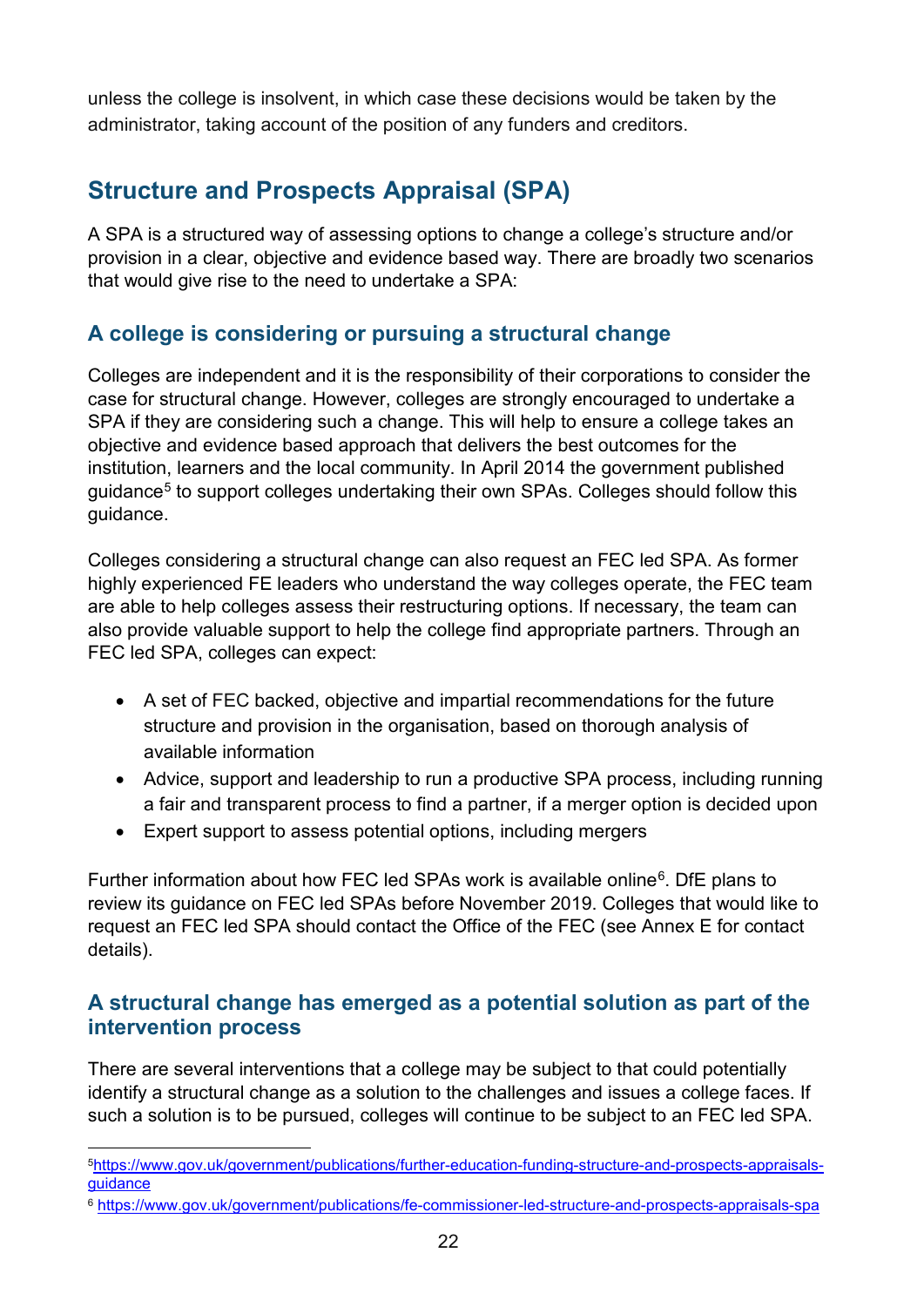## <span id="page-22-0"></span>**FE Commissioner local provision reviews**

Whilst SPAs are focussed on a single institution and finding the best solution for the continuity of its provision, FEC local provision reviews:

- Consider the overall provision for learners in the area
- Can include multiple relevant institutions
- Can consider whether government needs to create new capacity
- Are developed in response to gaps in provision or potential insolvency

FEC local provision reviews are a flexible intervention that can make recommendations on the best way of achieving long term sustainable provision, looking at neighbouring provision to examine structural solutions for securing long term provision. The need to conduct an FEC local provision review will be determined by DfE. The need for such a review may arise from a number of challenges that affect a college and/or FE provision in a local area, such as:

- Weakness or failure of existing providers (including risk of insolvency)
- Increased competition
- Declining learner recruitment
- Inadequate quality
- Significant financial challenges
- Changes in local demographics and/or local skills needs

DfE will determine the scope and approach of each review on a case by case basis – with input from any prospective administrator – and then write to local MPs, stakeholders and the colleges concerned setting out the Terms of Reference, which is likely to include details such as:

- Broad objectives of the review
- Particular areas of a college's structure, delivery model and curriculum offer and/or FE provision in the local area that will be focussed on during the review
- Start date and approximate date of completion of the review
- Outcomes/potential solutions that will be explored
- Relationship of the review to any other support or intervention activity being undertaken in the case/area in question

The Terms of Reference will be published.

Although each FEC local provision review will be bespoke to address the circumstances of the case, it is likely to involve the FEC examining options for delivering quality provision in that area. The review will draw on the analysis of current situation and likely future sustainability of the colleges in the area, and is highly likely to be accompanied by an IBR. It will also look at evidence beyond the colleges involved, which could include: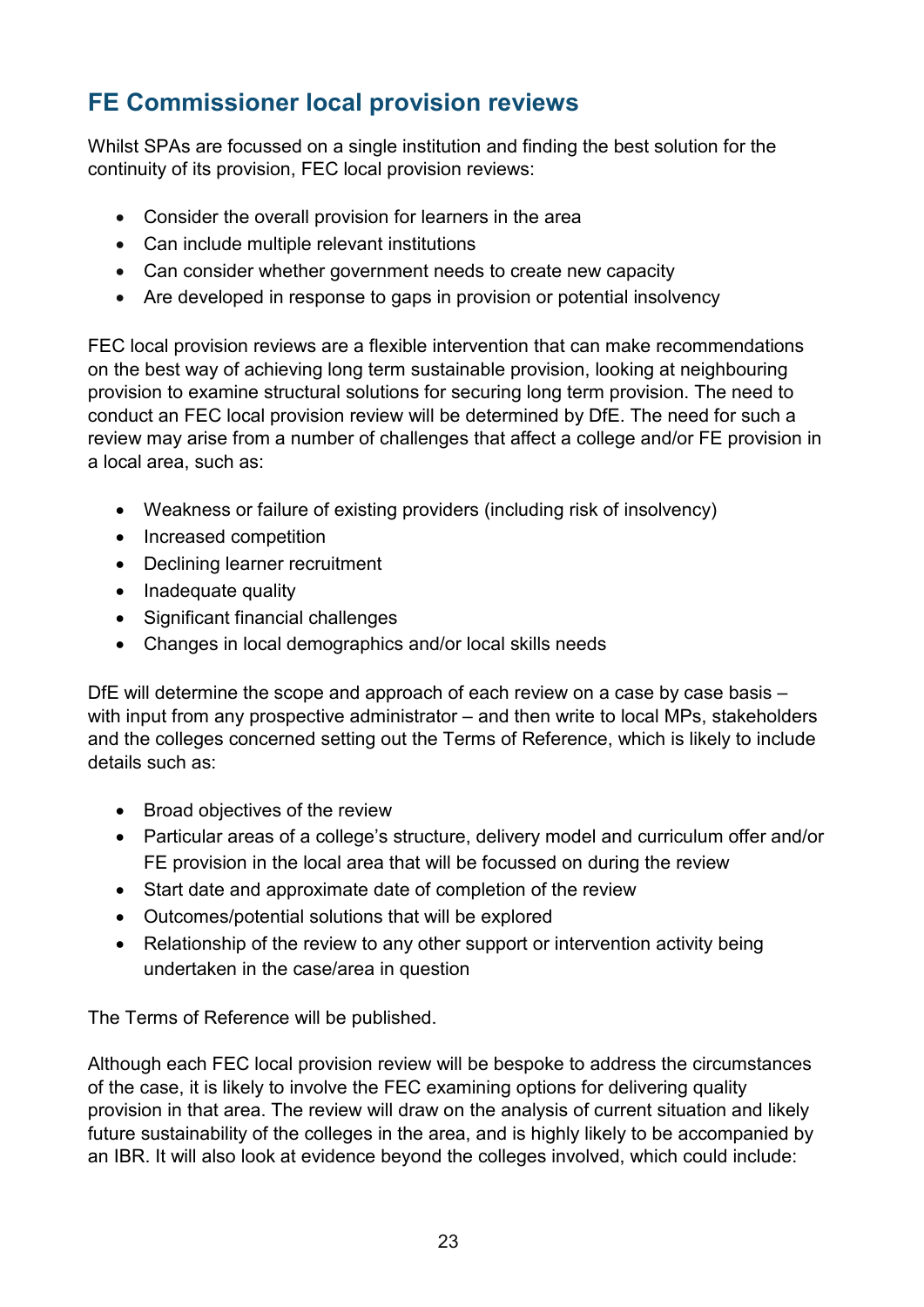- Information covering local demography, employment patterns, LEP priorities, local authority priorities and the nature of the current local education market
- Engagement with stakeholders such as LEPs, local authorities or MCAs, the Regional Schools Commissioner, schools, local MPs and learners

This review will result in a report that:

- Identifies and educationally appraises what the alternative solutions are for FE provision in the area. Potential solutions could include:
	- o Disaggregation: in which part of the college becomes a separate entity
	- o Merger
	- o Estate rationalisation: which could include making better use of and/or selling off under utilised facilities
	- o Solvent or insolvent closure of a college: with transfer of some or all assets, liabilities and provision to another organisation
- Provides an outline financial assessment of the options
- Includes a recommendation on which option the FEC views as being best, taking into account feasibility, impact on quality of provision, cost and the needs of local learners and the local education market. In coming to a recommendation, the FEC will consider questions such as:
	- $\circ$  How will the area's educational needs be met?
	- o How will the area's economic and business skills needs be met?
	- o How will the quality of provision for current and future learners be sustained and improved?

## <span id="page-23-0"></span>**Process**

FEC local provision reviews are expected to follow three broad stages.

#### **Analysis phase**

- Collate and analyse the required data
- Confirm the issues that the review is aiming to address

#### **Options phase**

- Explore the range of options available and assess the feasibility, likely success and relative merit of the options
- Provide an outline financial assessment of the options

#### **Recommendations phase**

- Provide a recommendation on the FEC's preferred option, highlighting the key benefits in comparison to other options and the current situation
- Set out a structured proposal as to how the preferred option could be taken forward and an outline of next steps needed to deliver the preferred option.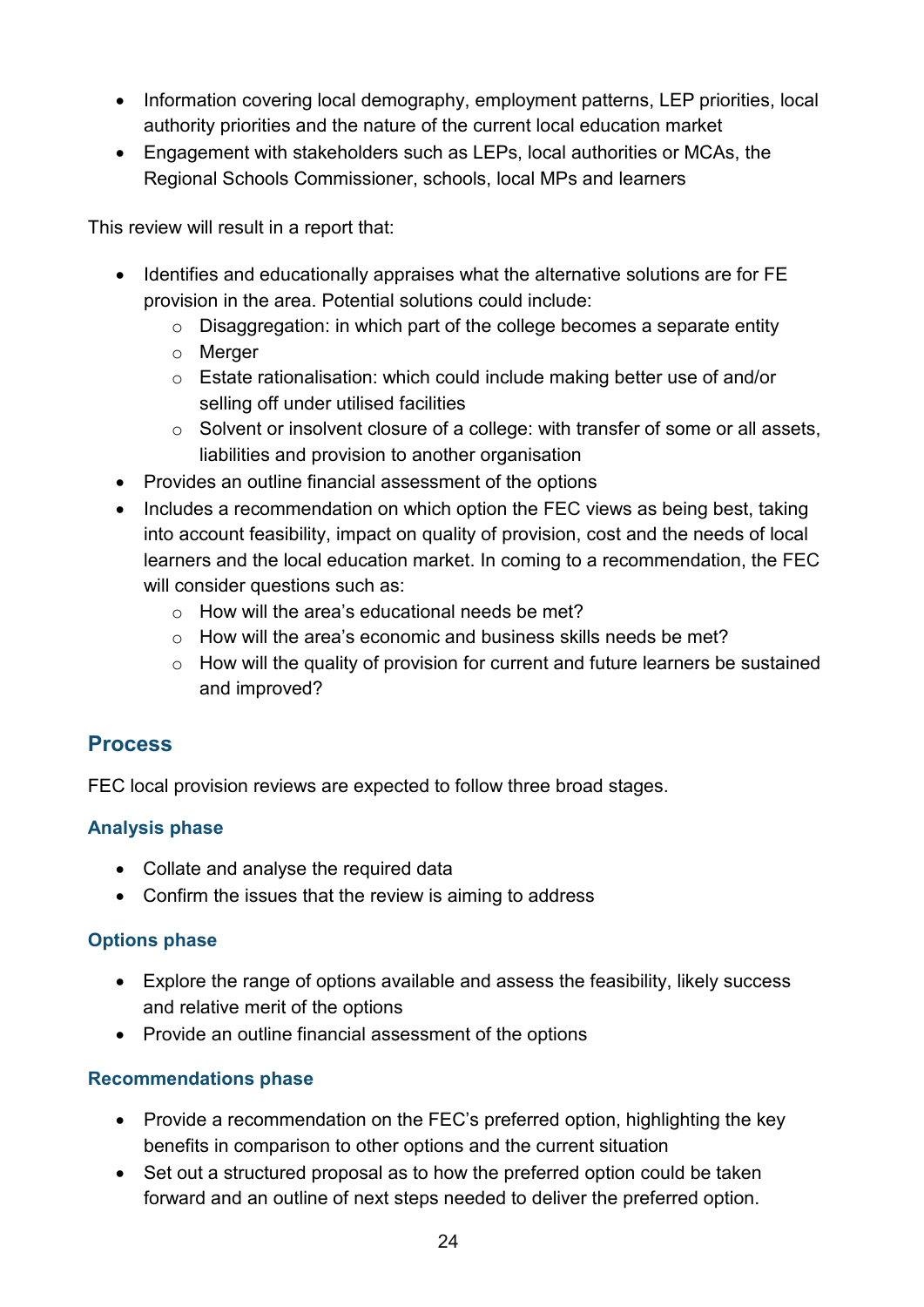All FEC local provision review reports will be shared in draft with the affected college(s) and other providers for fact checking before being finalised.

## <span id="page-24-0"></span>**Emergency funding**

We may decide to provide emergency funding where a college is otherwise likely to run out of money. The maximum time that this funding would be provided would be the period it takes to make a decision on the future of the college, and the funding provided would be the minimum to keep the college solvent during that period. However, this decision would be on a case by case basis. As an alternative, the Secretary of State may immediately, or at any later time, apply for an education administration, if it is judged that this is the most cost-effective way of securing future provision in the area.

If the department is providing emergency funding, the processes to review the options for that college and local provision will be subject to a highly compressed timeline, with much more limited input from the college leadership as to the option to be taken forward.

The process of an options review would be determined case by case depending on what intervention actions have already occurred. Where the department provides emergency funding the options review will always include external, independent financial advice.

Any request for emergency funding to continue the running of the college will always result in a college being put into formal intervention and we will always issue a Notice to Improve.

## <span id="page-24-1"></span>**Funding to support long-term changes**

We may provide funding to support the restructuring of a college or changes to a college's provision or operations, either inside or outside an education administration. We will consider on a case by case basis what action and investment secures the provision the area needs and provides best value for the taxpayer. This funding is provided in exceptional circumstances and at the Department's discretion.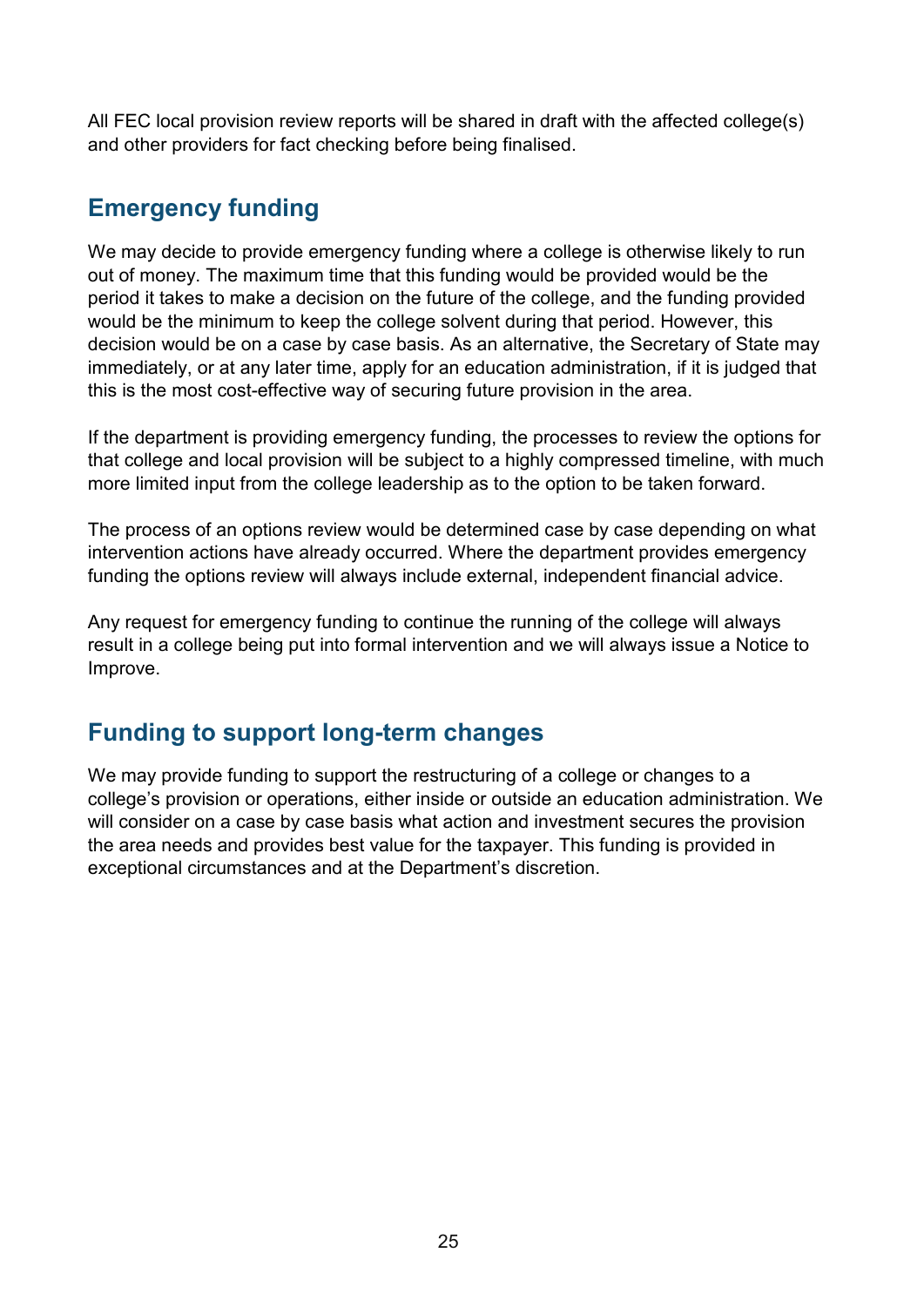# <span id="page-25-0"></span>**Secretary of State powers**

The Secretary of State continues to have powers under sections  $56A<sup>7</sup>$  $56A<sup>7</sup>$  $56A<sup>7</sup>$  and  $56E<sup>8</sup>$  $56E<sup>8</sup>$  $56E<sup>8</sup>$  of the Further and Higher Education Act 1992. This means that the Secretary of State would continue to have the power, providing certain criteria have been met, to:

- Remove all or any of the members of the governing body
- Appoint new members if there are vacancies (however arising)
- Give directions to the college related to the exercise of its powers and performance of its duties. These may include a direction requiring the governing body to make collaboration arrangements<sup>[9](#page-25-3)</sup> and/or a direction requiring the governing body to dissolve itself

The decision to use these powers will be in the context of any interventions that may have already been taken. It will therefore take into account evidence from the ESFA of responses to intervention and the views of the FEC. It is also possible that an IBR will have been commissioned and therefore evidence from that may also be factored into the process.

If, following a FEC intervention assessment, the FEC or ESFA has concerns over a college's response, for example, if the college fails to respond appropriately to the FEC's recommendations, they may advise on the appropriateness of using the Secretary of State's intervention powers as set out in sections  $56A^{10}$  and  $56E^{11}$  $56E^{11}$  $56E^{11}$  of the Further and Higher Education Act 1992 to implement the recommendations.

<sup>&</sup>lt;u>.</u> <sup>7</sup> <https://www.legislation.gov.uk/ukpga/1992/13/section/56A>

<span id="page-25-2"></span><span id="page-25-1"></span><sup>8</sup> <https://www.legislation.gov.uk/ukpga/1992/13/section/56E>

<span id="page-25-5"></span><span id="page-25-4"></span><span id="page-25-3"></span><sup>9</sup> Within the meaning of section 166 of the Education and Inspections Act 2006.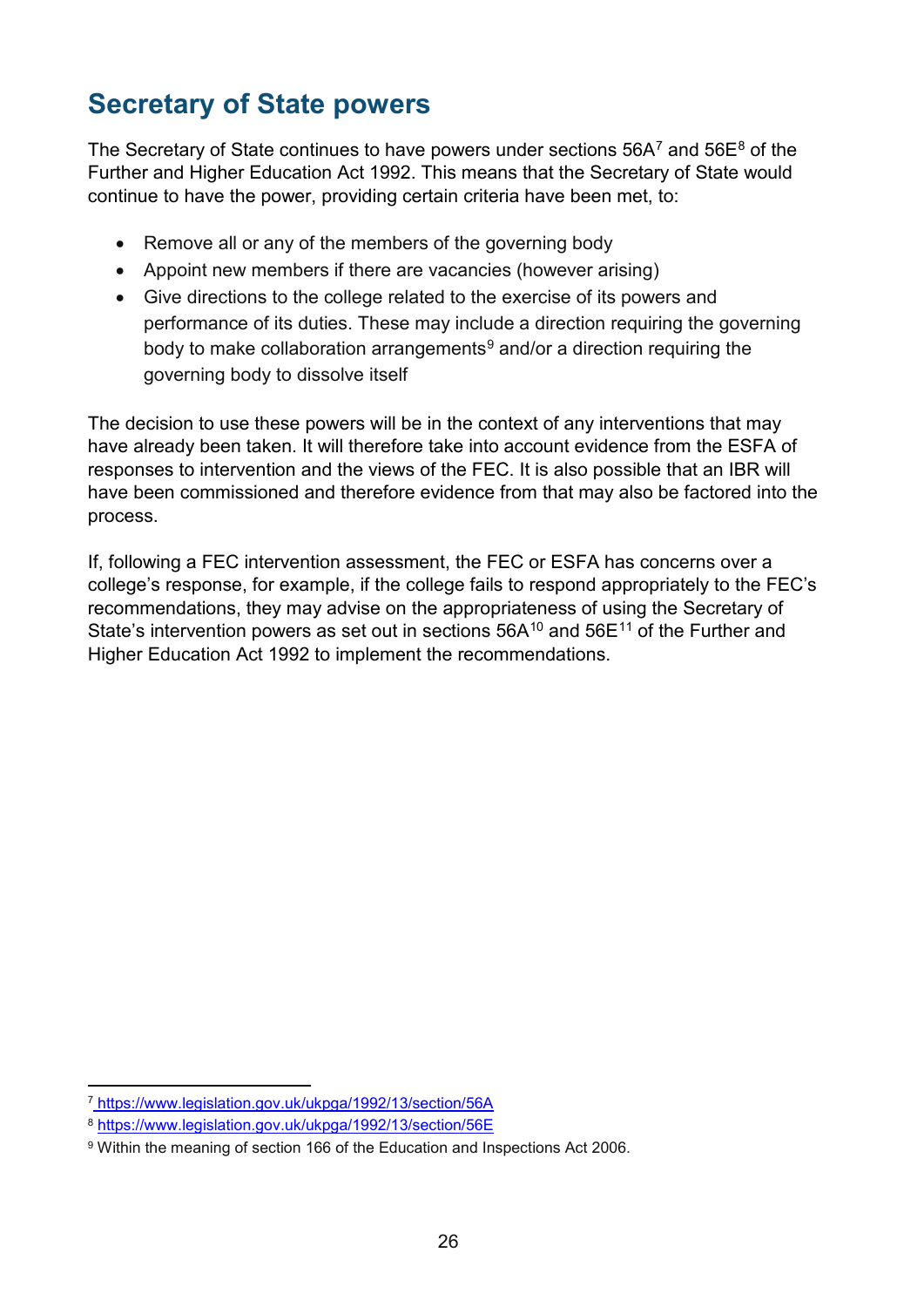## <span id="page-26-0"></span>**Insolvency**

## <span id="page-26-1"></span>**The FE insolvency regime**

The FE insolvency regime has been introduced through the Technical and Further Education Act 2017 (TFEA 2017)<sup>[12](#page-26-3)</sup>, the Further Education Bodies (Insolvency) Regulations 2019<sup>[13](#page-26-4)</sup> and the Education Administration Rules 2018<sup>14</sup>. The relevant legislation came into force on 31 January 2019.

Existing insolvency law already applies to companies conducting designated institutions. The new legislation applies aspects of insolvency law to FE and sixth form college corporations, and introduces a new special administration regime (called education administration) for both companies conducting designated institutions and FE and sixth form college corporations (together defined in the TFEA 2017 as 'further education bodies').

DfE has published specific guidance that provides more information on the new insolvency regime for FE bodies, which is aimed particularly at governors<sup>15</sup>. Although instances of insolvency may be rare, college corporations and executives should familiarise themselves with this guidance and seek appropriate advice as necessary.

#### <span id="page-26-2"></span>**Insolvency procedures**

The FE insolvency regime applies the following existing insolvency procedures to FE and sixth form colleges that are conducted by statutory corporations in England and Wales, as set out in section 6 of the TFEA 2017:

- Voluntary arrangements (including a Company Voluntary Arrangement (CVA))
- Administration

<u>.</u>

- Creditors' voluntary winding up
- Winding up by the court
- Fixed Charge Receivership

The conduct of these existing procedures is governed by the provisions of the Insolvency Act 1986 (IA 1986) as applied by TFEA 2017 and modified by the Further Education Bodies (Insolvency) Regulations 2019 to apply effectively to FE college or sixth form college corporations. Therefore, they operate broadly in the same way as they do for companies, although there are differences, recognising that college corporations do not have directors, contributories or shareholders. Provisions in existing insolvency law that require actions or decisions by company members, directors, contributories or shareholders, are either not applied or have been modified to apply appropriately to the equivalent members of an FE or sixth form college corporation.

<span id="page-26-3"></span><sup>12</sup> <https://www.legislation.gov.uk/ukpga/2017/19/contents>

<span id="page-26-4"></span><sup>13</sup> <http://www.legislation.gov.uk/uksi/2019/138/contents/made>

<span id="page-26-5"></span><sup>14</sup> <https://www.legislation.gov.uk/uksi/2018/1135/contents/made>

<span id="page-26-6"></span><sup>15</sup> <https://www.gov.uk/government/publications/further-education-bodies-insolvency-guidance>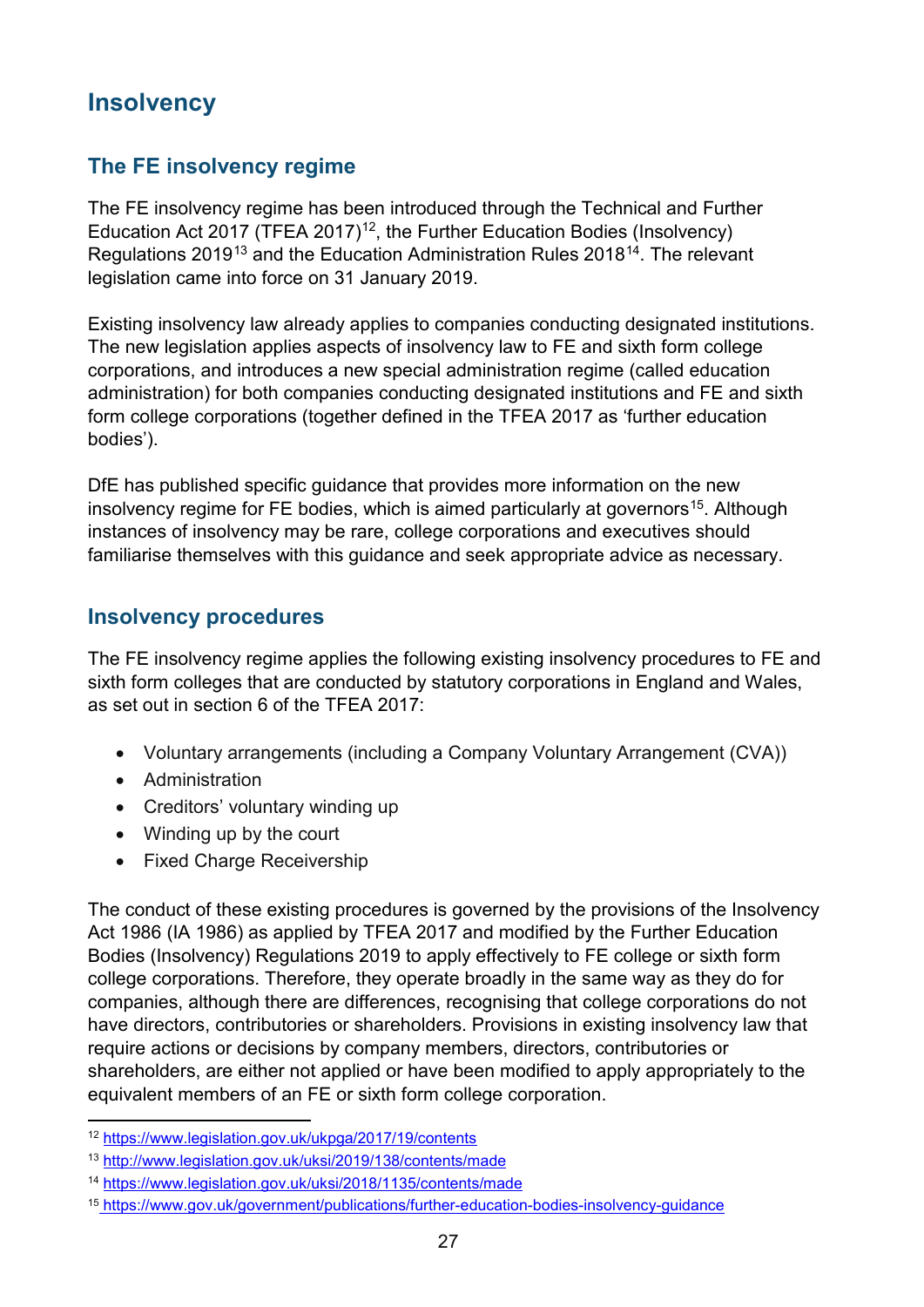These insolvency procedures already apply to companies that conduct institutions designated under the Further and Higher Education Act 1992 ('designated institutions') and to private companies that deliver FE.

The FE insolvency regime also introduces a new insolvency procedure called education administration, which is a special administration regime that applies to FE and sixth form college corporations and also to companies that conduct designated institutions. Education administration does not apply to private providers that deliver FE, or academies or other school sixth forms.

Section 39 of the TFEA 2017 also amends the Company Directors Disqualification Act 1986 (CDDA 1986) to apply the Act to FE bodies that are conducted by statutory corporations meaning that in some circumstances governors can be disqualified (both as governors and as company directors) if their conduct in managing the college prior to the insolvency has been unfit. This can apply to any type of governor found responsible for wrongdoing and can also apply to other individuals including those who acted as a governor although not formally appointed as one. This could include members of the executive management team of an FE body. Further information about disqualification is provided in the published insolvency guidance document aimed at governors.

Special administration regimes are based on the existing insolvency procedure of administration, but with modifications to secure continuity of an essential service if a supplier fails. There are already several of these regimes in operation to protect continuity of supply in cases of insolvency in other sectors, including social housing, postal services and energy. Each special administration regime has a special objective that is appropriate to the supplied service that is to be protected.

The special objective of education administration (detailed in section 16 of the TFEA 2017) is to:

- Avoid or minimise disruption to the studies of the existing students of the FE body as a whole and
- Ensure that it becomes unnecessary for the body to remain in education administration for that purpose

An education administration commences as a result of a court order on an application by the Secretary of State. The court may make an education administration order only if it is satisfied that the FE body is unable to pay its debts or is likely to become unable to pay its debts, for example, is insolvent or likely to become so.

The education administrator (an IP appointed for the purpose of an education administration) may achieve the special objective through means including:

- Rescuing the FE body as a going concern
- Transferring some or all of its undertaking to another body
- Keeping it going until existing students have completed their studies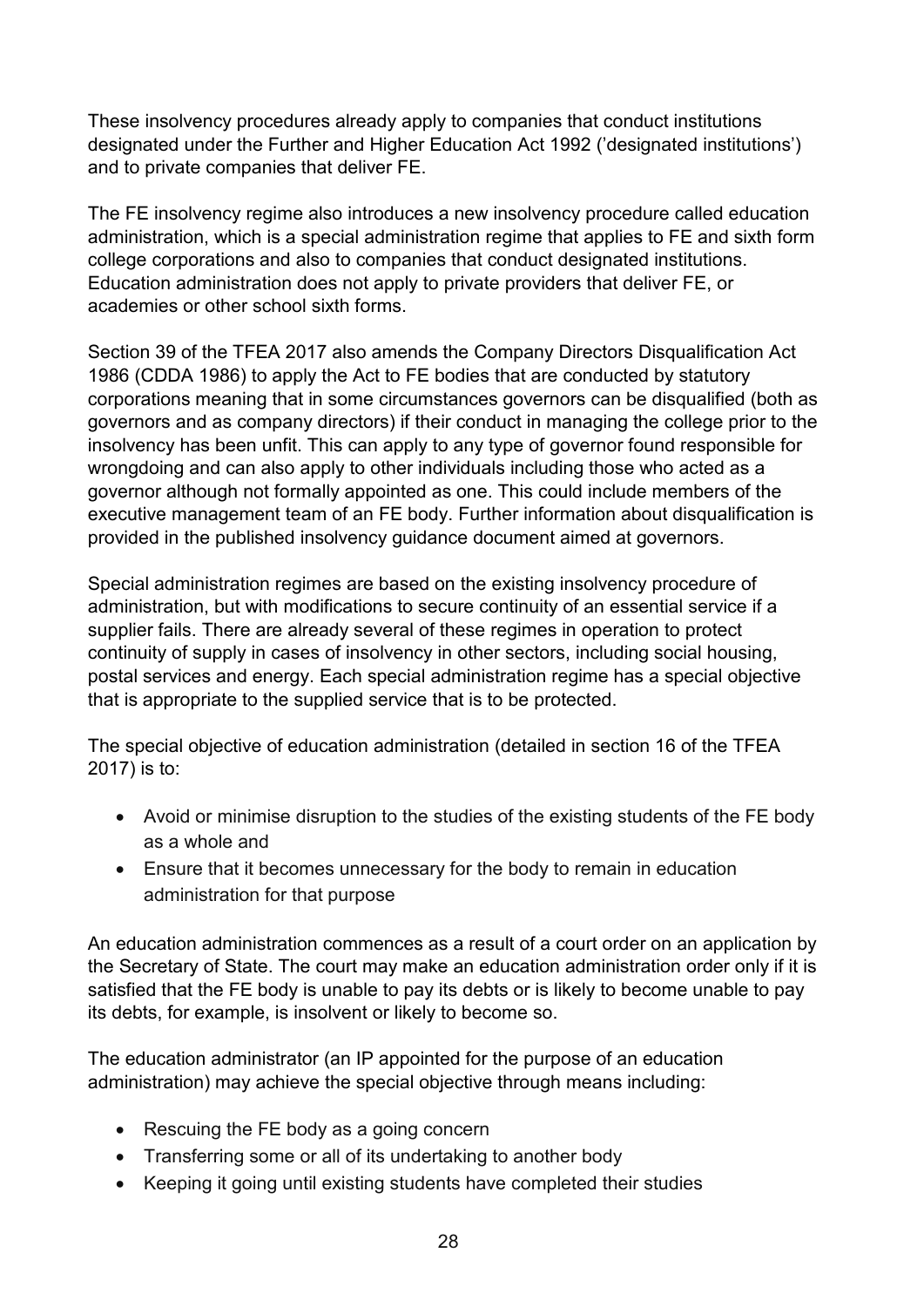• Making arrangements for existing students to complete their studies at another institution

An existing student is defined in the TFEA 2017 as a student who is already in attendance on a course at the college in question, or who has accepted a place on a course at the college, when the education administration order is made.

The TFEA 2017 also sets out that the education administrator must, in pursuing the objective of the education administration, take into account the needs of existing students who have special educational needs.

## <span id="page-28-0"></span>**The role of the education administrator**

The general functions of the education administrator are detailed in section 24 of the TFEA 2017<sup>16</sup>. Primarily their function is to achieve the special objective of an education administration and to protect provision for existing learners as a whole and seek the best outcome for creditors as a whole. Often, the IBR will have generated a delivery plan, which the education administrator will aim to put in to effect if it is appropriate to the education administration in question.

The education administrator is a licensed IP with expertise in dealing with insolvency proceedings in a variety of sectors. They are appointed by and answerable to the court. They may not have direct experience of the FE sector, but will consult sector experts if they need advice. They would not be obliged to consult any one specific person, other than employee representatives if redundancies are expected. However, they are likely to liaise with the FEC and others who have already been involved in discussions with the board and senior staff at an insolvent college. Decisions concerning timings and subject of consultations will be at the discretion of the education administrator.

## <span id="page-28-1"></span>**Reducing the risk of insolvency**

As mentioned throughout this document, our aim is to lower the risk of a college entering insolvency through early identification of issues and taking appropriate action early to enable a turnaround where possible. As soon as signs of financial difficulty emerge, either as an immediate issue or anticipated risk, the college should liaise with their bank and the ESFA as appropriate. This will assist in identifying appropriate support and intervention available from the ESFA and FEC team now that Restructuring Facility and Exceptional Financial Support are no longer available.

Governors have duties as charity trustees to ensure good financial management of college corporations. Those duties are all the more important in the event that a college corporation encounters financial difficulty that could result in insolvency. There is a detailed list of governors' duties in the 'Further education corporations and sixth form college corporations: governance guide'[17](#page-28-3).

<span id="page-28-2"></span> $\overline{\phantom{a}}$ <sup>16</sup> <http://www.legislation.gov.uk/ukpga/2017/19/contents/enacted>

<span id="page-28-3"></span><sup>17</sup> <https://www.gov.uk/guidance/fe-governance>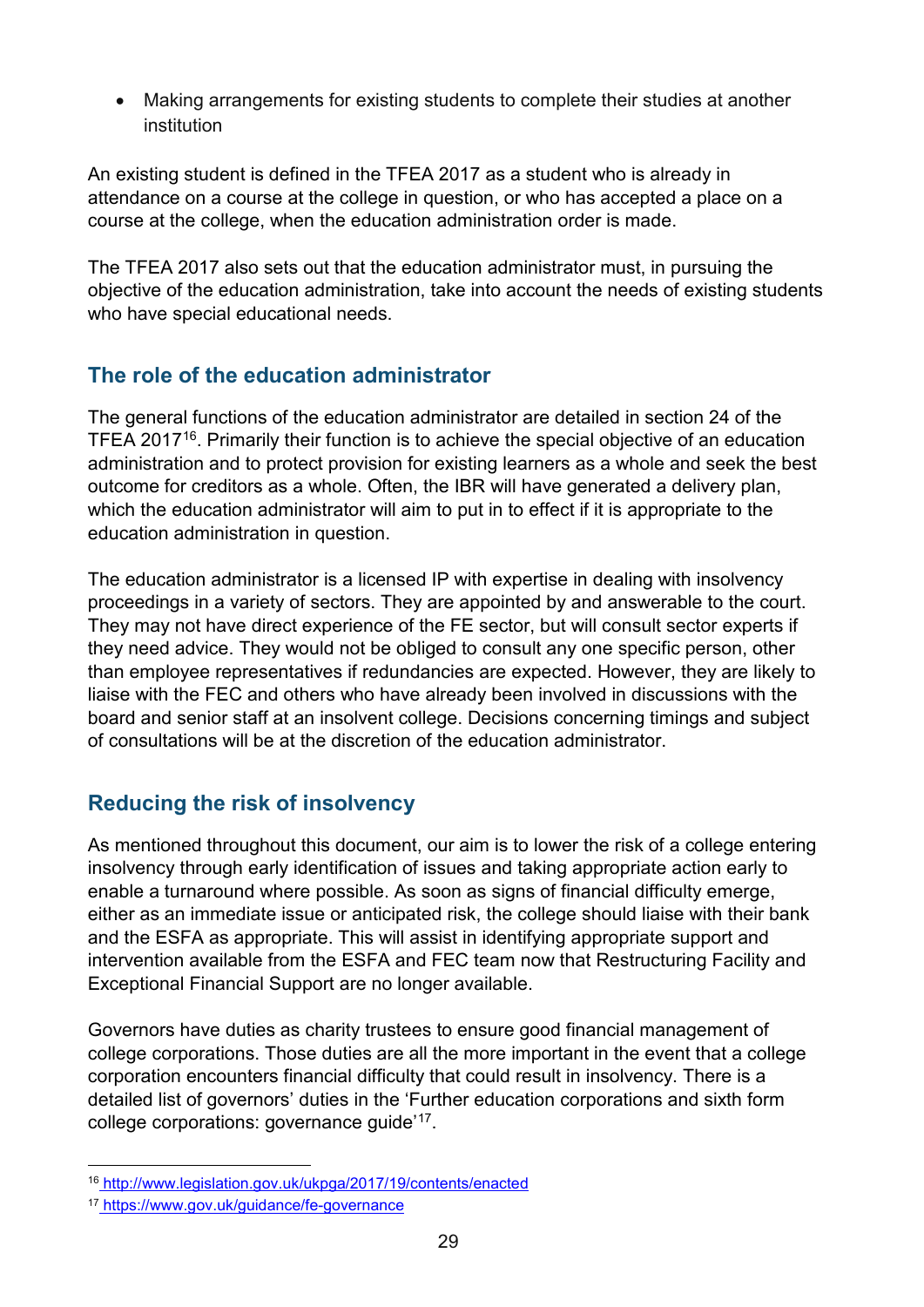Colleges should not rely solely on the ESFA or other review ratings to give an indication of solvency, which may either not fully reflect the college's true financial position or may not be up to date.

 $\overline{\phantom{a}}$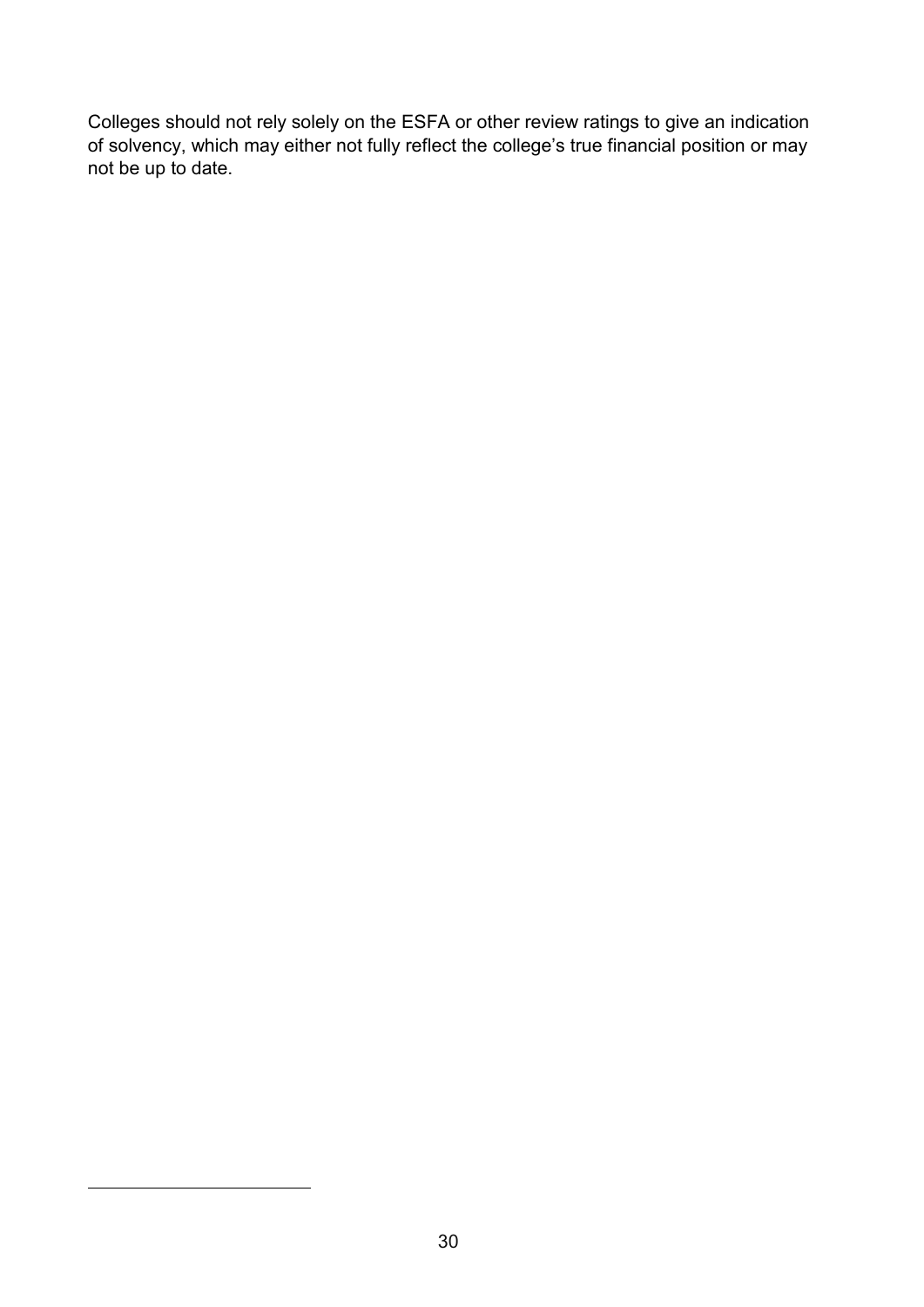# <span id="page-30-0"></span>**The role of the Education and Skills Funding Agency**

The ESFA allocates, and is accountable for, significant annual funding to providers of education and skills training for young people and adults. The ESFA plays a part in the regulatory system through the exercise of its grant and contractual conditions.

The ESFA will intervene when it has evidence of risk or underperformance or noncompliance with funding requirements. It will intervene in proportion to the seriousness of the issues and the college's context and circumstances. This may include the recommendation of the FEC.

## <span id="page-30-1"></span>**ESFA FE directorate territorial teams**

All providers have a lead contact in one of ESFA FE territorial teams. That team will take an active case management role for all colleges which meet the triggers for:

- Early intervention or
- Formal intervention

Exceptionally, we may implement a wider case management approach because there is evidence of financial or quality concerns that do not meet these triggers, or evidence that one or more of these triggers will be met in the near future.

The ESFA case manager will:

- Act as the primary contact point and relationship manager for the college
- Act as the co-ordinating point for all engagement with the college by the ESFA and DfE (including funding teams, PMO teams and the FEC)
- Assess the evidence and level of risk to determine how we will support and challenge the college to achieve recovery
- Monitor progress and keep DfE, ESFA and FEC approach to the case under regular review
- Escalate or de-escalate the level of intervention as and when appropriate, based on assessment of risk and compliance with additional conditions of funding or the terms of a NtI

The ESFA case manager will engage with other stakeholders where appropriate, including local authorities, LEPs and any banks providing services to the college.

Where appropriate, the ESFA will work closely with other funding bodies for FE colleges, including the MCAs and the GLA where they have devolved or delegated responsibility for the Adult Education Budget, and the Office for Students.

ESFA case managers will seek to achieve outcomes that:

• Are in the interests of learners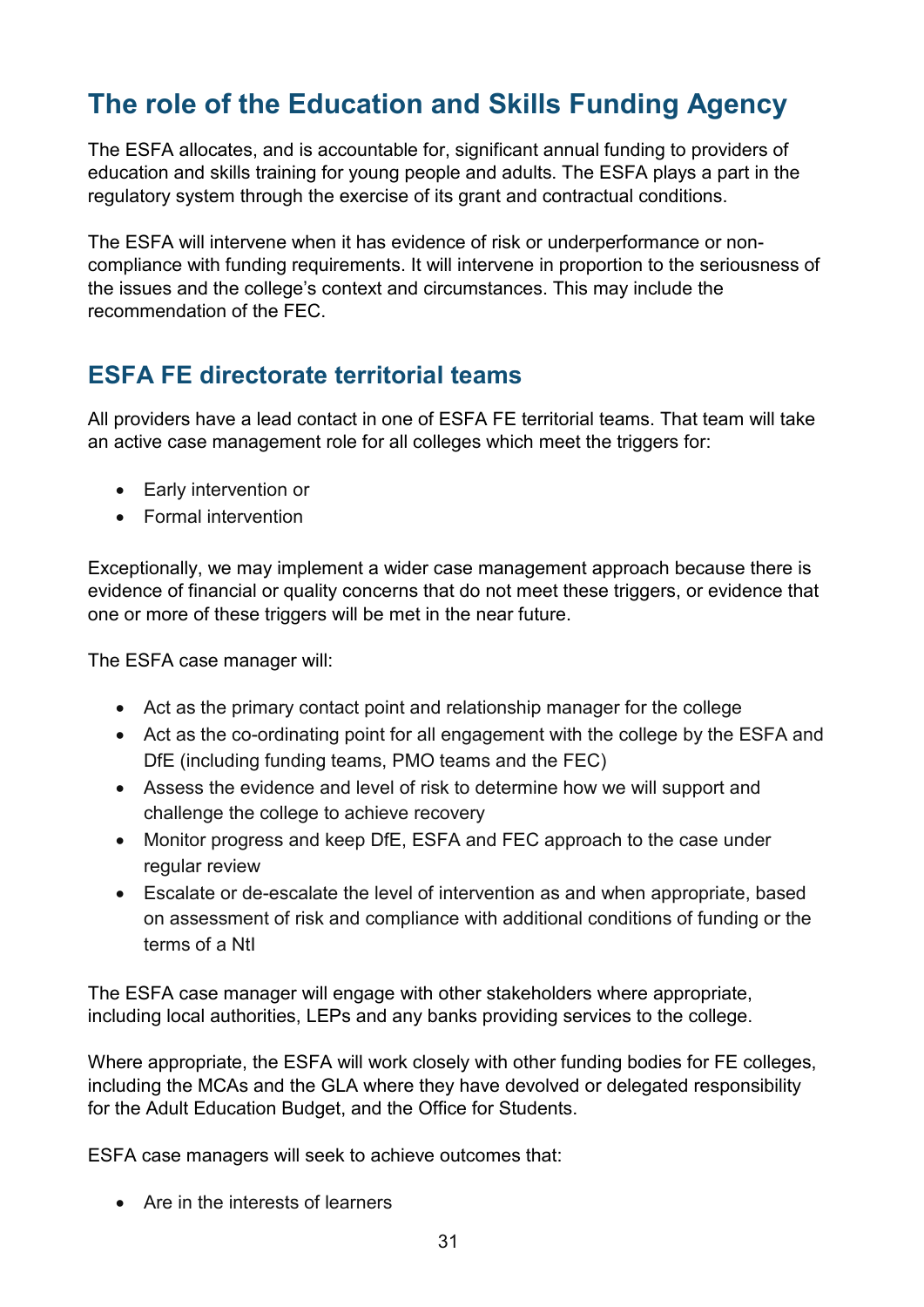- Protect public money
- Achieve resolution of financial or quality concerns at pace

## <span id="page-31-0"></span>**ESFA Provider Market Oversight directorate**

The purpose of the PMO directorate is to provide expert financial and funding support to ensure ESFA funding is spent effectively and for the purposes intended by Parliament. This is achieved by:

- Providing assurance on the use of funds
- By supporting financial intervention in providers and providing financial analysis to target resources towards risk to minimise the financial and disruptive cost of provider failure
- By feeding key lessons back into the agency's frameworks and processes to minimise future failures, support improvement and prevention and to strengthen the delivery of the college oversight objectives

In respect of college financial distress, the PMO may become involved in particular high risk cases to provide specialist financial advice, initially through support to the ESFA case manager internally. Where we commission and meet the costs of an IBR, PMO will take the lead for DfE in commissioning an IBR and will provide a financial sustainability and value for money assessment in any cases where there is a call on public funds. The PMO has an ongoing role in monitoring of colleges that have previously received Restructuring Facility or Exceptional Financial Support funding.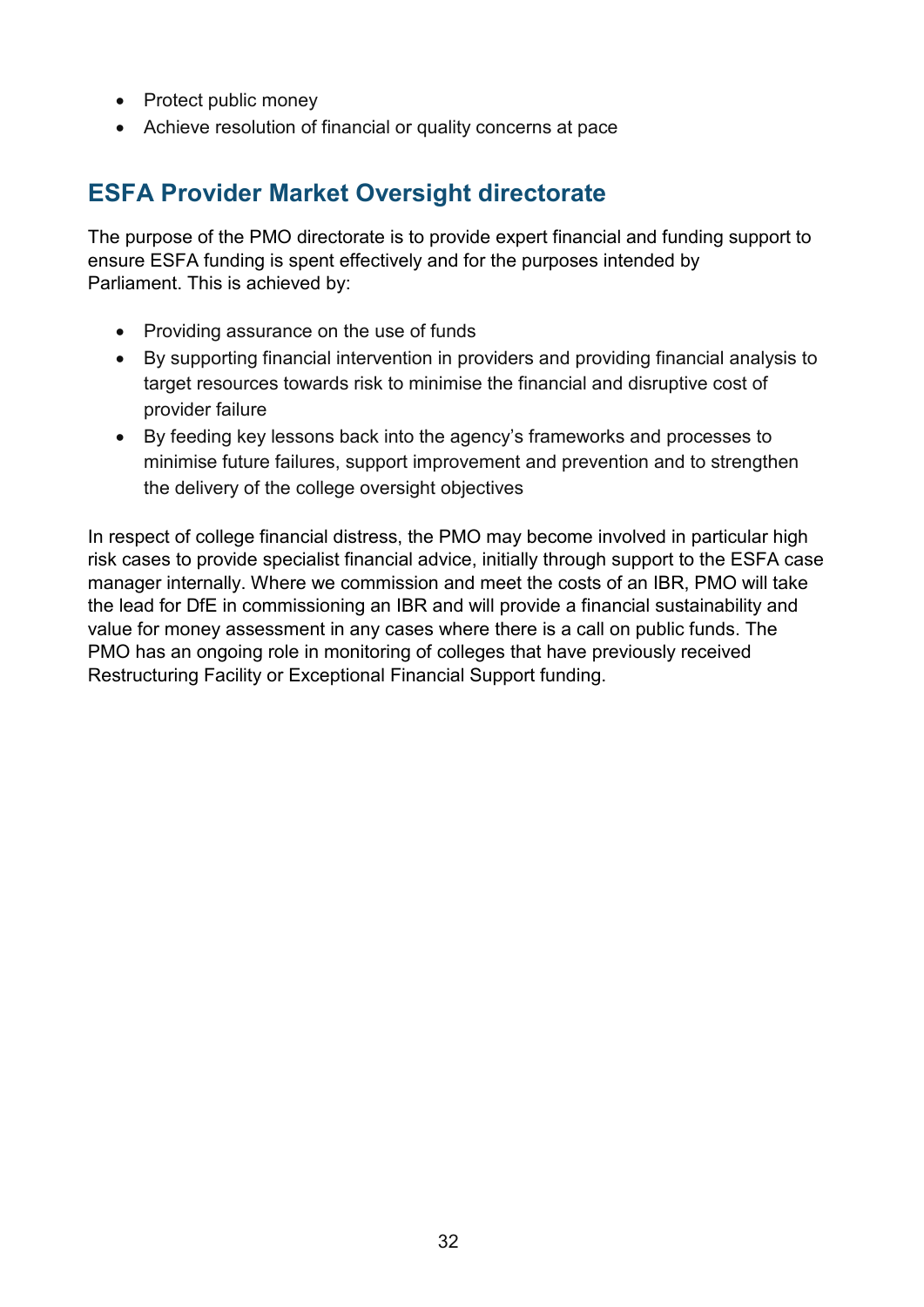# <span id="page-32-0"></span>**The role of the FE Commissioner**

The FEC is an independent adviser who has responsibility for assessing the capacity of leadership and governance in colleges that have, or are at risk of, serious weakness in terms of quality or financial health. The FEC is appointed by the Secretary of State for Education. The current post holder is Richard Atkins CBE, who was previously Chief Executive at Exeter College and Yeovil College, and is a former President of the Association of Colleges.

The FEC leads a team of deputies and advisers who, in close conjunction with the ESFA, work with colleges to help improve the quality and sustainability of their provision, and reduce the risk of failure. This work ranges from providing support to colleges to reduce the risk of them requiring intervention, to taking stronger action in respect of colleges that find themselves subject to early and formal intervention.

The FEC's work to improve the quality and sustainability of colleges comprises the following key activities:

- Diagnostic assessments: support colleges that are at risk from a quality and/or financial perspective (but have not reached a trigger for formal intervention) by looking at their approach to managing the risks they face
- Intervention assessments: assess the capacity of the existing governance and leadership of a college to deliver rapid and sustainable improvements where serious weaknesses and risk of failure have been identified. These may be followed up with stocktake visits to review the progress of the college against the recommendations made in the intervention report
- FEC local provision reviews: examine options for achieving long term sustainable provision in a local area where the issues in a local area cannot be solved by looking at individual institutions in isolation
- FEC led SPAs: a structured way of assessing options to change a college's structure and/or provision in a clear, objective and evidence based way
- Feeding expert practitioner advice into policy making: ensuring that effective implementation and the impact of the provider base is effectively tested

Whilst the role of the FEC includes making recommendations for actions that colleges should take to improve, the responsibility for effectively carrying out those actions, and for holding leadership teams to account, remains with the college.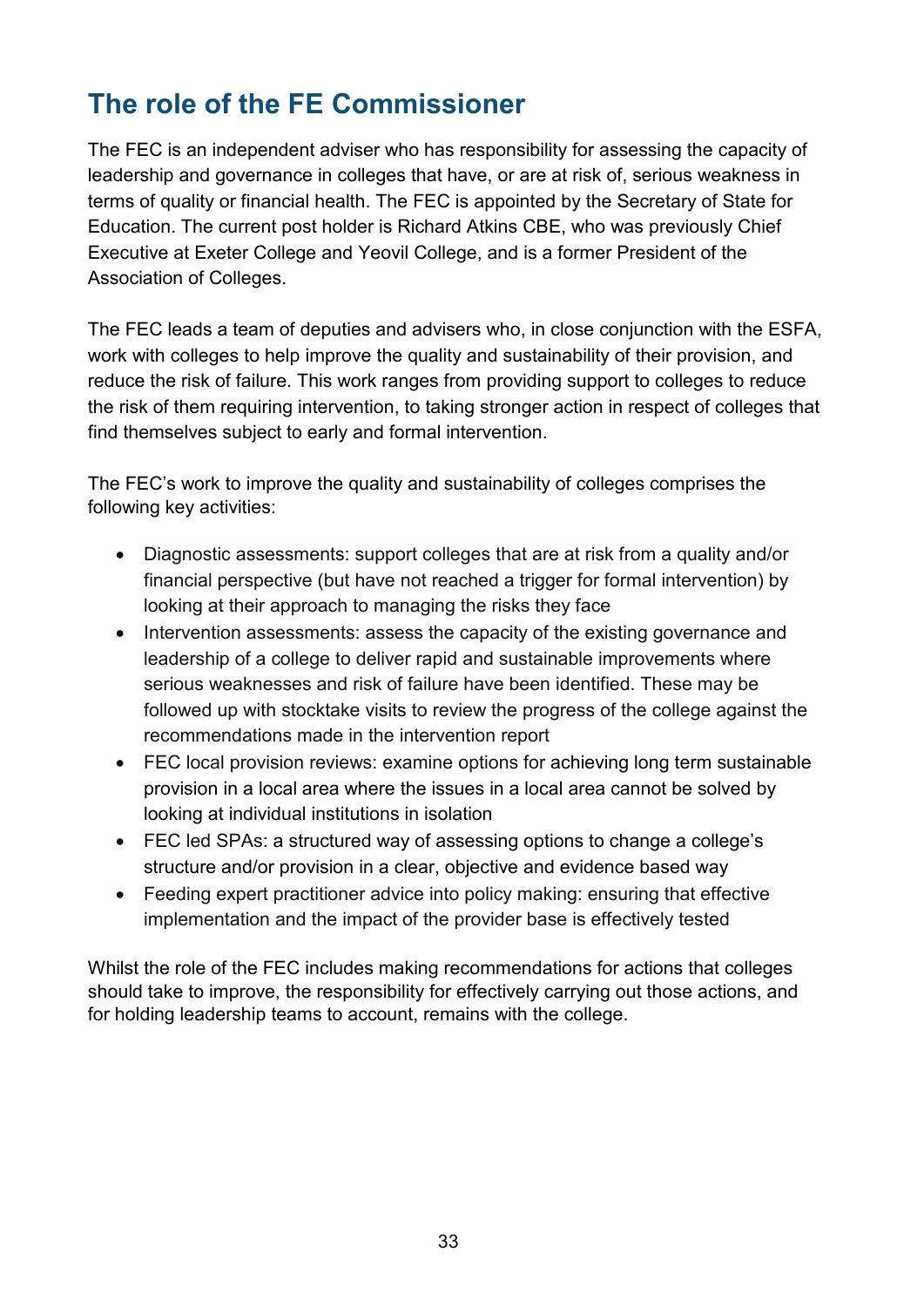# <span id="page-33-0"></span>**Role of Ofsted**

Ofsted is a non-ministerial government department responsible for inspecting and regulating services that:

- Provide education and skills training
- Care for children and young people

Ofsted inspects and reports on the quality of education and training in FE and sixth form colleges, including how well safeguarding and prevent obligations are met. The new framework will be implemented from September 2019 and the new principal areas assessed will be:

- Quality of Education
- Personal development
- Behaviour and attitudes
- Leadership and management

Ofsted uses a four point grading scale ranging from 'Outstanding' to 'Inadequate'. Inspections, which include interviews with governors, are carried out at varying intervals depending on a college's past performance (newly merged colleges are inspected within three years of the merger). Ofsted inspection reports are published.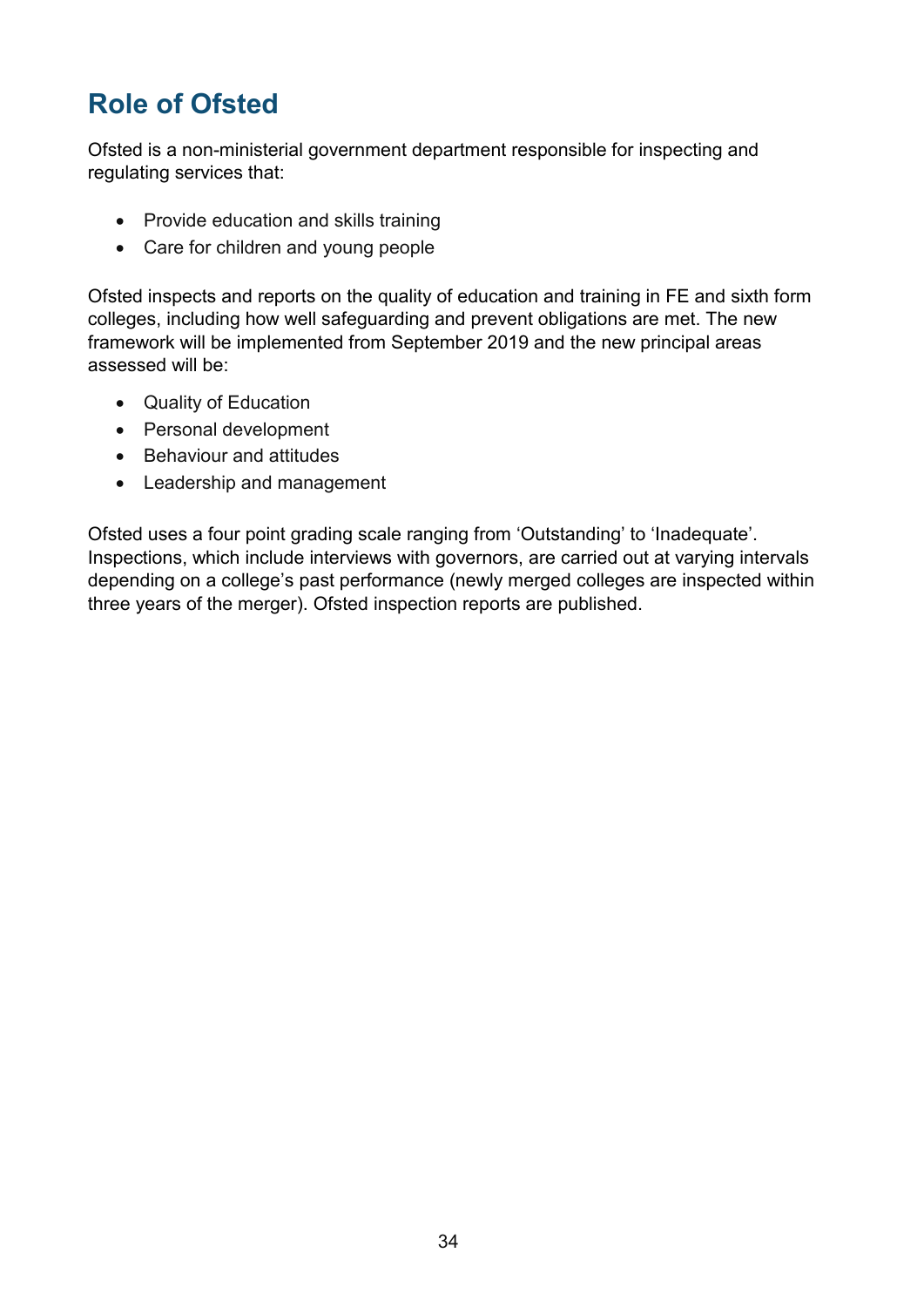# <span id="page-34-0"></span>**Annex A: Early Intervention triggers and tools**

Criteria/triggers and tools/actions highlighted in bold below are new.

| <b>Early intervention</b><br>criteria/trigger              | <b>Tools/actions we will consider</b>                                                                                               |  |
|------------------------------------------------------------|-------------------------------------------------------------------------------------------------------------------------------------|--|
|                                                            | Letter to the principal and chair of governors informing them<br>that they meet the triggers for early intervention                 |  |
|                                                            | Meeting with the chair and/or corporation to discuss issues<br>and the regime                                                       |  |
|                                                            | Referral for an FEC diagnostic assessment                                                                                           |  |
| Weak<br>'Satisfactory'/'Requires<br>Improvement' financial | Request a plan to reduce risk/strengthen college plans                                                                              |  |
| health                                                     | Request for further information to understand position/evaluate<br>the plan, for example but not exclusively:                       |  |
| Significantly declining                                    | Management accounts/updated financial plans/returns                                                                                 |  |
| financial health                                           | <b>Regular cash flow information (standard templates)</b><br>٠                                                                      |  |
|                                                            | Impact of clawback<br>$\bullet$                                                                                                     |  |
| Score of nought financial                                  | <b>Banking terms</b><br>$\bullet$                                                                                                   |  |
| ratios                                                     | Reports to the college senior management team and/or<br>corporation                                                                 |  |
| <b>Risk of becoming</b>                                    | College's own risk plan<br>$\bullet$                                                                                                |  |
| insolvent within two<br>years                              | Partnership/subcontracting arrangements including<br>$\bullet$<br>forecasts and costs                                               |  |
|                                                            | Reports from auditors                                                                                                               |  |
| <b>Significant cash flow</b><br>pressures                  | Planned strategic developments/reorganisation<br>$\bullet$<br>restructuring/asset disposal/use                                      |  |
| <b>Escalation via ESFA</b><br>case manager                 | Apply additional conditions of funding                                                                                              |  |
|                                                            | Commission an IBR to review sustainability and identify<br>options (encourage early identification and consideration<br>of options) |  |
|                                                            | <b>Commission an FEC local provision review</b>                                                                                     |  |
|                                                            | <b>FEC led SPA</b>                                                                                                                  |  |

#### **Table 1: Early intervention (financial)**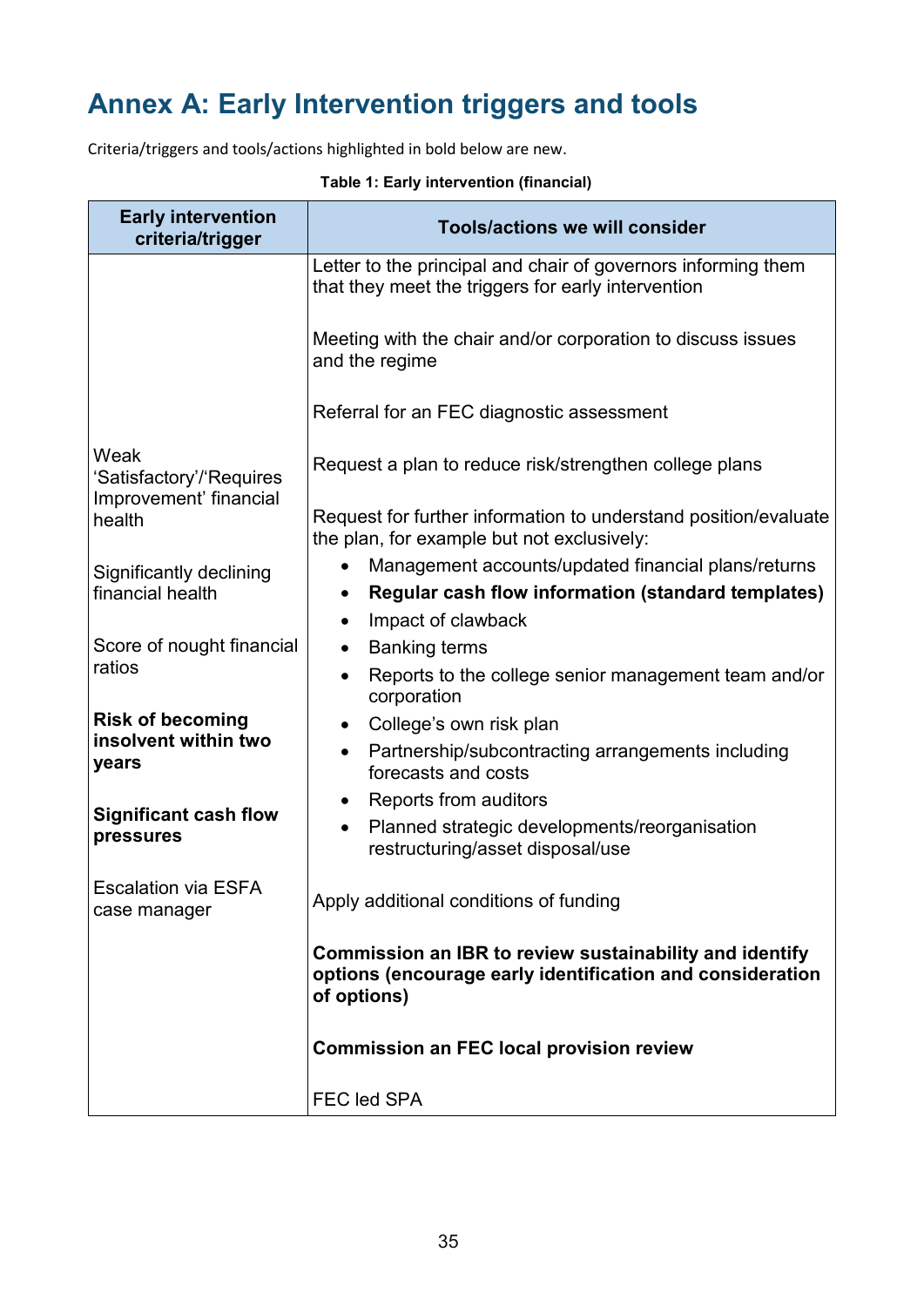#### **Table 2: Early intervention (quality)**

| <b>Early intervention</b><br>criteria/trigger                                                                                                                                                                                            | <b>Tools/actions we will consider</b>                                               |
|------------------------------------------------------------------------------------------------------------------------------------------------------------------------------------------------------------------------------------------|-------------------------------------------------------------------------------------|
| Ofsted 'Requires Improvement'<br>where a college has or acquires<br>a second overall assessment of<br>'Requires Improvement'                                                                                                             | FEC diagnostic assessment                                                           |
| The removal from RoATP, due<br>to an Ofsted Apprenticeship<br>Grade 4 ('Inadequate')<br>assessment, that could have an<br>impact of the financial plans<br>and resilience of the college<br>Poor/declining education<br>performance data | <b>NLFE</b><br><b>NLG</b><br>Ofsted 'Requires Improvement' monitoring visit reports |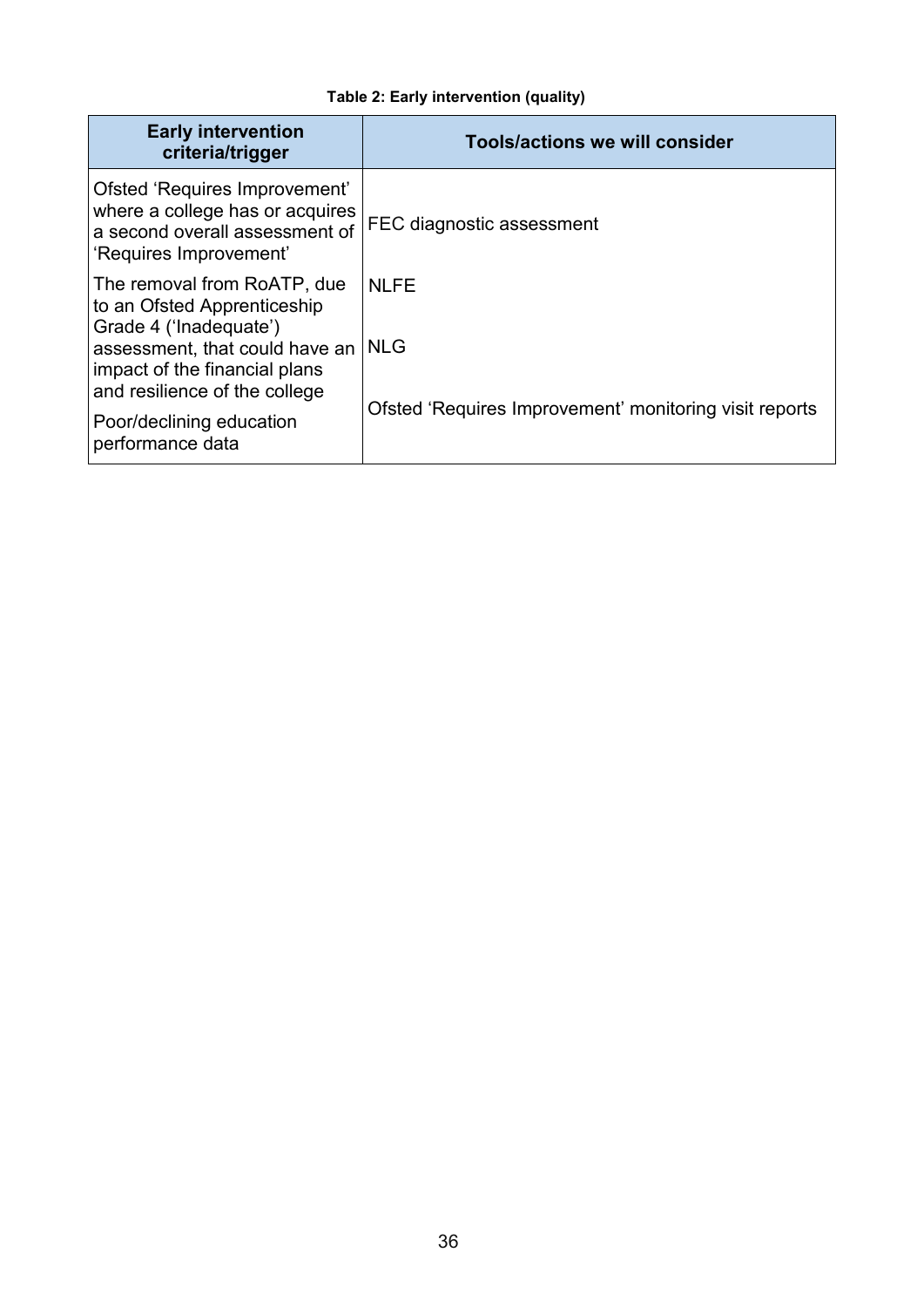# <span id="page-36-0"></span>**Annex B: Formal Intervention triggers and tools**

Criteria/triggers and tools/actions shaded below are new.

| <b>Formal intervention criteria/trigger</b> |                                                                                                                                                                                                                                                                                                         | <b>Notice to Improve (Ntl)</b>                                                                                                                                                                                                                                                                                                                                                                                     |  |
|---------------------------------------------|---------------------------------------------------------------------------------------------------------------------------------------------------------------------------------------------------------------------------------------------------------------------------------------------------------|--------------------------------------------------------------------------------------------------------------------------------------------------------------------------------------------------------------------------------------------------------------------------------------------------------------------------------------------------------------------------------------------------------------------|--|
|                                             | 1. 'Inadequate' assessment of<br>financial health assessed by the<br>ESFA on financial plans or<br>accounts                                                                                                                                                                                             | A post moderated grade of 'Inadequate' will<br>always put a college in formal intervention<br>and we will always issue a Ntl                                                                                                                                                                                                                                                                                       |  |
|                                             | 2. Cash related concerns:                                                                                                                                                                                                                                                                               |                                                                                                                                                                                                                                                                                                                                                                                                                    |  |
|                                             | a) Any requests for new emergency<br>funding at any time                                                                                                                                                                                                                                                | a) Any request for emergency funding to<br>continue the running of the college will<br>always put a college in formal<br>intervention and we will always issue a<br><b>Ntl</b>                                                                                                                                                                                                                                     |  |
|                                             | b) Serious cash flow pressures<br>identified at any time                                                                                                                                                                                                                                                | b) Where serious cash flow pressures are<br>identified we reserve the right/have<br>discretion to place the college in formal<br>intervention or not but if we do we will<br>always issue a Ntl                                                                                                                                                                                                                    |  |
| C)                                          | Debt recovery including slippage<br>on re-profiling, government loan<br>repayments and potentially a<br>breach of bank covenant where<br>the bank takes action                                                                                                                                          | c) Where debt recovery is an issue we<br>reserve the right/ have the discretion to<br>place the college in formal intervention<br>or not but if we do we will always issue<br>a Ntl                                                                                                                                                                                                                                |  |
|                                             | 3. One or more qualified audit<br>opinion on a funding audit,<br>qualified accounts, a modified<br>regularity report                                                                                                                                                                                    | A qualified audit for a substantive matter<br>will normally put a college in formal<br>intervention. Where a college is placed in<br>formal intervention we will always issue a<br><b>Ntl</b>                                                                                                                                                                                                                      |  |
| 4.                                          | Upheld investigations related to<br>college financial management and<br>governance and/or funding audits<br>and/or significant fraud or fraud<br>practice<br>This will include, but is not limited<br>to, related party transactions and<br>evidence of action taken by an<br>accounting officer and/or | Funding agreements will stipulate that the<br>final recommendations of completed<br>investigations (whether published or not)<br>will become additional conditions of funding<br>and failure to comply will lead to a breach<br>Funding agreements will stipulate that if we<br>reasonably believe in the course of the<br>investigation (at any point) that we have<br>sufficient evidence of non-compliance that |  |

#### **Table 1: Formal intervention (financial)**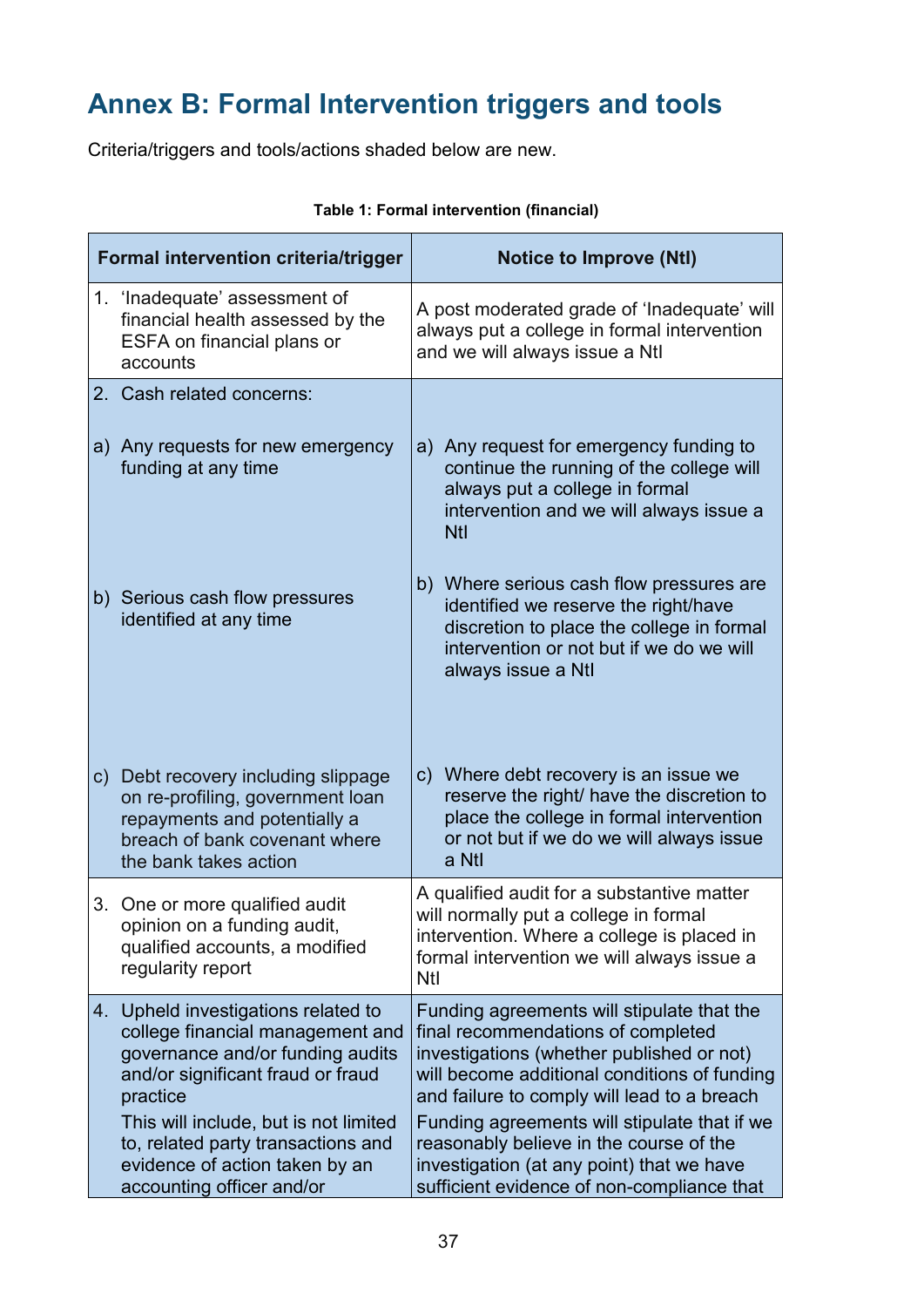| <b>Formal intervention criteria/trigger</b>                                                                                                                                                                                                                                                                    | <b>Notice to Improve (Ntl)</b>                                                                                                                                                                                                                                                                                                                                     |
|----------------------------------------------------------------------------------------------------------------------------------------------------------------------------------------------------------------------------------------------------------------------------------------------------------------|--------------------------------------------------------------------------------------------------------------------------------------------------------------------------------------------------------------------------------------------------------------------------------------------------------------------------------------------------------------------|
| governors outside of the college,<br>departmental controls/policies                                                                                                                                                                                                                                            | we will take immediate action including<br>terminating contract/withholding funds<br>Where investigations are complete and<br>upheld we reserve the right to place a<br>college in formal intervention. If a college<br>investigation report is published (currently<br>16-18) and the college is placed in formal<br>intervention then we will always issue a Ntl |
| 5. Evidence of financial<br>practice/action taken by an<br>accounting officer and/or<br>governors that is not in the best<br>interests of:<br>Value for money, the<br>protection of public funds<br>The effective delivery of<br>$\bullet$<br>service for learners<br>Does not meet the public<br>benefit test | Where we rely on this trigger we will always<br>place a college in formal intervention and<br>issue a Ntl<br>A public benefit test is where the<br>organisation has ceased existing for its<br>charitable objectives or a purpose which is<br>beneficial to the community, for example,<br>the relief of poverty or to promote education                           |
| 6. Subcontracting where in the<br><b>ESFAs assessment there has</b><br>been a significant/material non-<br>compliance with subcontracting<br>rules                                                                                                                                                             | We reserve the right/have the discretion to<br>place the lead provider in formal<br>intervention and if we do, we will always<br>issue a Ntl                                                                                                                                                                                                                       |
| 7. Failure to submit financial<br>accounts within 30 days of the<br>published deadline or 30 days of<br>any agreed deadline beyond the<br>published date                                                                                                                                                       | We have the discretion to set a new<br>deadline for the submission of accounts<br>beyond the published date. Where an<br>agreed extension is not met we will always<br>place the college in formal intervention and<br>issue a Ntl                                                                                                                                 |
| 8. Escalation by the FEC from a<br>diagnostic assessment                                                                                                                                                                                                                                                       | If the assessment is reasonable, related to<br>financial/quality issues and agreed by DfE's<br>Case Management Group we will always<br>place the college in formal intervention and<br>issue a Ntl                                                                                                                                                                 |
| 9. Escalation by the ESFA if a<br>college fails to demonstrate<br>sufficient progress in resolving<br>issues that have triggered early<br>intervention                                                                                                                                                         | Where a college fails to demonstrate<br>sufficient progress in resolving the issue<br>and demonstrating progress, we may<br>escalate the college to formal intervention<br>and we may issue a Ntl. Where a Ntl is<br>issued it will always be published                                                                                                            |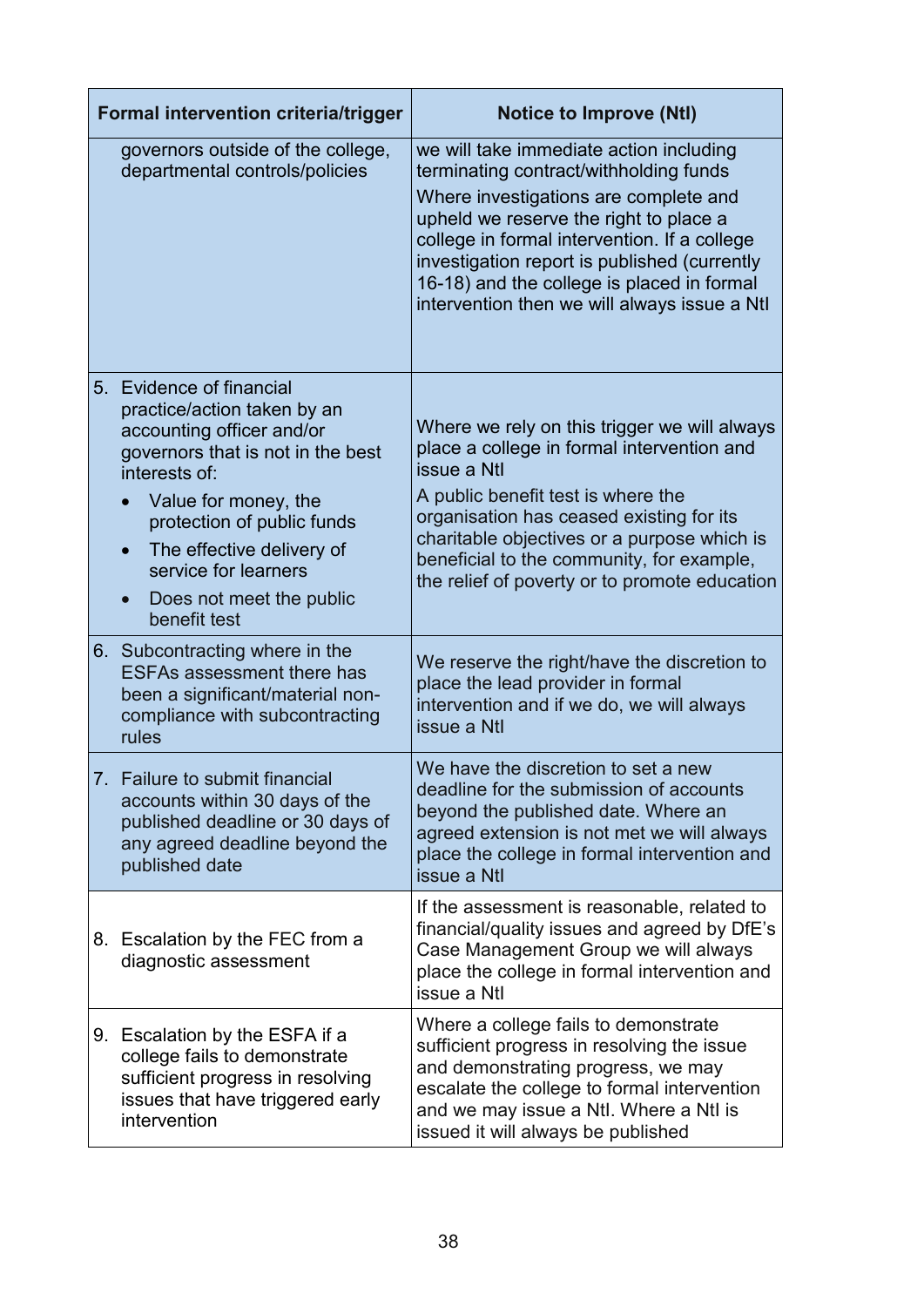In exceptional cases, under a recent merger we may allow a period of time for a merger to stabilise before issuing and/or publishing a Notice. This is set out in the Financial Planning Handbook.

#### **Other actions we may take in response to a college falling within any financial intervention criterion**

Criteria/triggers and tools/actions highlighted in bold below are new.

- The FEC will undertake an assessment of the capacity and capability of the college's leadership and management when it is placed in formal intervention and issued a NtI
- Commission an **IBR**/costed options appraisal
- **FEC will undertake a local provision review**
- Commission a FEC-led SPA
- Consider cash flow support
- Consider any case for **Emergency funding**
- Undertake a financial impact assessment of Register of Apprenticeship Training Providers removal on the basis of an Ofsted assessment of 'Inadequate' apprenticeship provision
- Consider a referral to the Charity Commission
- Put the college into Supervised College Status, including appointing an ESFA observer to the governing body
- Consider grounds for investigation
- Request specific/regular financial information, for example, cash flow templates, financial recovery plans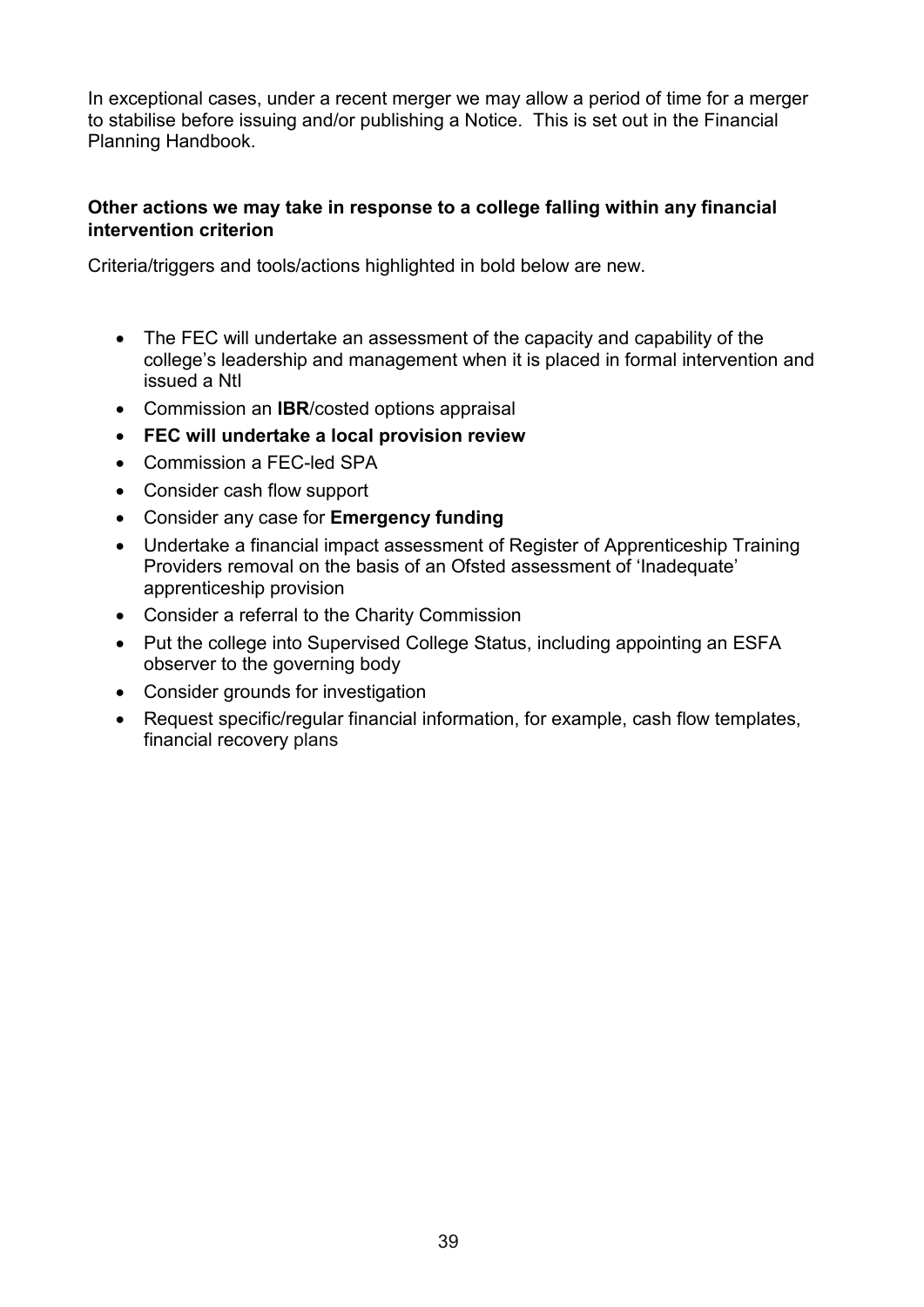| <b>Formal intervention</b><br>criteria/trigger                                                                                                                                       | <b>Tools/actions we will take</b>                                                                                                                                                                                                                  | Other actions we may take                                                                                                                                                                                                 |
|--------------------------------------------------------------------------------------------------------------------------------------------------------------------------------------|----------------------------------------------------------------------------------------------------------------------------------------------------------------------------------------------------------------------------------------------------|---------------------------------------------------------------------------------------------------------------------------------------------------------------------------------------------------------------------------|
| Ofsted overall<br>'Inadequate'                                                                                                                                                       | The FEC will always be<br>deployed to make an<br>assessment of the capacity<br>and capability of the<br>leadership and management<br>to bring about improvement. If<br>his recommendations are<br>accepted his summary report<br>will be published | We will write to the college to<br>let them know that<br>compliance with Ofsted and<br>FEC recommendations are<br>conditions of continued<br>funding and failure to comply<br>may lead to a breach of<br>those conditions |
| Minimum Standards<br>(apprenticeship provision<br>only)                                                                                                                              |                                                                                                                                                                                                                                                    | Failure to comply with<br>additional conditions of<br>funding may lead to a breach<br>of those conditions                                                                                                                 |
| In 2020 we will apply<br>Minimum Standards to<br>apprenticeship provision<br>based on 2018/19 data.<br>This will be the final year<br>of formal intervention<br>based on this policy | We will add additional<br>conditions of funding requiring<br>the college to improve the<br>underperforming provision                                                                                                                               |                                                                                                                                                                                                                           |
| The transitional<br>arrangements from<br>Minimum Standards to a<br>new accountability regime<br>for reformed<br>apprenticeship delivery<br>will be published                         |                                                                                                                                                                                                                                                    |                                                                                                                                                                                                                           |

#### **Table 2: Formal intervention (quality)**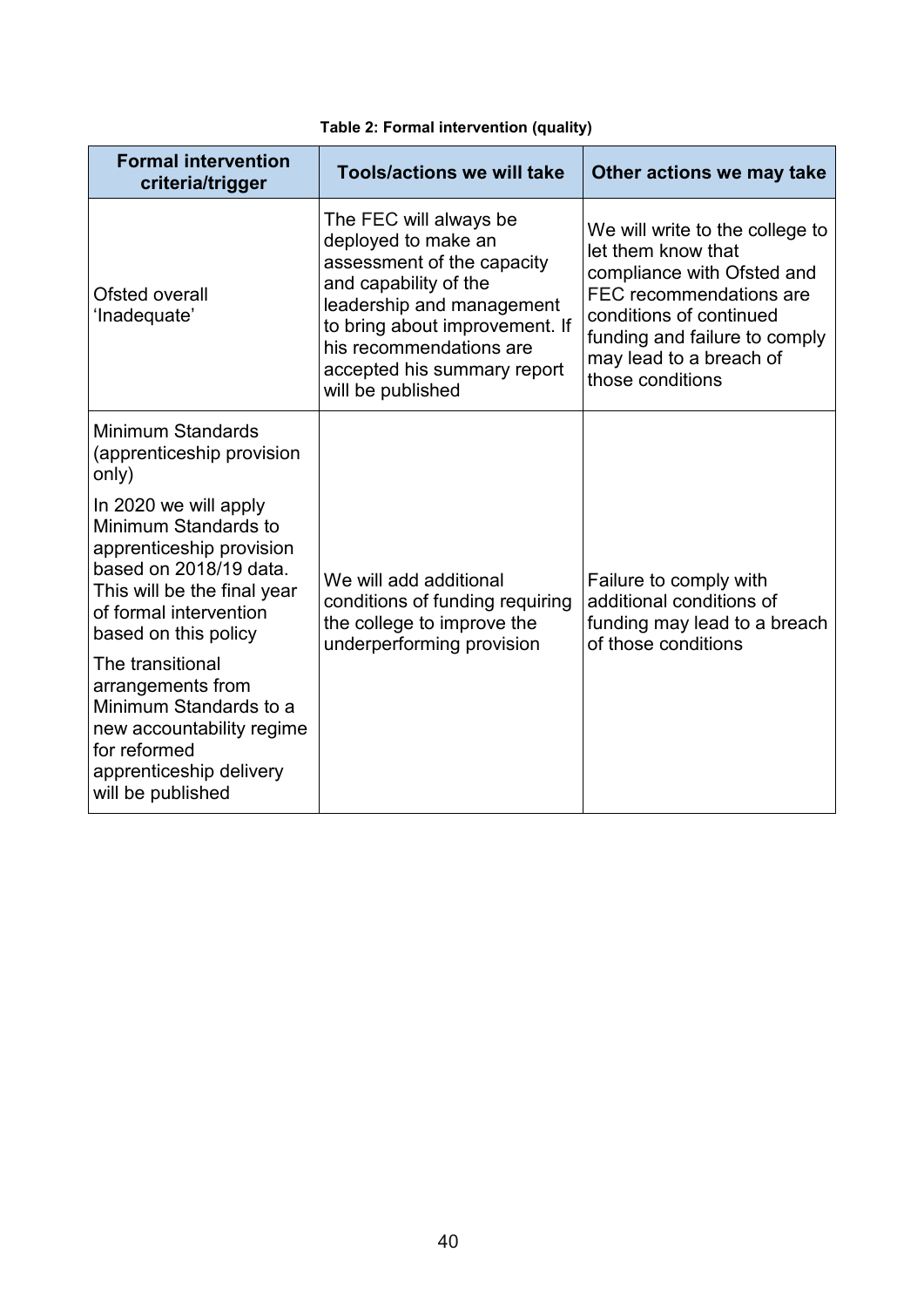# <span id="page-40-0"></span>**Annex C: Documents this publication has replaced**

In producing this publication, we have replaced existing documents as follows:

- ESFA Early intervention and prevention strategy
- DfE Intervention policy in colleges and expansion of the Further Education Commissioner role
- DfE College financial intervention and exceptional financial support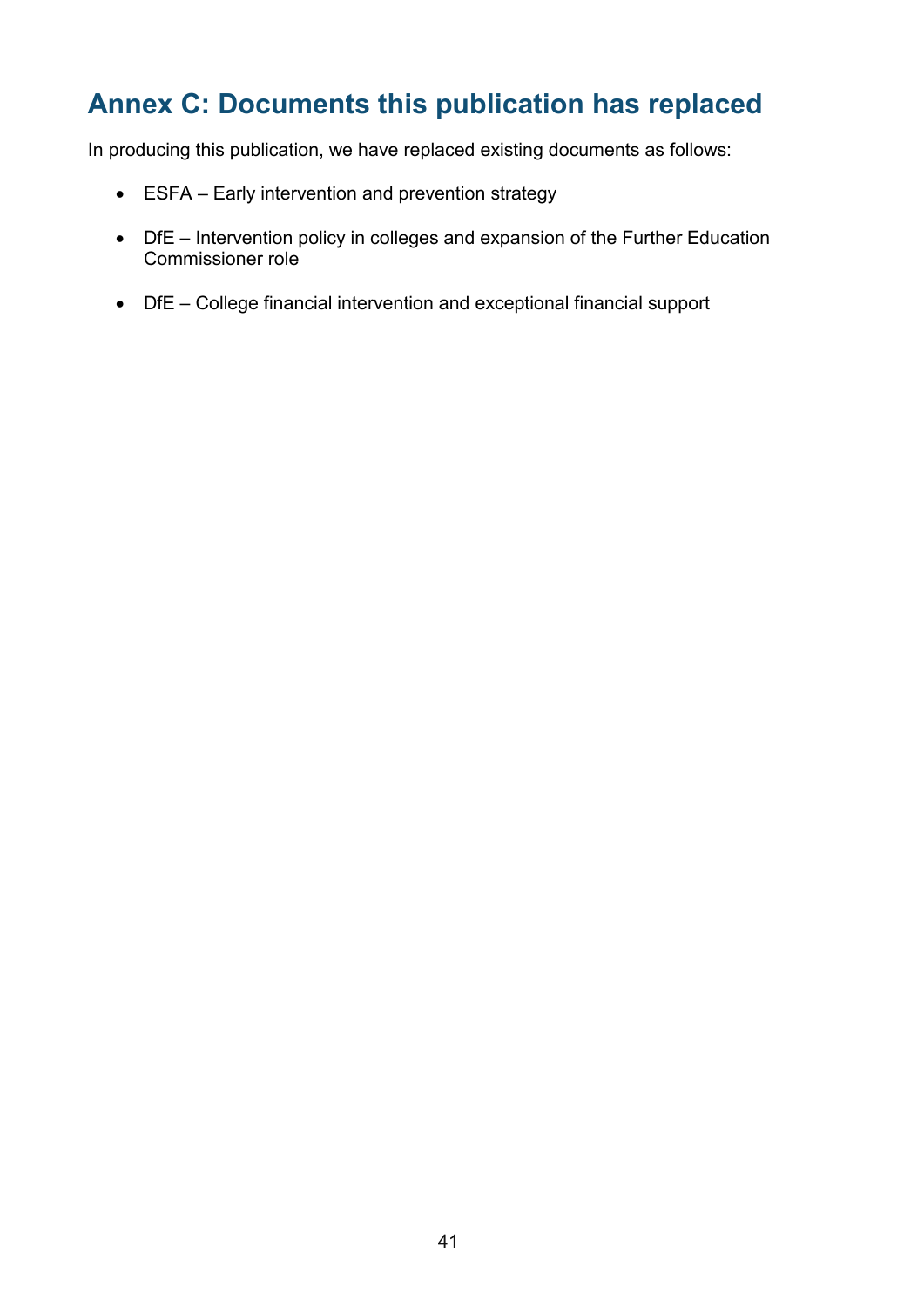# <span id="page-41-0"></span>**Annex D: Further reading and resources**

The following is a list of sources of further information and guidance on some of the topics covered in this publication. It is not exhaustive, nor is it a substitute for professional advice relating to the specific circumstances of any particular college corporation or company. FE bodies or individuals should always consider taking their own advice when appropriate. DfE accepts no responsibility for any references or links to, or the content of, information maintained by third parties.

## <span id="page-41-1"></span>**General and financial planning guidance**

#### **DfE – Rigour and responsiveness in skills**

[https://assets.publishing.service.gov.uk/government/uploads/system/uploads/attachment](https://assets.publishing.service.gov.uk/government/uploads/system/uploads/attachment_data/file/186830/13-960-rigour-and-responsiveness-in-skills-amended.pdf) [\\_data/file/186830/13-960-rigour-and-responsiveness-in-skills-amended.pdf](https://assets.publishing.service.gov.uk/government/uploads/system/uploads/attachment_data/file/186830/13-960-rigour-and-responsiveness-in-skills-amended.pdf)

#### **ESFA – ESFA Financial planning handbook and financial plan**

[https://www.gov.uk/government/publications/financial-planning-handbook/college](https://www.gov.uk/government/publications/financial-planning-handbook/college-financial-planning-handbook-2019-financial-planning-requirements-for-sixth-form-and-further-education-colleges)[financial-planning-handbook-2019-financial-planning-requirements-for-sixth-form-and](https://www.gov.uk/government/publications/financial-planning-handbook/college-financial-planning-handbook-2019-financial-planning-requirements-for-sixth-form-and-further-education-colleges)[further-education-colleges](https://www.gov.uk/government/publications/financial-planning-handbook/college-financial-planning-handbook-2019-financial-planning-requirements-for-sixth-form-and-further-education-colleges)

#### <span id="page-41-2"></span>**Further guidance for governors**

#### **DfE – Further education bodies: insolvency guidance**

[https://assets.publishing.service.gov.uk/government/uploads/system/uploads/attachment](https://assets.publishing.service.gov.uk/government/uploads/system/uploads/attachment_data/file/774096/FE_Insolvency_Governor_Guidance.pdf) [\\_data/file/774096/FE\\_Insolvency\\_Governor\\_Guidance.pdf](https://assets.publishing.service.gov.uk/government/uploads/system/uploads/attachment_data/file/774096/FE_Insolvency_Governor_Guidance.pdf)

#### **DfE – Further education corporations and sixth-form college corporations: governance guide**

<https://www.gov.uk/guidance/fe-governance>

#### **ESFA – ESFA post-16: intervention and accountability**

<span id="page-41-3"></span><https://www.gov.uk/guidance/16-to-19-education-accountability>

## **Support from the FE Commissioner**

#### **DfE – Further Education Commissioner-led structure and prospects appraisals**

[https://assets.publishing.service.gov.uk/government/uploads/system/uploads/attachment](https://assets.publishing.service.gov.uk/government/uploads/system/uploads/attachment_data/file/715593/FE_Commissioner-led_structure_and_prospects_appraisals.pdf) data/file/715593/FE\_Commissioner-led\_structure\_and\_prospects\_appraisals.pdf

#### **ESFA – National leaders of further education: guidance for potential applicants**

[https://www.gov.uk/guidance/national-leaders-of-further-education-guidance-for-potential](https://www.gov.uk/guidance/national-leaders-of-further-education-guidance-for-potential-applicants)[applicants](https://www.gov.uk/guidance/national-leaders-of-further-education-guidance-for-potential-applicants)

**ESFA – National leaders of further education programme: current national leaders** [https://www.gov.uk/government/publications/national-leaders-of-further-education](https://www.gov.uk/government/publications/national-leaders-of-further-education-programme-current-national-leaders/national-leaders-of-further-education-programme-current-national-leaders)[programme-current-national-leaders/national-leaders-of-further-education-programme](https://www.gov.uk/government/publications/national-leaders-of-further-education-programme-current-national-leaders/national-leaders-of-further-education-programme-current-national-leaders)[current-national-leaders](https://www.gov.uk/government/publications/national-leaders-of-further-education-programme-current-national-leaders/national-leaders-of-further-education-programme-current-national-leaders)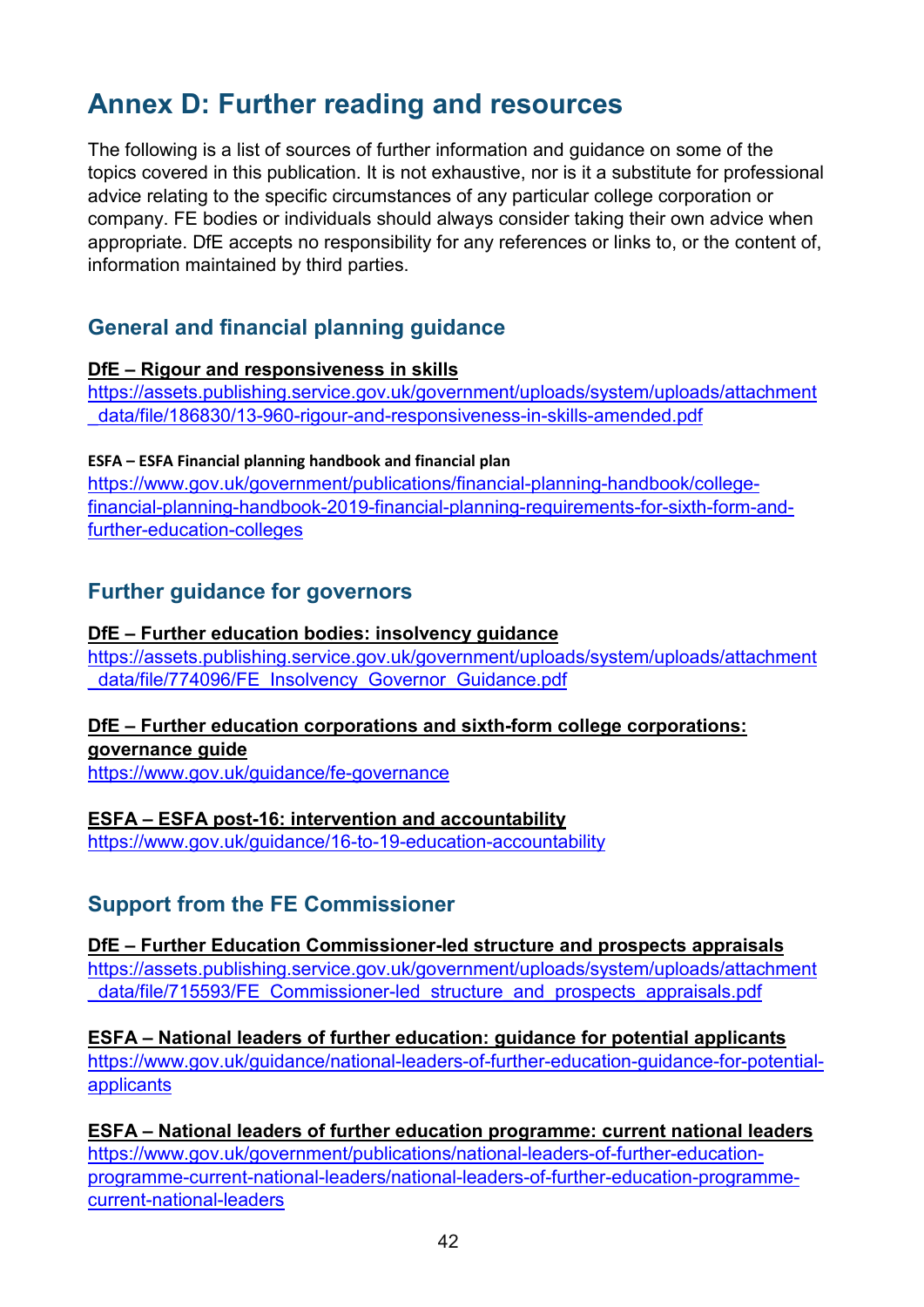#### **DfE – National leaders of governance for further education: current national leaders**

[https://www.gov.uk/government/publications/national-leaders-of-governance-for-further](https://www.gov.uk/government/publications/national-leaders-of-governance-for-further-education-national-leaders/national-leaders-of-governance-for-further-education-current-national-leaders)[education-national-leaders/national-leaders-of-governance-for-further-education-current](https://www.gov.uk/government/publications/national-leaders-of-governance-for-further-education-national-leaders/national-leaders-of-governance-for-further-education-current-national-leaders)[national-leaders](https://www.gov.uk/government/publications/national-leaders-of-governance-for-further-education-national-leaders/national-leaders-of-governance-for-further-education-current-national-leaders)

#### **Ofsted – Education inspection framework**

<https://www.gov.uk/government/publications/education-inspection-framework>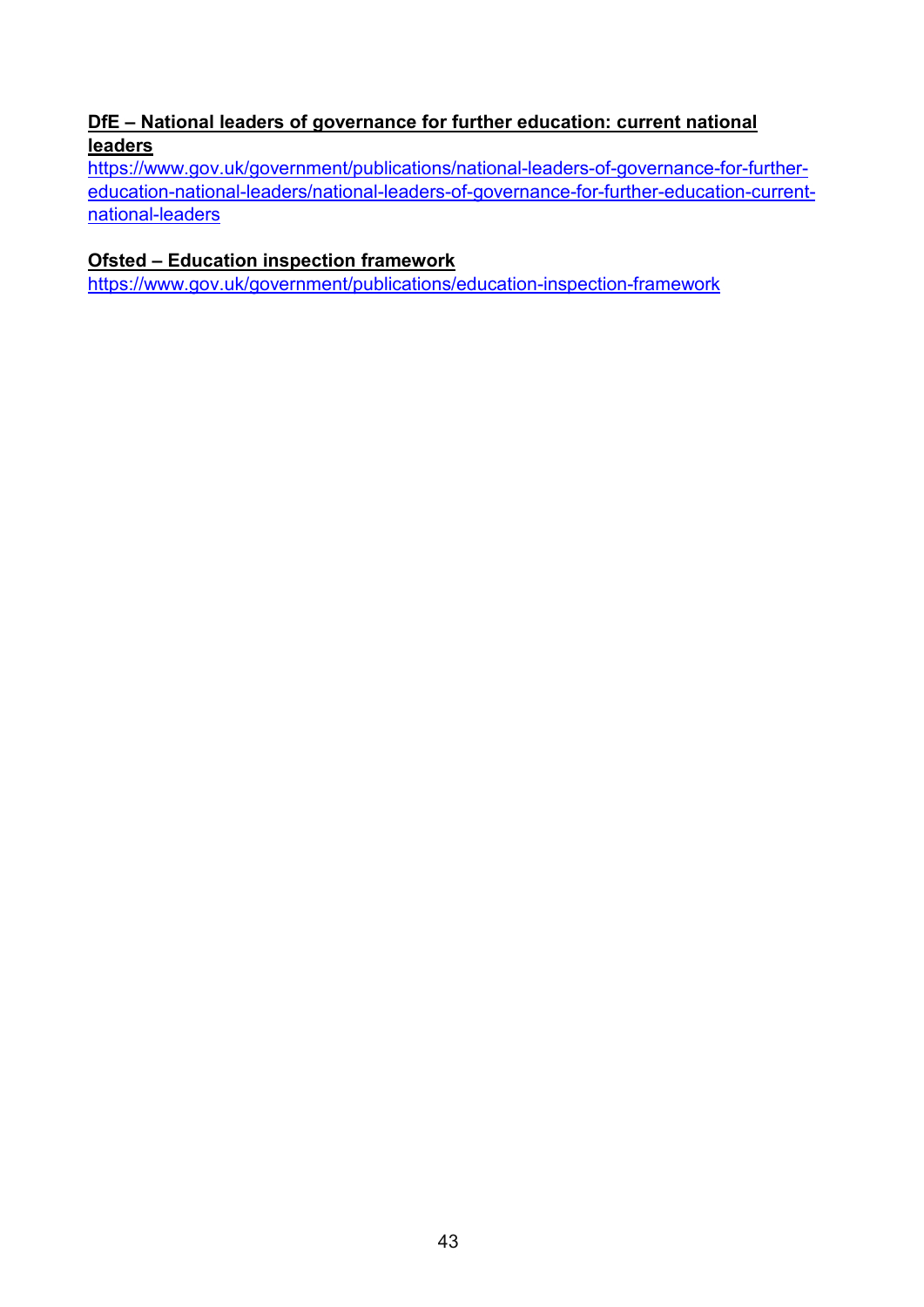# <span id="page-43-0"></span>**Annex E: ESFA and FE Commissioner contact details**

#### <span id="page-43-1"></span>**ESFA**

<u>.</u>

The ESFA FE group territorial teams combine the work of the former provider management and intervention teams, headed by a deputy director. The teams are responsible for the oversight of the FE provider base to promote high quality sustainable provision in each territory.

Please use the ESFA enquiry form<sup>[18](#page-43-3)</sup> to let us have any information and copy this to your local ESFA territorial contact.

#### <span id="page-43-2"></span>**FE Commissioner**

To contact the Office of the FEC please send an email to the following address: [FE.Commissioner@education.gov.uk.](mailto:FE.Commissioner@education.gov.uk)

<span id="page-43-3"></span><sup>18</sup> [https://form.education.gov.uk/en/AchieveForms/?form\\_uri=sandbox-publish://AF-Process-f9f4f5a1-936f-](https://form.education.gov.uk/en/AchieveForms/?form_uri=sandbox-publish://AF-Process-f9f4f5a1-936f-448b-bbeb-9dcdd595f468/AF-Stage-8aa41278-3cdd-45a3-ad87-80cbffb8b992/definition.json&redirectlink=%2Fen&cancelRedirectLink=%2Fen&consentMessage=yes)[448b-bbeb-9dcdd595f468/AF-Stage-8aa41278-3cdd-45a3-ad87-](https://form.education.gov.uk/en/AchieveForms/?form_uri=sandbox-publish://AF-Process-f9f4f5a1-936f-448b-bbeb-9dcdd595f468/AF-Stage-8aa41278-3cdd-45a3-ad87-80cbffb8b992/definition.json&redirectlink=%2Fen&cancelRedirectLink=%2Fen&consentMessage=yes) [80cbffb8b992/definition.json&redirectlink=%2Fen&cancelRedirectLink=%2Fen&consentMessage=yes](https://form.education.gov.uk/en/AchieveForms/?form_uri=sandbox-publish://AF-Process-f9f4f5a1-936f-448b-bbeb-9dcdd595f468/AF-Stage-8aa41278-3cdd-45a3-ad87-80cbffb8b992/definition.json&redirectlink=%2Fen&cancelRedirectLink=%2Fen&consentMessage=yes)